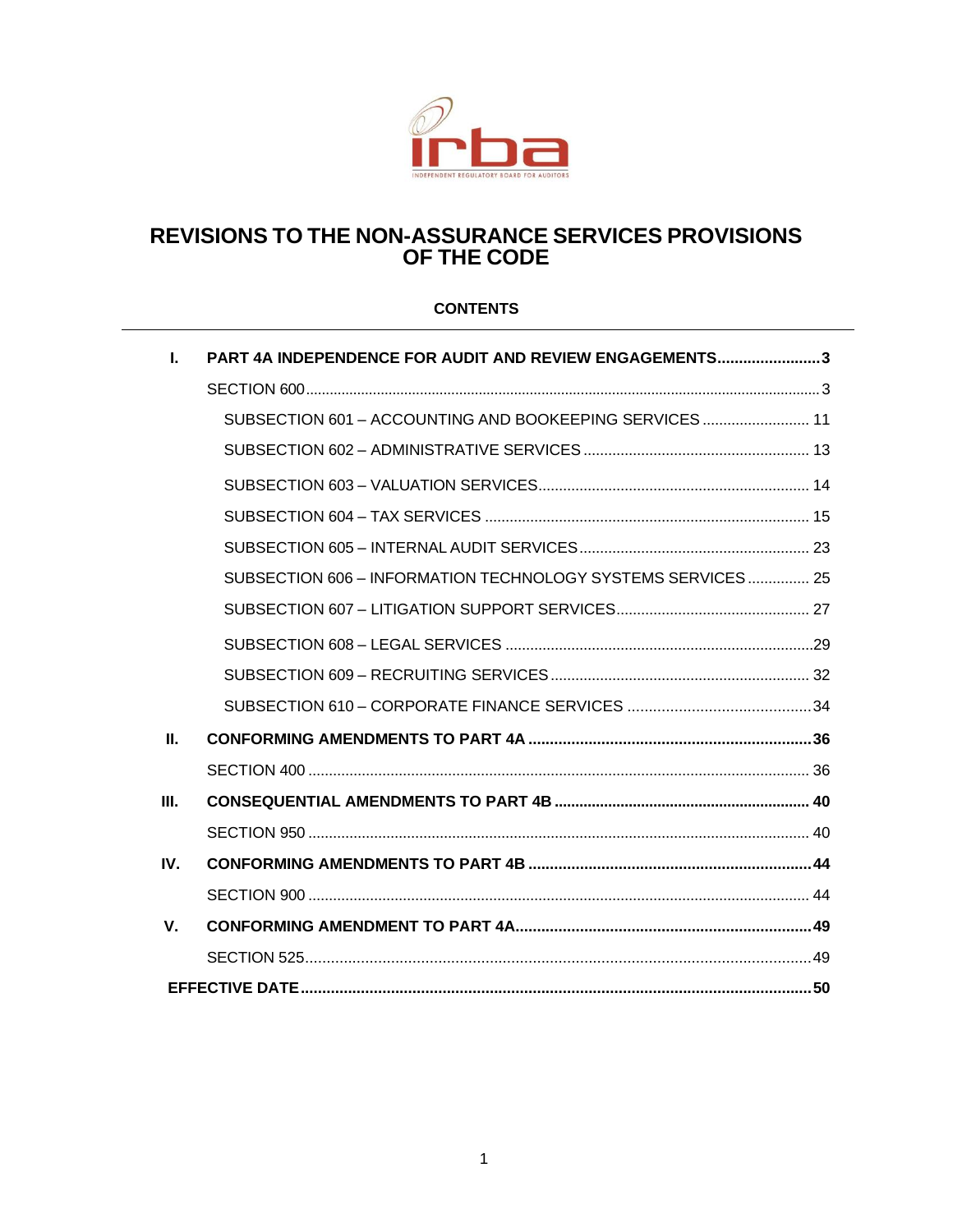Copyright © November 2021 by the Independent Regulatory Board for Auditors (IRBA). All rights reserved. Permission is granted to make copies of this work to achieve maximum exposure and feedback, provided that each copy bears the following credit line: "*Copyright © by the Independent Regulatory Board for Auditors. All rights reserved. Used with permission of the IRBA."* 

The IRBA Code of Professional Conduct for Registered Auditors (Revised November 2018) adopted the *International Ethics Standards Board for Accountants (IESBA) Code of Ethics for Professional Accountants (Including International Independence Standards)* published by the International Federation of Accountants (IFAC), which is used with the permission of IFAC. South African adaptations appear in *underlined* and *in italics*.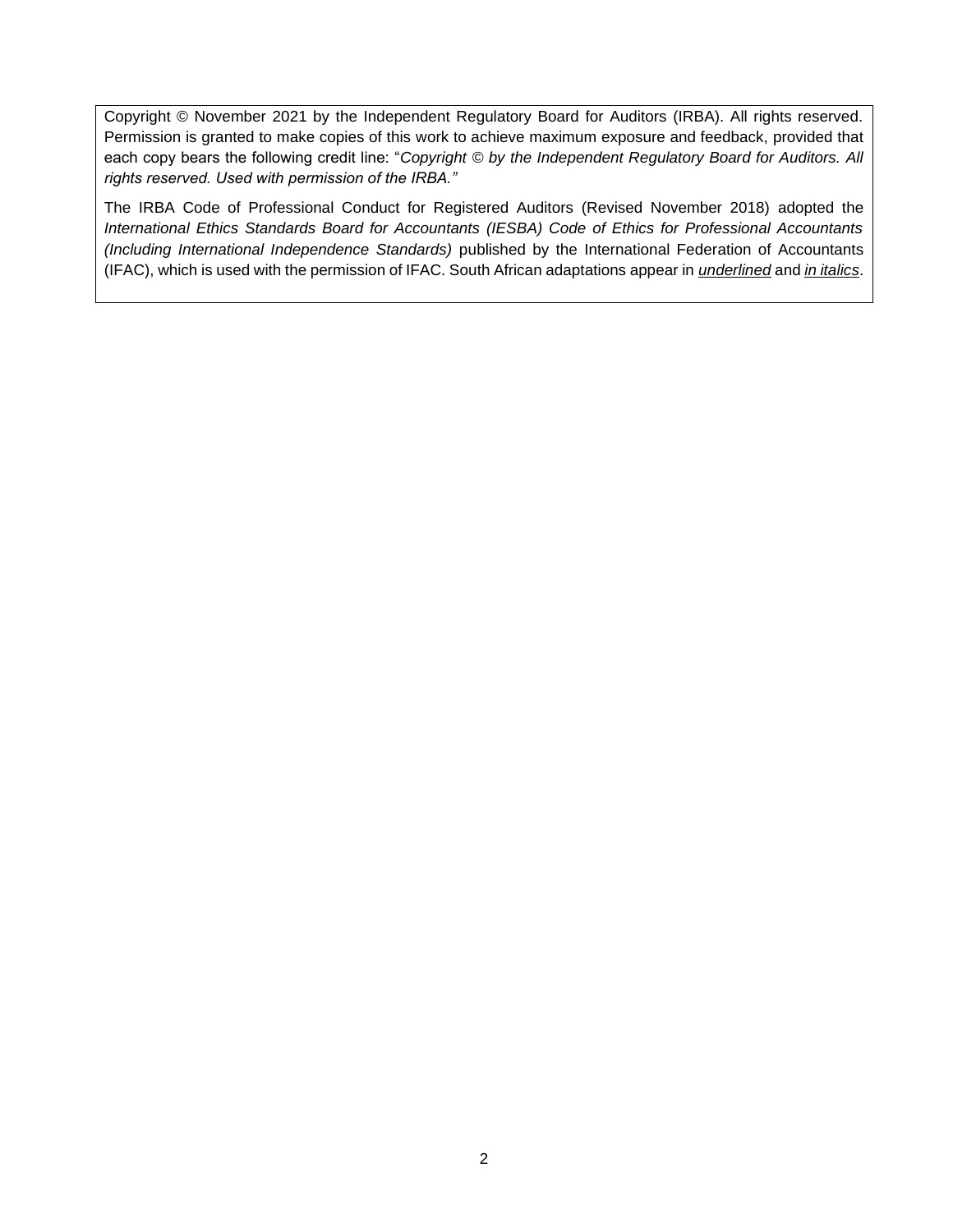## **I. Revised Section 600**

## **INDEPENDENCE STANDARDS**

## **PART 4A – INDEPENDENCE FOR AUDIT AND REVIEW ENGAGEMENTS**

…

# <span id="page-2-0"></span>**Section 600 PROVISION OF NON-ASSURANCE SERVICES TO AN AUDIT CLIENT Introduction**

- 600.1 Firms are required to comply with the fundamental principles, be independent, and apply the conceptual framework set out in Section 120 to identify, evaluate and address threats to independence.
- 600.2 Firms and network firms might provide a range of non-assurance services to their audit clients, consistent with their skills and expertise. Providing non-assurance services to audit clients might create threats to compliance with the fundamental principles and threats to independence.
- 600.3 This section sets out requirements and application material relevant to applying the conceptual framework to identify, evaluate and address threats to independence when providing nonassurance services to audit clients. The subsections that follow set out specific requirements and application material that are relevant when a firm or a network firm provides certain types of non-assurance services to audit clients and indicate the types of threats that might be created as a result.
- 600.4 Some subsections include requirements that expressly prohibit a firm or a network firm from providing certain services to an audit client because the threats created cannot be eliminated and safeguards are not capable of being applied to reduce the threats to an acceptable level.
- 600.5 New business practices, the evolution of financial markets and changes in technology are some developments that make it impossible to draw up an all-inclusive list of non-assurance services that firms and network firms might provide to an audit client. The conceptual framework and the general provisions in this section apply when a firm proposes to a client to provide a non-assurance service for which there are no specific requirements and application material.

## **Requirements and Application Material**

## **General**

## *Non-Assurance Services Provisions in Laws or Regulations*

600.6 A1 Paragraphs R100.6 to 100.7 A1 set out requirements and application material relating to compliance with the Code. If there are laws and regulations in a jurisdiction relating to the provision of non-assurance services to audit clients that differ from or go beyond those set out in this section, firms providing non-assurance services to which such provisions apply need to be aware of those differences and comply with the more stringent provisions.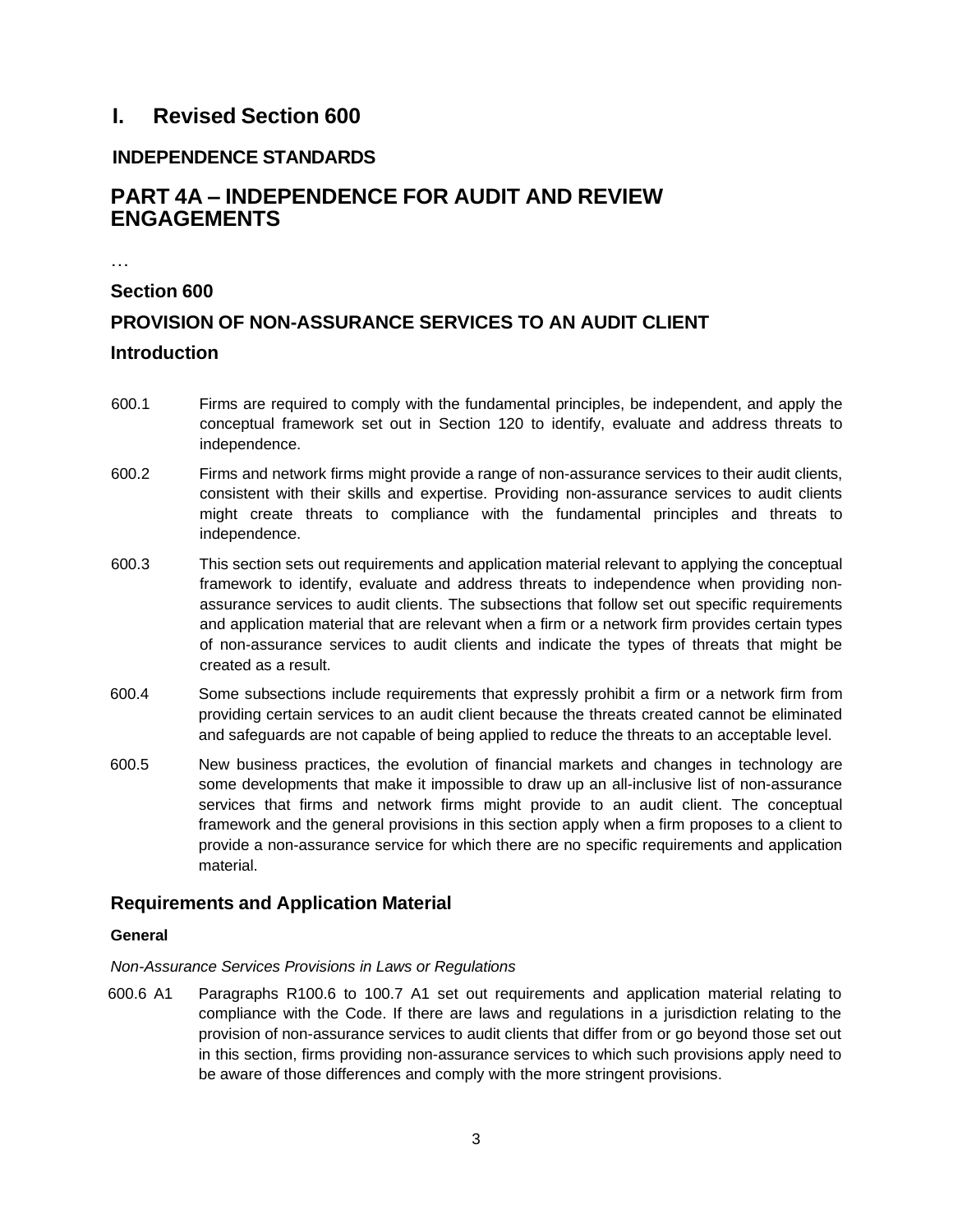### *Risk of Assuming Management Responsibilities when Providing a Non-Assurance Service*

600.7 A1 When a firm or a network firm provides a non-assurance service to an audit client, there is a risk that the firm or network firm will assume a management responsibility unless the firm or network firm is satisfied that the requirements in paragraph R400.14 have been complied with.

#### *Accepting an Engagement to Provide a Non-Assurance Service*

**R600.8** Before a firm or a network firm accepts an engagement to provide a non-assurance service to an audit client, the firm shall apply the conceptual framework to identify, evaluate and address any threat to independence that might be created by providing that service.

#### *Identifying and Evaluating Threats*

#### All Audit Clients

- 600.9 A1 A description of the categories of threats that might arise when a firm or a network firm provides a non-assurance service to an audit client is set out in paragraph 120.6 A3.
- 600.9 A2 Factors that are relevant in identifying the different threats that might be created by providing a non-assurance service to an audit client, and evaluating the level of such threats include:
	- The nature, scope, intended use and purpose of the service.
	- The manner in which the service will be provided, such as the personnel to be involved and their location.
	- The legal and regulatory environment in which the service is provided.
	- Whether the client is a public interest entity.
	- The level of expertise of the client's management and employees with respect to the type of service provided.
	- The extent to which the client determines significant matters of judgment. (Ref: Para. R400.13 to R400.14).
	- Whether the outcome of the service will affect the accounting records or matters reflected in the financial statements on which the firm will express an opinion, and, if so:
		- $\circ$  The extent to which the outcome of the service will have a material effect on the financial statements.
		- $\circ$  The degree of subjectivity involved in determining the appropriate amounts or treatment for those matters reflected in the financial statements.
	- The nature and extent of the impact of the service, if any, on the systems that generate information that forms a significant part of the client's:
		- o Accounting records or financial statements on which the firm will express an opinion.
		- o Internal controls over financial reporting.
	- The degree of reliance that will be placed on the outcome of the service as part of the audit.
	- The fee relating to the provision of the non-assurance service.
- 600.9 A3 Subsections 601 to 610 include examples of additional factors that are relevant in identifying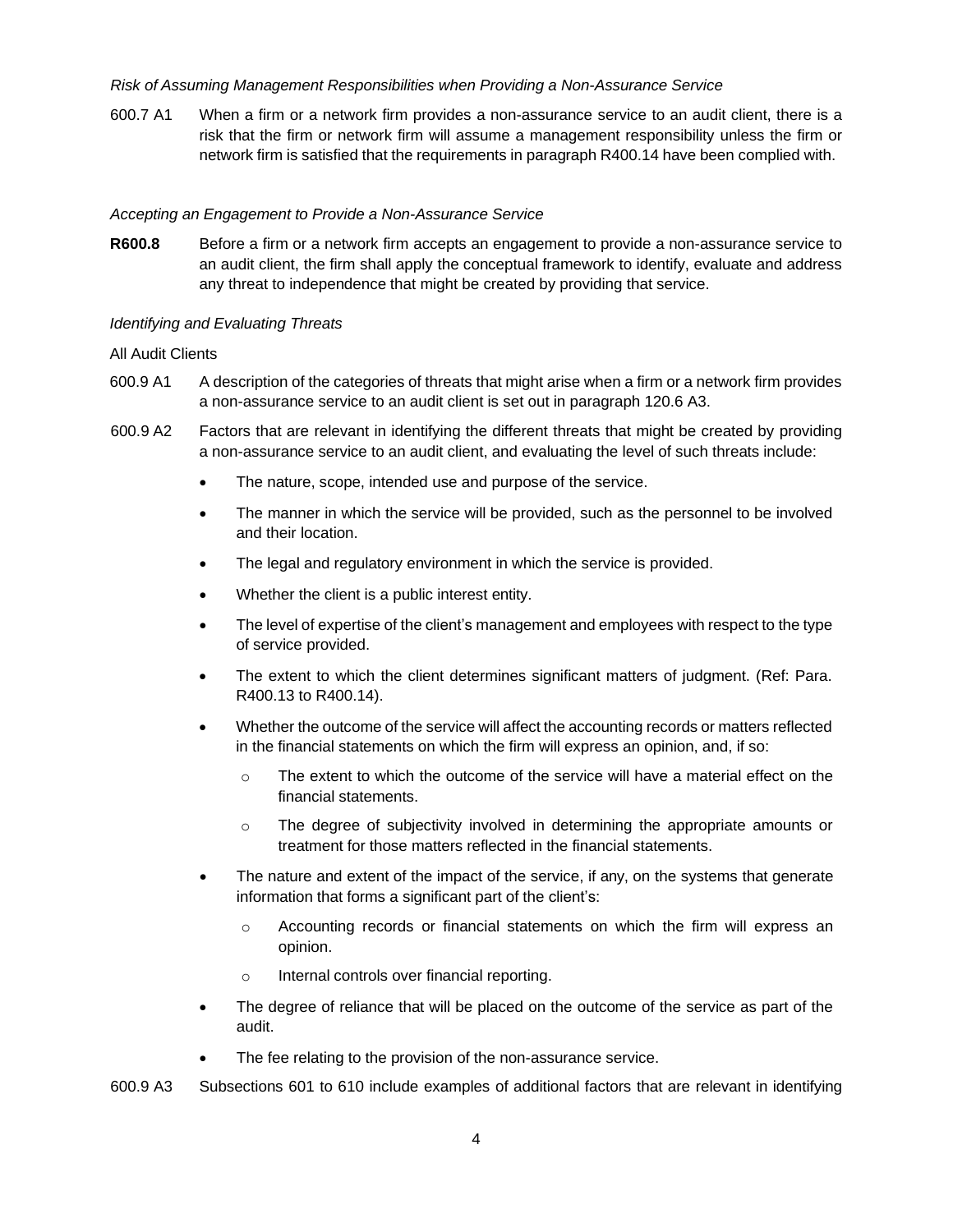threats to independence created by providing certain non-assurance services, and evaluating the level of such threats.

Materiality in relation to financial statements

- 600.10 A1 Materiality is a factor that is relevant in evaluating threats created by providing a nonassurance service to an audit client. Subsections 601 to 610 refer to materiality in relation to an audit client's financial statements. The concept of materiality in relation to an audit is addressed in ISA 320, *Materiality in Planning and Performing an Audit*, and in relation to a review in ISRE 2400 (Revised), *Engagements to Review Historical Financial Statements*. The determination of materiality involves the exercise of professional judgment and is impacted by both quantitative and qualitative factors. It is also affected by perceptions of the financial information needs of users.
- 600.10 A2 Where the Code expressly prohibits the provision of a non-assurance service to an audit client, a firm or a network firm is not permitted to provide that service, regardless of the materiality of the outcome or results of the non-assurance service on the financial statements on which the firm will express an opinion.

#### Providing advice and recommendations

600.11A1 Providing advice and recommendations might create a self-review threat. Whether providing advice and recommendations creates a self-review threat involves making the determination set out in paragraph R600.14. Where the audit client is not a public interest entity and a selfreview threat is identified, the firm is required to apply the conceptual framework to evaluate and address the threat. If the audit client is a public interest entity, paragraphs R600.16 and R600.17 apply.

Multiple non-assurance services provided to the same audit client

- **R600.12** When a firm or a network firm provides multiple non-assurance services to an audit client, the firm shall consider whether, in addition to the threats created by each service individually, the combined effect of such services creates or impacts threats to independence.
- 600.12 A1 In addition to paragraph 600.9 A2, factors that are relevant in a firm's evaluation of the level of threats to independence created where multiple non-assurance services are provided to an audit client might include whether:
	- The combined effect of providing multiple services increases the level of threat created by each service assessed individually.
	- The combined effect of providing multiple services increases the level of any threat arising from the overall relationship with the audit client.

#### Self-review threats

600.13 A1 When a firm or a network firm provides a non-assurance service to an audit client, there might be a risk of the firm auditing its own or the network firm's work, thereby giving rise to a selfreview threat. A self-review threat is the threat that a firm or a network firm will not appropriately evaluate the results of a previous judgment made or an activity performed by an individual within the firm or network firm as part of a non-assurance service on which the audit team will rely when forming a judgment as part of an audit.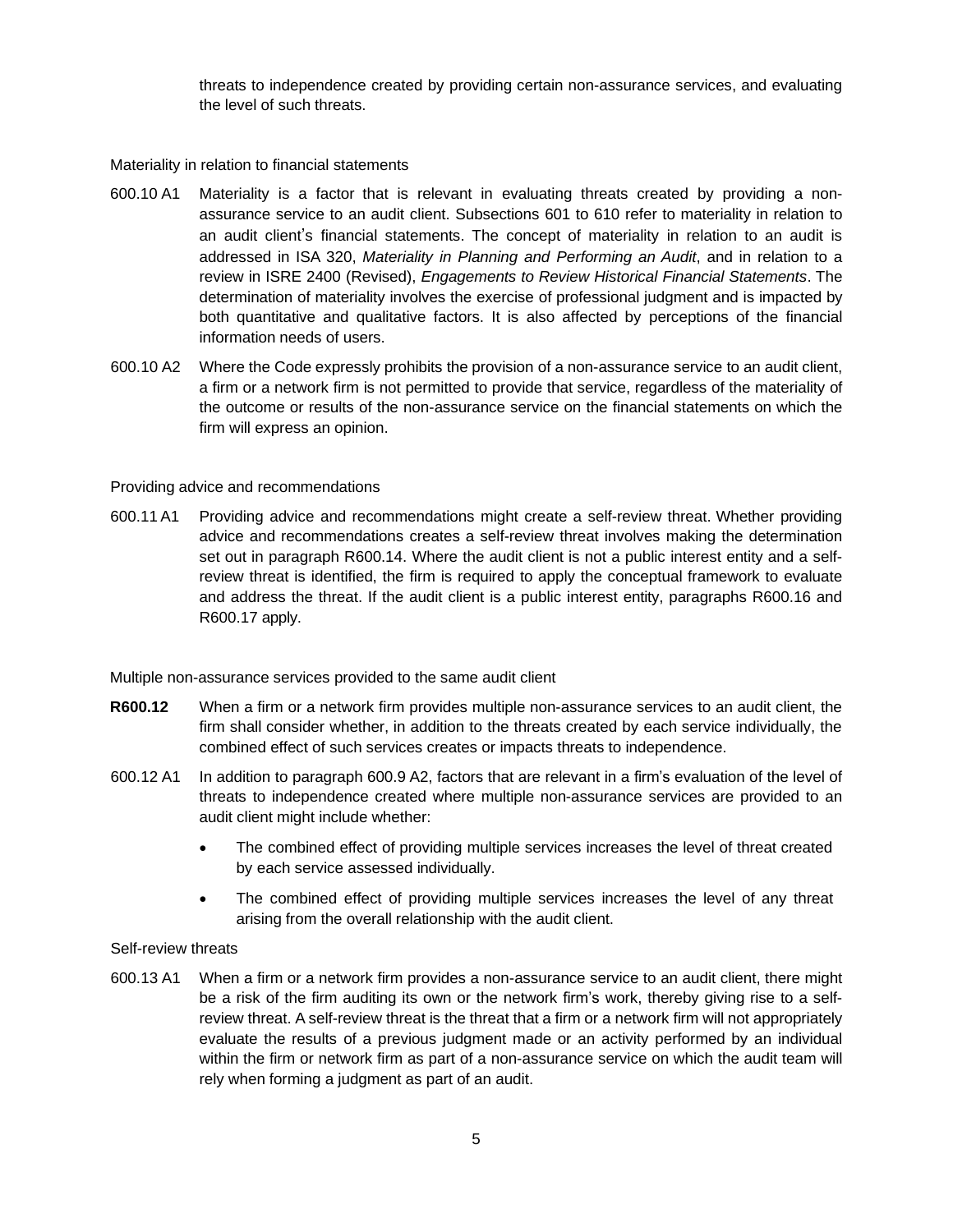- **R600.14** Before providing a non-assurance service to an audit client, a firm or a network firm shall determine whether the provision of that service might create a self-review threat by evaluating whether there is a risk that:
	- **(a)** The results of the service will form part of or affect the accounting records, the internal controls over financial reporting, or the financial statements on which the firm will express an opinion; and
	- **(b)** In the course of the audit of those financial statements on which the firm will express an opinion, the audit team will evaluate or rely on any judgments made or activities performed by the firm or network firm when providing the service.

Audit Clients that are Public Interest Entities

- 600.15 A1 When the audit client is a public interest entity, stakeholders have heightened expectations regarding the firm's independence. These heightened expectations are relevant to the reasonable and informed third party test used to evaluate a self-review threat created by providing a non-assurance service to an audit client that is a public interest entity.
- 600.15 A2 Where the provision of a non-assurance service to an audit client that is a public interest entity creates a self-review threat, that threat cannot be eliminated, and safeguards are not capable of being applied to reduce that threat to an acceptable level.

#### Self-review threats

**R600.16** A firm or a network firm shall not provide a non-assurance service to an audit client that is a public interest entity if the provision of that service might create a self-review threat in relation to the audit of the financial statements on which the firm will express an opinion. (Ref: Para. 600.13 A1 and R600.14).

Providing advice and recommendations

- **R600.17** As an exception to paragraph R600.16, a firm or a network firm may provide advice and recommendations to an audit client that is a public interest entity in relation to information or matters arising in the course of an audit provided that the firm:
	- **(a)** Does not assume a management responsibility (Ref: Para. R400.13 and R400.14); and
	- **(b)** Applies the conceptual framework to identify, evaluate and address threats, other than self-review threats, to independence that might be created by the provision of that advice.
- 600.17 A1 Examples of advice and recommendations that might be provided in relation to information or matters arising in the course of an audit include:
	- Advising on accounting and financial reporting standards or policies and financial statement disclosure requirements.
	- Advising on the appropriateness of financial and accounting control and the methods used in determining the stated amounts in the financial statements and related disclosures.
	- Proposing adjusting journal entries arising from audit findings.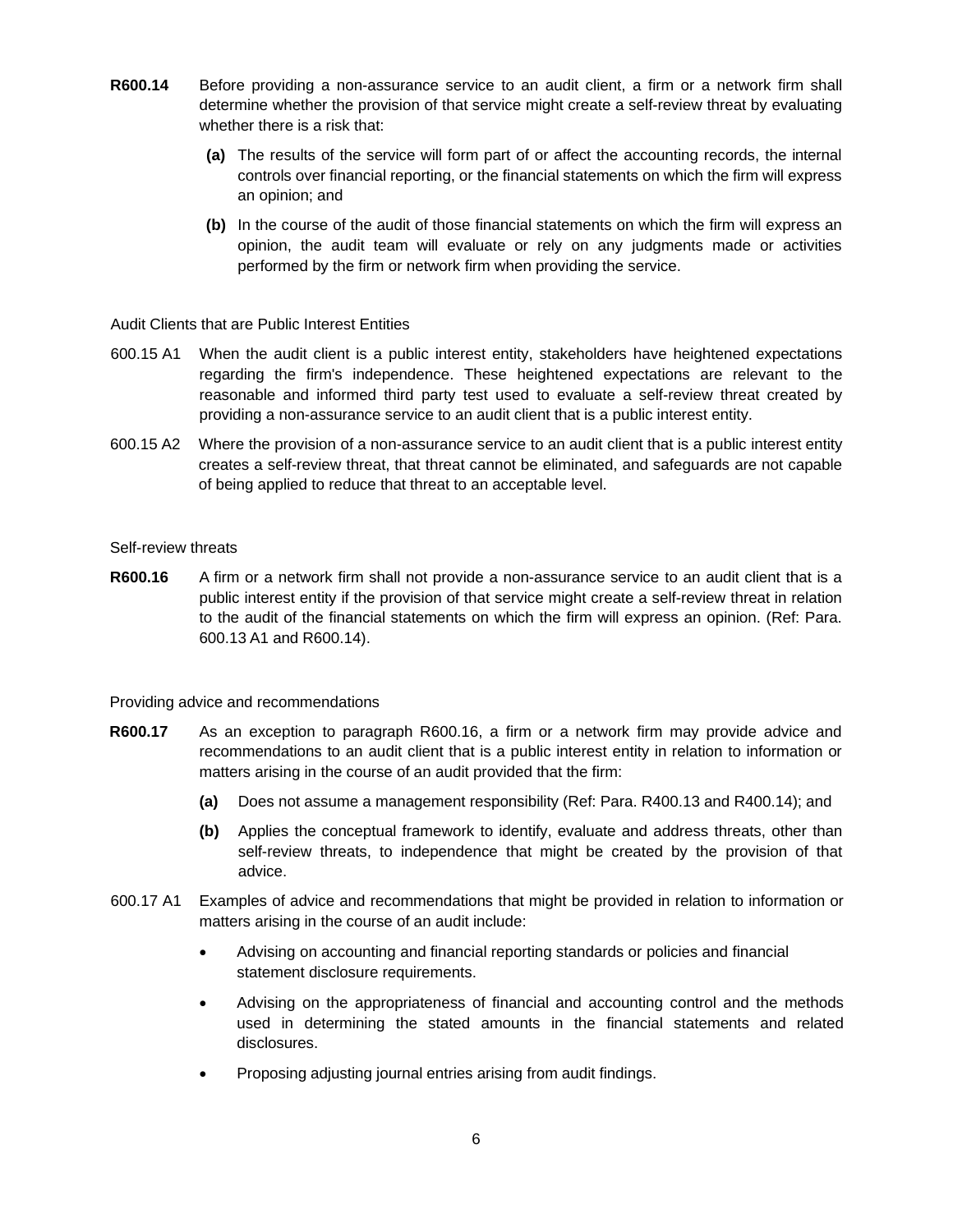- Discussing findings on internal controls over financial reporting and processes and recommending improvements.
- Discussing how to resolve account reconciliation problems.
- Advising on compliance with group accounting policies.

#### *Addressing Threats*

#### All Audit Clients

- 600.18 A1 Paragraphs R120.10 to 120.10 A2 include a requirement and application material that are relevant when addressing threats to independence, including a description of safeguards.
- 600.18 A2 Threats to independence created by providing a non-assurance service or multiple services to an audit client vary depending on the facts and circumstances of the audit engagement and the nature of the service. Such threats might be addressed by applying safeguards or by adjusting the scope of the proposed service.
- 600.18 A3 Examples of actions that might be safeguards to address such threats include:
	- Using professionals who are not audit team members to perform the service.
	- Having an appropriate reviewer who was not involved in providing the service review the audit work or service performed.
	- Obtaining pre-clearance of the outcome of the service from an appropriate authority (for example, a tax authority).
- 600.18 A4 Safeguards might not be available to reduce the threats created by providing a non-assurance service to an audit client to an acceptable level. In such a situation, the application of the conceptual framework requires the firm or network firm to:
	- (a) Adjust the scope of the proposed service to eliminate the circumstances that are creating the threats;
	- (b) Decline or end the service that creates the threats that cannot be eliminated or reduced to an acceptable level; or
	- (c) End the audit engagement.

#### *Communication with Those Charged With Governance Regarding Non-Assurance Services*

#### All Audit Clients

600.19 A1 Paragraphs 400.40 A1 and 400.40 A2 are relevant to a firm's communication with those charged with governance in relation to the provision of non-assurance services.

Audit Clients that are Public Interest Entities

600.20 A1 Paragraphs R600.21 to R600.23 require a firm to communicate with those charged with governance of a public interest entity before the firm or network firm provides non-assurance services to entities within the corporate structure of which the public interest entity forms part that might create threats to the firm's independence from the public interest entity. The purpose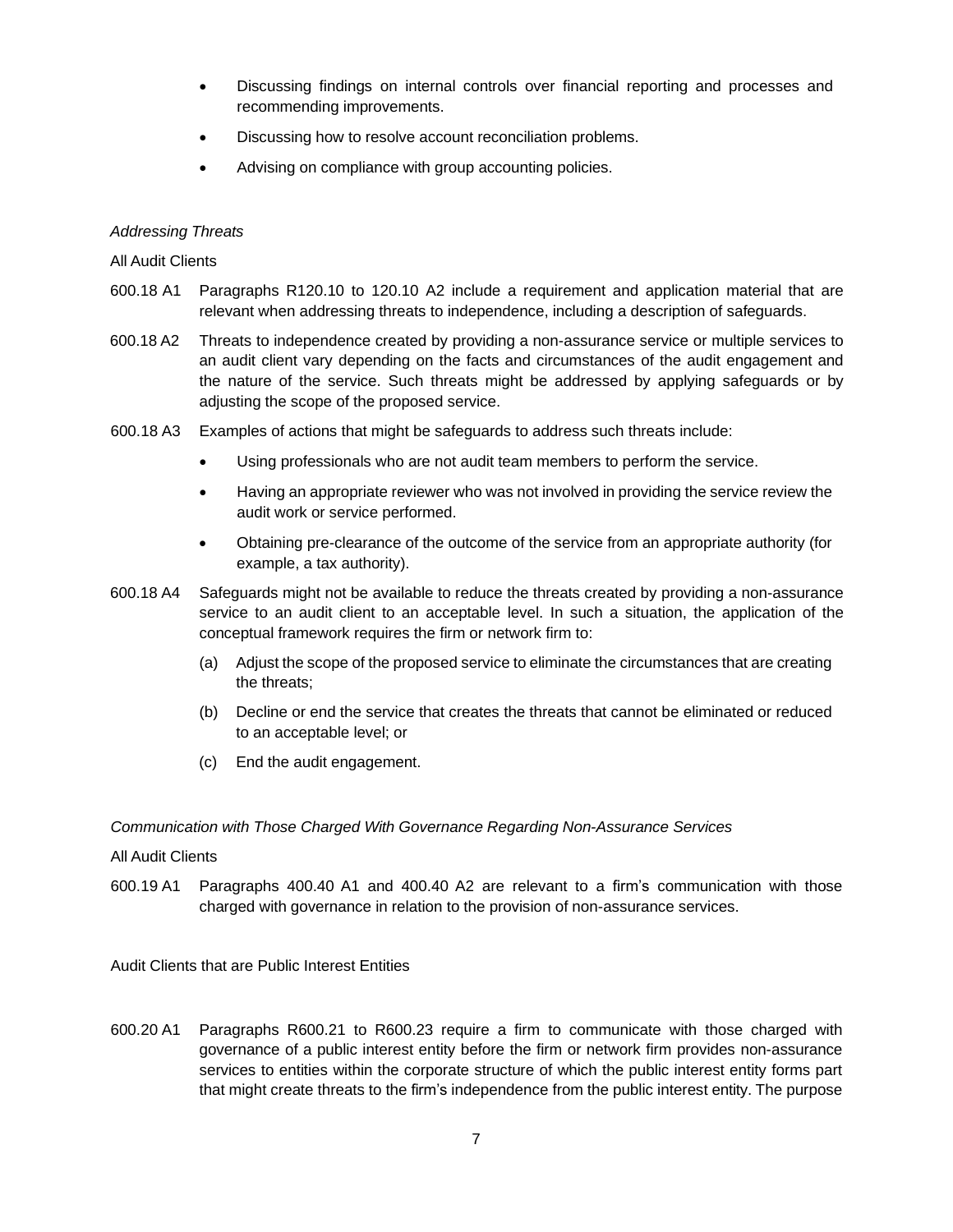of the communication is to enable those charged with governance of the public interest entity to have effective oversight of the independence of the firm that audits the financial statements of that public interest entity.

- 600.20 A2 To facilitate compliance with such requirements, a firm might agree with those charged with governance of the public interest entity a process that addresses when and with whom the firm is to communicate. Such a process might:
	- Establish the procedure for the provision of information about a proposed non-assurance service which might be on an individual engagement basis, under a general policy, or on any other agreed basis.
	- Identify the entities to which the process would apply, which might include other public interest entities within the corporate structure.
	- Identify any services that can be provided to the entities identified in paragraph R600.21 without specific approval of those charged with governance if they agree as a general policy that these services are not prohibited under this section and would not create threats to the firm's independence or, if any such threats are created, they would be at an acceptable level.
	- Establish how those charged with governance of multiple public interest entities within the same corporate structure have determined that authority for approving services is to be allocated.
	- Establish a procedure to be followed where the provision of information necessary for those charged with governance to evaluate whether a proposed service might create a threat to the firm's independence is prohibited or limited by professional standards, laws or regulations, or might result in the disclosure of sensitive or confidential information.
	- Specify how any issues not covered by the process might be resolved.
- **R600.21** Before a firm that audits the financial statements of a public interest entity, or a network firm accepts an engagement to provide a non-assurance service to:
	- (A) That public interest entity;
	- (B) Any entity that controls, directly or indirectly, that public interest entity; or
	- (C) Any entity that is controlled directly or indirectly by that public interest entity,

the firm shall, unless already addressed when establishing a process agreed with those charged with governance:

- **(a)** Inform those charged with governance of the public interest entity that the firm has determined that the provision of the service:
	- **(i)** Is not prohibited; and
	- **(ii)** Will not create a threat to the firm's independence as auditor of the public interest entity or that any identified threat is at an acceptable level or, if not, will be eliminated or reduced to an acceptable level; and
- **(b)** Provide those charged with governance of the public interest entity with information to enable them to make an informed assessment about the impact of the provision of the service on the firm's independence.
- 600.21 A1 Examples of information that might be provided to those charged with governance of the public interest entity in relation to a particular non-assurance service include: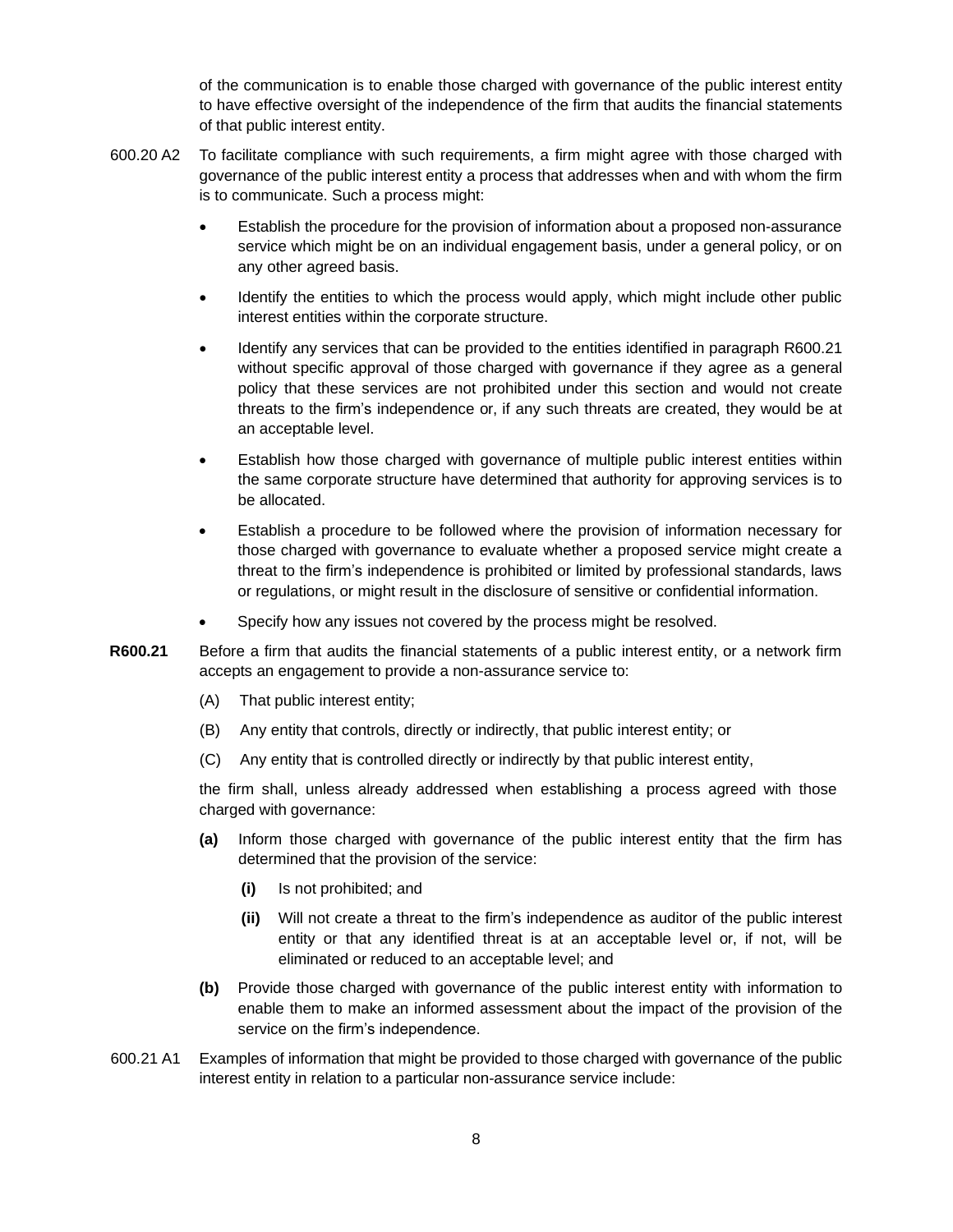- The nature and scope of the service to be provided.
- The basis and amount of the proposed fee.
- Where the firm has identified any threats to independence that might be created by the provision of the proposed service, the basis for the firm's assessment that the threats are at an acceptable level or, if not, the actions the firm or network firm will take to eliminate or reduce any threats to independence to an acceptable level.
- Whether the combined effect of providing multiple services creates threats to independence or changes the level of previously identified threats.
- **R600.22** A firm or a network firm shall not provide a non-assurance service to any of the entities referred to in paragraph R600.21 unless those charged with governance of the public interest entity have concurred either under a process agreed with those charged with governance or in relation to a specific service with:
	- **(a)** The firm's conclusion that the provision of the service will not create a threat to the firm's independence as auditor of the public interest entity, or that any identified threat is at an acceptable level or, if not, will be eliminated, or reduced to an acceptable level; and
	- **(b)** The provision of that service.
- **R600.23** As an exception to paragraphs R600.21 and R600.22, where a firm is prohibited by applicable professional standards, laws or regulations from providing information about the proposed nonassurance service to those charged with governance of the public interest entity, or where the provision of such information would result in disclosure of sensitive or confidential information, the firm may provide the proposed service provided that:
	- **(a)** The firm provides such information as it is able without breaching its legal or professional obligations;
	- **(b)** The firm informs those charged with governance of the public interest entity that the provision of the service will not create a threat to the firm's independence from the public interest entity, or that any identified threat is at an acceptable level or, if not, will be eliminated or reduced to an acceptable level; and
	- **(c)** Those charged with governance do not disagree with the firm's conclusion in (b).
- **R600.24** The firm or the network firm, having taken into account any matters raised by those charged with governance of the audit client that is a public interest entity or by the entity referred to in paragraph R600.21 that is the recipient of the proposed service, shall decline the nonassurance service or the firm shall end the audit engagement if:
	- **(a)** The firm or the network firm is not permitted to provide any information to those charged with governance of the audit client that is a public interest entity, unless such a situation is addressed in a process agreed in advance with those charged with governance; or
	- **(b)** Those charged with governance of an audit client that is a public interest entity disagree with the firm's conclusion that the provision of the service will not create a threat to the firm's independence from the client or that any identified threat is at an acceptable level or, if not, will be eliminated or reduced to an acceptable level.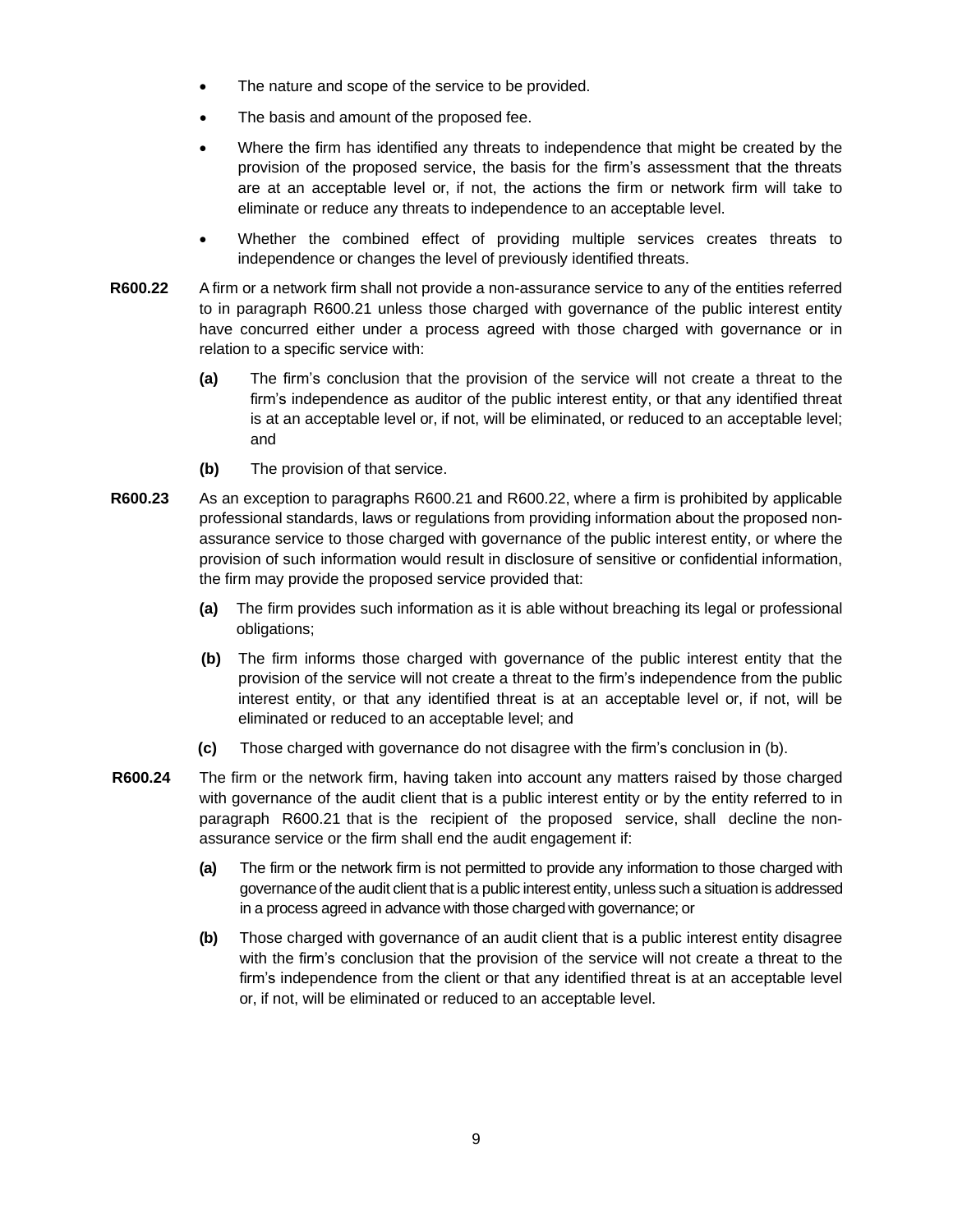#### *Audit Client that Later Becomes a Public Interest Entity*

- **R600.25** A non-assurance service provided, either currently or previously, by a firm or a network firm to an audit client compromises the firm's independence when the client becomes a public interest entity unless:
	- **(a)** The previous non-assurance service complies with the provisions of this section that relate to audit clients that are not public interest entities;
	- **(b)** Non-assurance services currently in progress that are not permitted under this section for audit clients that are public interest entities are ended before or, if that is not possible, as soon as practicable after, the client becomes a public interest entity; and
	- **(c)** The firm and those charged with governance of the client that becomes a public interest entity agree and take further actions to address any threats to independence that are not at an acceptable level.
- 600.25 A1 Examples of actions that the firm might recommend to the audit client include engaging another firm to:
	- Review or re-perform the affected audit work to the extent necessary.
	- Evaluate the results of the non-assurance service or re-perform the non-assurance service to the extent necessary to enable the other firm to take responsibility for the service.

#### *Considerations for Certain Related Entities*

- **R600.26** This section includes requirements that prohibit firms and network firms from providing certain nonassurance services to audit clients. As an exception to those requirements and the requirement in paragraph R400.13, a firm or a network firm may assume management responsibilities or provide certain non-assurance services that would otherwise be prohibited to the following related entities of the client on whose financial statements the firm will express an opinion:
	- **(a)** An entity that has direct or indirect control over the client;
	- **(b)** An entity with a direct financial interest in the client if that entity has significant influence over the client and the interest in the client is material to such entity; or
	- **(c)** An entity which is under common control with the client, provided that all of the following conditions are met:
	- **(i)** The firm or a network firm does not express an opinion on the financial statements of the related entity;
	- **(ii)** The firm or a network firm does not assume a management responsibility, directly or indirectly, for the entity on whose financial statements the firm will express an opinion;
	- **(iii)** The services do not create a self-review threat; and
	- **(iv)** The firm addresses other threats created by providing such services that are not at an acceptable level.

#### *Documentation*

600.27 A1 Documentation of the firm's conclusions regarding compliance with this section in accordance with paragraphs R400.60 and 400.60 A1 might include: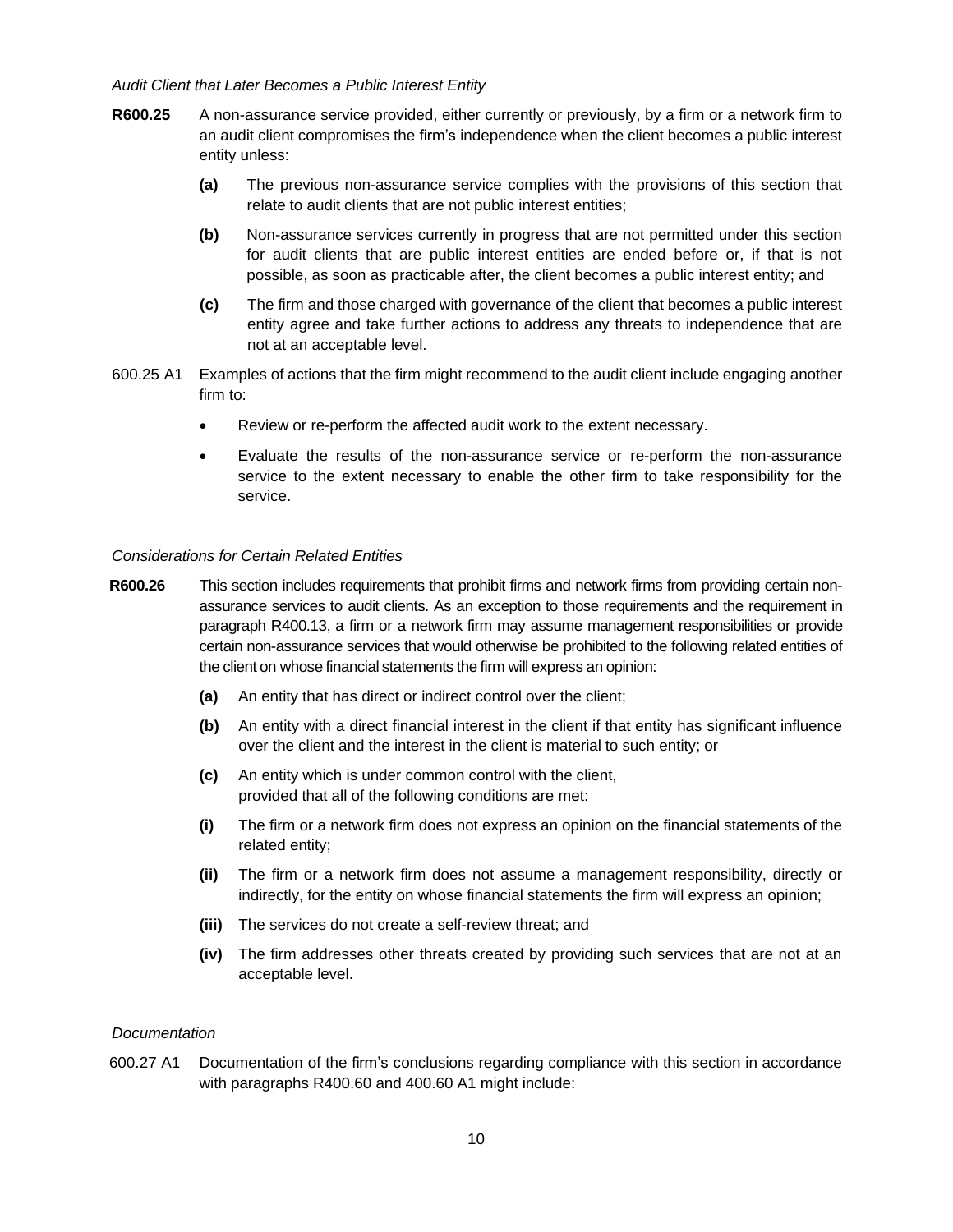- Key elements of the firm's understanding of the nature of the non-assurance service to be provided and whether and how the service might impact the financial statements on which the firm will express an opinion.
- The nature of any threat to independence that is created by providing the service to the audit client, including whether the results of the service will be subject to audit procedures.
- The extent of management's involvement in the provision and oversight of the proposed non-assurance service.
- Any safeguards that are applied, or other actions taken to address a threat to independence.
- The firm's rationale for determining that the service is not prohibited and that any identified threat to independence is at an acceptable level.
- In relation to the provision of a proposed non-assurance service to the entities referred to in paragraph R600.21, the steps taken to comply with paragraphs R600.21 to R600.23.

## **SUBSECTION 601 – ACCOUNTING AND BOOKKEEPING SERVICES**

## **Introduction**

601.1 In addition to the specific requirements and application material in this subsection, the requirements and application material in paragraphs 600.1 to 600.27 A1 are relevant to applying the conceptual framework when providing accounting and bookkeeping services to an audit client.

## **Requirements and Application Material**

#### **General**

- 601.2 A1 Management is responsible for the preparation and fair presentation of the financial statements in accordance with the applicable financial reporting framework. These responsibilities include:
	- Determining accounting policies and the accounting treatment in accordance with those policies.
	- Preparing or changing source documents or originating data, in electronic or other form, evidencing the occurrence of a transaction. Examples include:
		- o Purchase orders.
		- o Payroll time records.
		- o Customer orders.
	- Originating or changing journal entries.
	- Determining or approving the account classifications of transactions.

#### **Description of Service<sup>1</sup>**

601.3 A1 Accounting and bookkeeping services comprise a broad range of services including:

 $1$  To be considered with the requirements of the South African Companies Act, 2008 (Act No 71 of 2008) Section 90(2)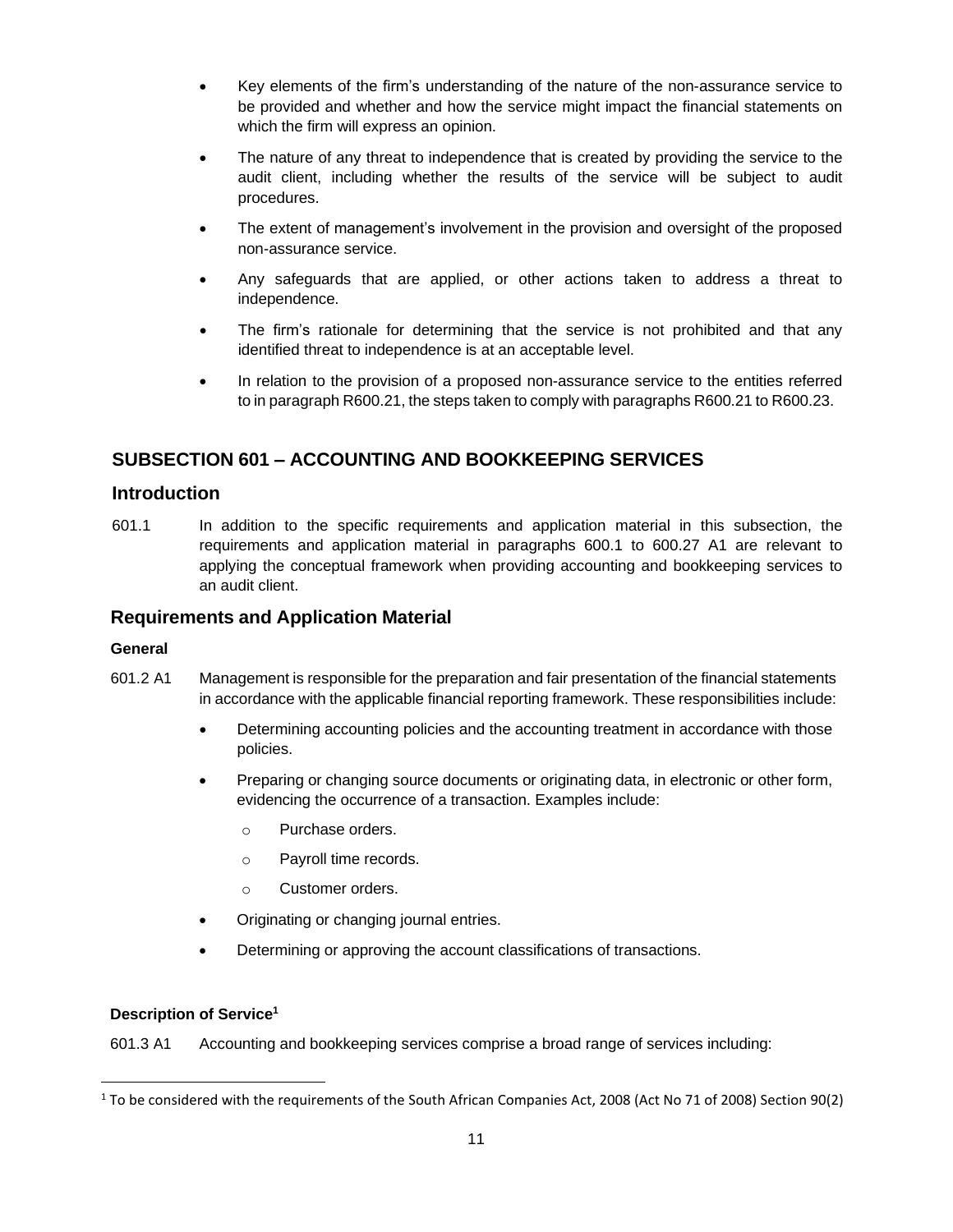- Preparing accounting records or financial statements.
- Recording transactions.
- Providing payroll services.
- Resolving account reconciliation problems.
- Converting existing financial statements from one financial reporting framework to another.

#### **Potential Threats Arising from the Provision of Accounting and Bookkeeping Services**

#### *All Audit Clients*

601.4 A1 Providing accounting and bookkeeping services to an audit client creates a self-review threat when there is a risk that the results of the services will affect the accounting records or the financial statements on which the firm will express an opinion.

#### *Audit Clients that are Not Public Interest Entities*

- **R601.5** A firm or a network firm shall not provide to an audit client that is not a public interest entity accounting and bookkeeping services, including preparing financial statements on which the firm will express an opinion or financial information which forms the basis of such financial statements, unless:
	- **(a)** The services are of a routine or mechanical nature; and
	- **(b)** The firm addresses any threats that are not at an acceptable level.
- 601.5 A1 Accounting and bookkeeping services that are routine or mechanical:
	- (a) Involve information, data or material in relation to which the client has made any judgments or decisions that might be necessary; and
	- (b) Require little or no professional judgment.
- 601.5 A2 Examples of services that might be regarded as routine or mechanical include:
	- Preparing payroll calculations or reports based on client-originated data for approval and payment by the client.
	- Recording recurring transactions for which amounts are easily determinable from source documents or originating data, such as a utility bill where the client has determined or approved the appropriate account classification.
	- Calculating depreciation on fixed assets when the client determines the accounting policy and estimates of useful life and residual values.
	- Posting transactions coded by the client to the general ledger.
	- Posting client-approved entries to the trial balance.
	- Preparing financial statements based on information in the client-approved trial balance and preparing related notes based on client-approved records.

The firm or a network firm may provide such services to audit clients that are not public interest entities provided that the firm or network firm complies with the requirements of paragraph R400.14 to ensure that it does not assume a management responsibility in connection with the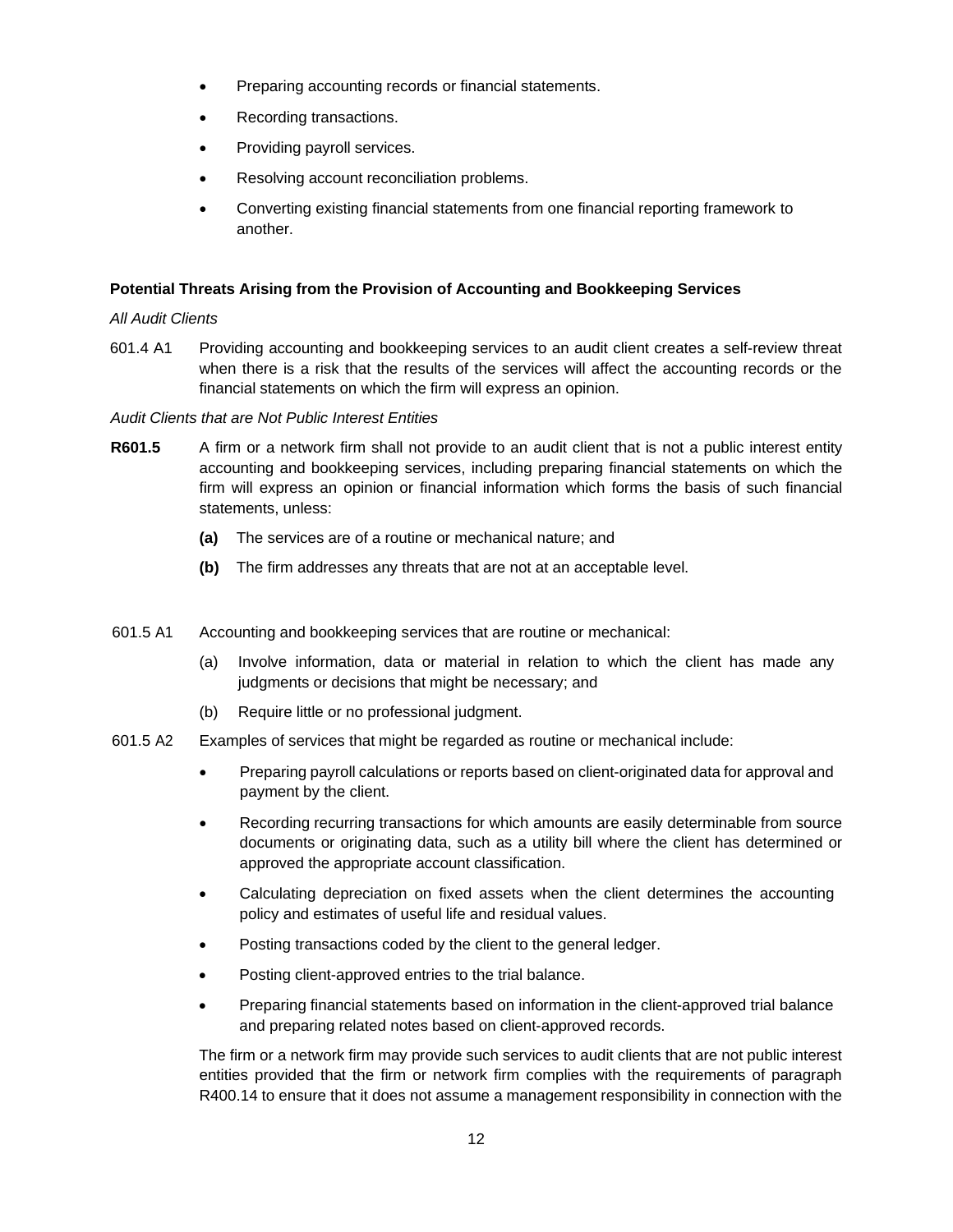service and with the requirement in paragraph R601.5 (b).

- 601.5 A3 Examples of actions that might be safeguards to address a self-review threat created when providing accounting and bookkeeping services of a routine or mechanical nature to an audit client that is not a public interest entity include:
	- Using professionals who are not audit team members to perform the service.
	- Having an appropriate reviewer who was not involved in providing the service review the audit work or service performed.

#### *Audit Clients that are Public Interest Entities*

- **R601.6** A firm or a network firm shall not provide accounting and bookkeeping services to an audit client that is a public interest entity.
- **R601.7** As an exception to paragraph R601.6, a firm or a network firm may prepare statutory financial statements for a related entity of a public interest entity audit client included in subparagraph
	- (c) or (d) of the definition of a related entity provided that:
	- **(a)** The audit report on the group financial statements of the public interest entity has been issued;
	- **(b)** The firm or network firm does not assume management responsibility and applies the conceptual framework to identify, evaluate and address threats to independence;
	- **(c)** The firm or network firm does not prepare the accounting records underlying the statutory financial statements of the related entity and those financial statements are based on client approved information; and
	- **(d)** The statutory financial statements of the related entity will not form the basis of future group financial statements of that public interest entity.

## <span id="page-12-0"></span>**SUBSECTION 602 – ADMINISTRATIVE SERVICES**

#### **Introduction**

602.1 In addition to the specific application material in this subsection, the requirements and application material in paragraphs 600.1 to 600.27 A1 are relevant to applying the conceptual framework when providing administrative services.

## **Application Material**

#### **Description of Service**

- 602.2 A1 Administrative services involve assisting clients with their routine or mechanical tasks within the normal course of operations.
- 602.2 A2 Examples of administrative services include:
	- Word processing or document formatting.
	- Preparing administrative or statutory forms for client approval.
	- Submitting such forms as instructed by the client.
	- Monitoring statutory filing dates and advising an audit client of those dates.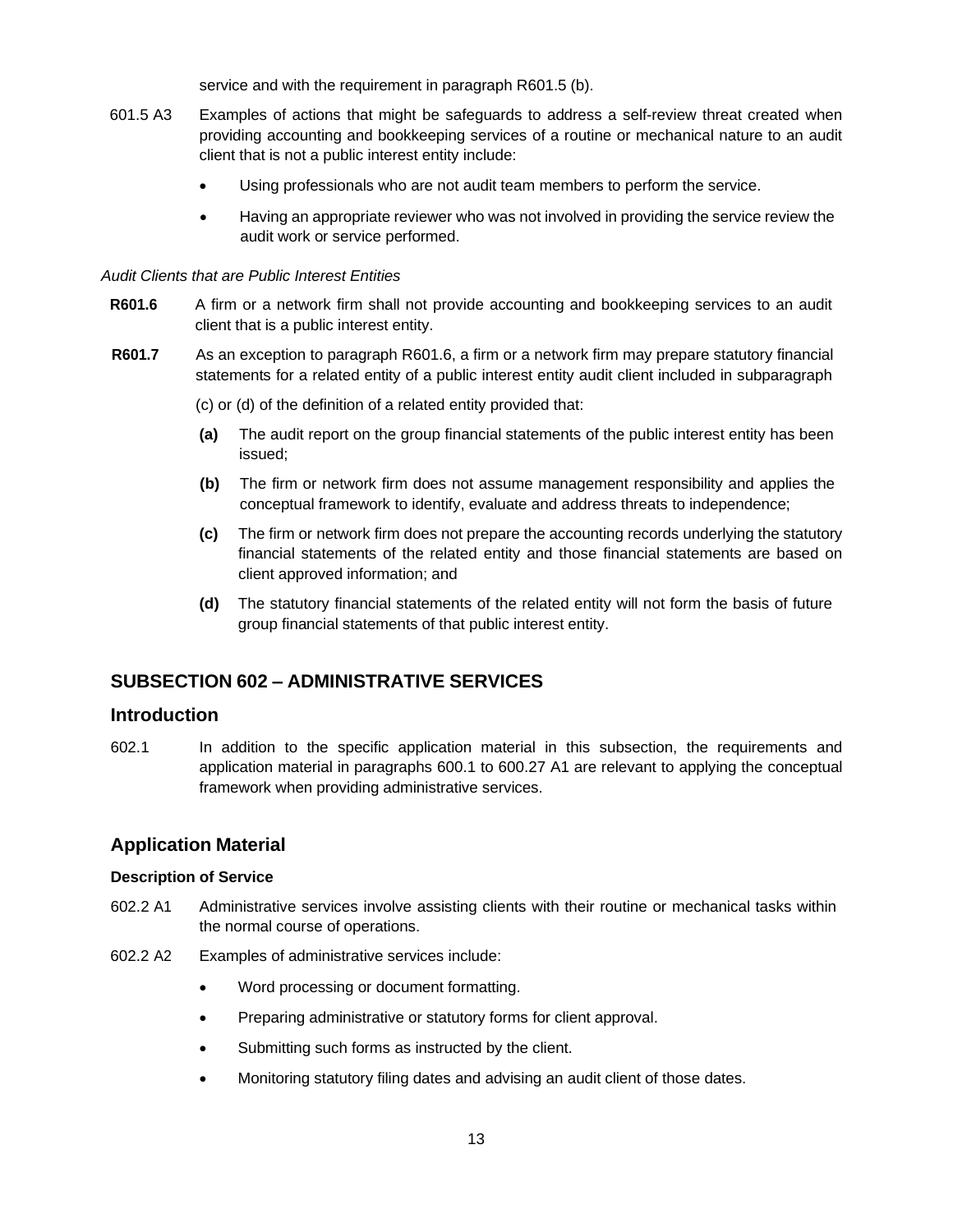#### **Potential Threats Arising from the Provision of Administrative Services**

#### *All Audit Clients*

602.3 A1 Providing administrative services to an audit client does not usually create a threat when such services are clerical in nature and require little to no professional judgment.

## <span id="page-13-0"></span>**SUBSECTION 603 – VALUATION SERVICES**

#### **Introduction**

603.1 In addition to the specific requirements and application material in this subsection, the requirements and application material in paragraphs 600.1 to 600.27 A1 are relevant to applying the conceptual framework when providing valuation services to an audit client.

#### **Requirements and Application Material**

#### **Description of Service**

- 603.2 A1 A valuation comprises the making of assumptions with regard to future developments, the application of appropriate methodologies and techniques and the combination of both to compute a certain value, or range of values, for an asset, a liability or for the whole or part of an entity.
- 603.2 A2 If a firm or a network firm is requested to perform a valuation to assist an audit client with its tax reporting obligations or for tax planning purposes and the results of the valuation have no effect on the accounting records or the financial statements other than through accounting entries related to tax, the requirements and application material set out in paragraphs 604.17 A1 to 604.19 A1, relating to such services, apply.

#### **Potential Threats Arising from the Provision of Valuation Services**

## *All Audit Clients*

- 603.3 A1 Providing a valuation service to an audit client might create a self-review threat when there is a risk that the results of the service will affect the accounting records or the financial statements on which the firm will express an opinion. Such a service might also create an advocacy threat.
- 603.3 A2 Factors that are relevant in identifying self-review or advocacy threats created by providing valuation services to an audit client, and evaluating the level of such threats include:
	- The use and purpose of the valuation report.
	- Whether the valuation report will be made public.
	- The extent to which the valuation methodology is supported by law or regulation, other precedent or established practice.
	- The extent of the client's involvement in determining and approving the valuation methodology and other significant matters of judgment.
	- The degree of subjectivity inherent in the item for valuations involving standard or established methodologies.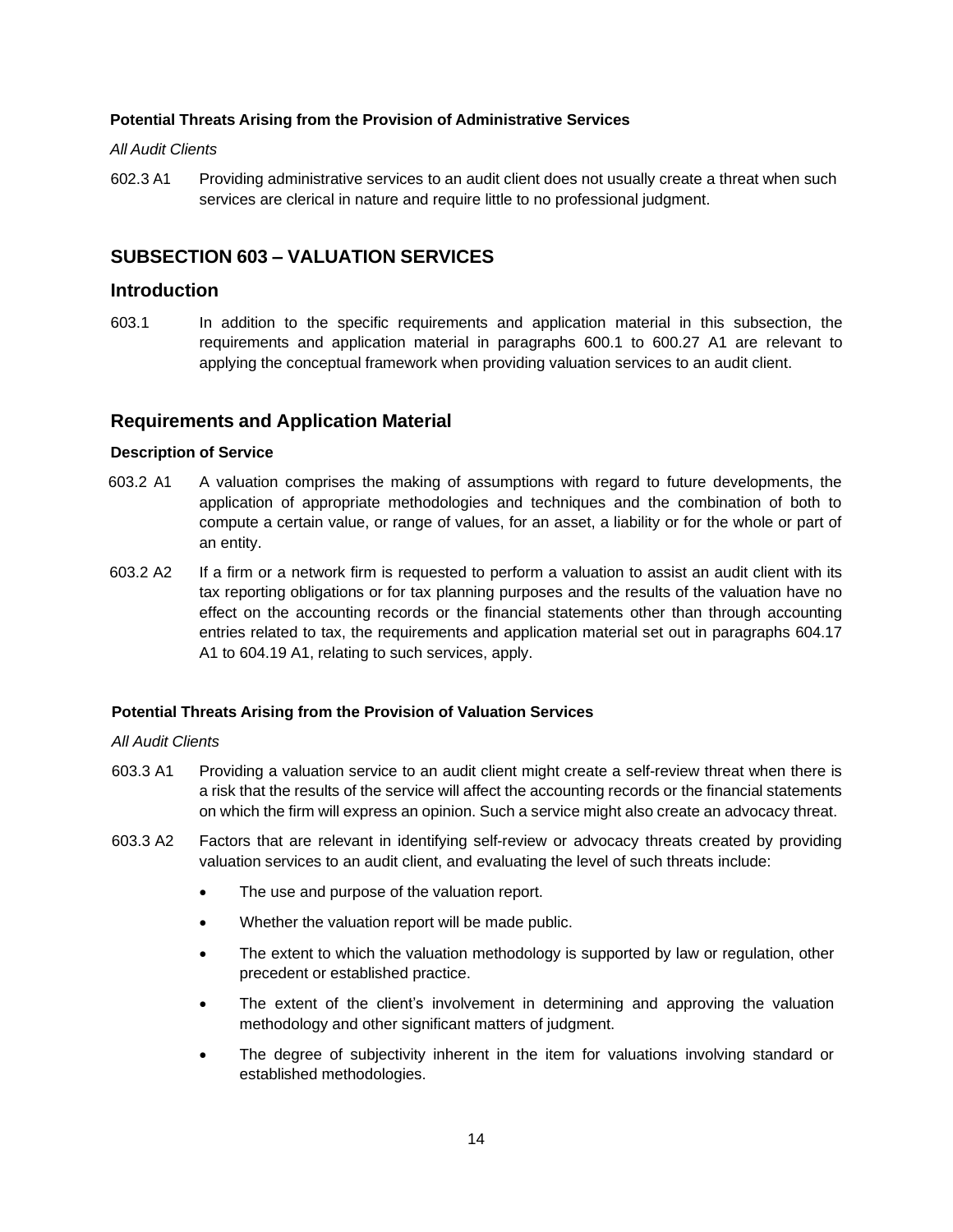- Whether the valuation will have a material effect on the financial statements.
- The extent of the disclosures related to the valuation in the financial statements.
- The volatility of the amounts involved as a result of dependence on future events.

When a self-review threat for an audit client that is a public interest entity has been identified, paragraph R603.5 applies.

#### Audit Clients that are Not Public Interest Entities

- 603.3 A3 Examples of actions that might be safeguards to address self-review or advocacy threats created by providing a valuation service to an audit client that is not a public interest entity include:
	- Using professionals who are not audit team members to perform the service might address self-review or advocacy threats.
	- Having an appropriate reviewer who was not involved in providing the service review the audit work or service performed might address a self-review threat.
- **R603.4** A firm or a network firm shall not provide a valuation service to an audit client that is not a public interest entity if:
	- **(a)** The valuation involves a significant degree of subjectivity; and
	- **(b)** The valuation will have a material effect on the financial statements on which the firm will express an opinion.
- 603.4 A1 Certain valuations do not involve a significant degree of subjectivity. This is likely to be the case when the underlying assumptions are established by law or regulation or when the techniques and methodologies to be used are based on generally accepted standards or prescribed by law or regulation. In such circumstances, the results of a valuation performed by two or more parties are not likely to be materially different.

#### *Audit Clients that are Public Interest Entities* Self-review Threats

**R603.5** A firm or a network firm shall not provide a valuation service to an audit client that is a public interest entity if the provision of such valuation service might create a self-review threat. (Ref: Para. R600.14 and R600.16).

Advocacy Threats

603.5 A1 An example of an action that might be a safeguard to address an advocacy threat created by providing a valuation service to an audit client that is a public interest entity is using professionals who are not audit team members to perform the service.

## <span id="page-14-0"></span>**SUBSECTION 604 – TAX SERVICES**

## **Introduction**

604.1 In addition to the specific requirements and application material in this subsection, the requirements and application material in paragraphs 600.1 to 600.27 A1 are relevant to applying the conceptual framework when providing a tax service to an audit client.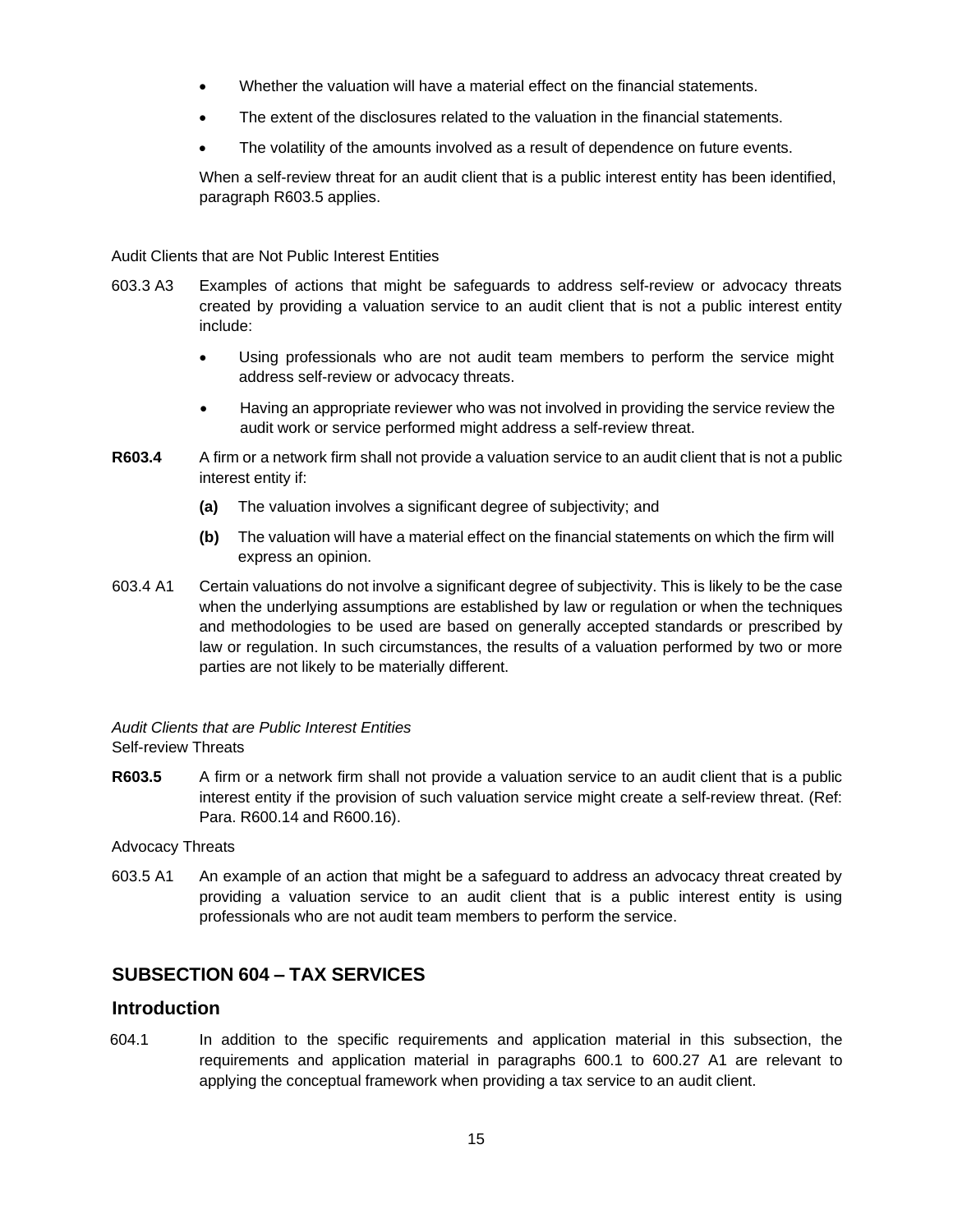## **Requirements and Application Material**

#### **Description of Service**

604.2 A1 Tax services comprise a broad range of services. This subsection deals specifically with:

- Tax return preparation.
- Tax calculations for the purpose of preparing accounting entries.
- Tax advisory services.
- Tax planning services.
- Tax services involving valuations.
- Assistance in the resolution of tax disputes.
- 604.2 A2 It is possible to consider tax services under broad headings, such as tax planning or compliance. However, such services are often interrelated in practice and might be combined with other types of non-assurance services provided by the firm such as corporate finance services. It is, therefore, impracticable to categorise generically the threats to which specific tax services give rise.

#### **Potential Threats Arising from the Provision of Tax Services**

- 604.3 A1 Providing tax services to an audit client might create a self-review threat when there is a risk that the results of the services will affect the accounting records or the financial statements on which the firm will express an opinion. Such services might also create an advocacy threat.
- 604.3 A2 Factors that are relevant in identifying self-review or advocacy threats created by providing any tax service to an audit client, and evaluating the level of such threats include:
	- The particular characteristics of the engagement.
	- The level of tax expertise of the client's employees.
	- The system by which the tax authorities assess and administer the tax in question and the role of the firm or network firm in that process.
	- The complexity of the relevant tax regime and the degree of judgment necessary in applying it.

#### *All Audit Clients*

- **R604.4** A firm or a network firm shall not provide a tax service or recommend a transaction to an audit client if the service or transaction relates to marketing, planning, or opining in favor of a tax treatment that was initially recommended, directly or indirectly, by the firm or network firm, and a significant purpose of the tax treatment or transaction is tax avoidance, unless the firm is confident that the proposed treatment has a basis in applicable tax law or regulation that is likely to prevail.
- 604.4 A1 Unless the tax treatment has a basis in applicable tax law or regulation that the firm is confident is likely to prevail, providing the non-assurance service described in paragraph R604.4 creates self-interest, self-review and advocacy threats that cannot be eliminated and safeguards are not capable of being applied to reduce such threats to an acceptable level.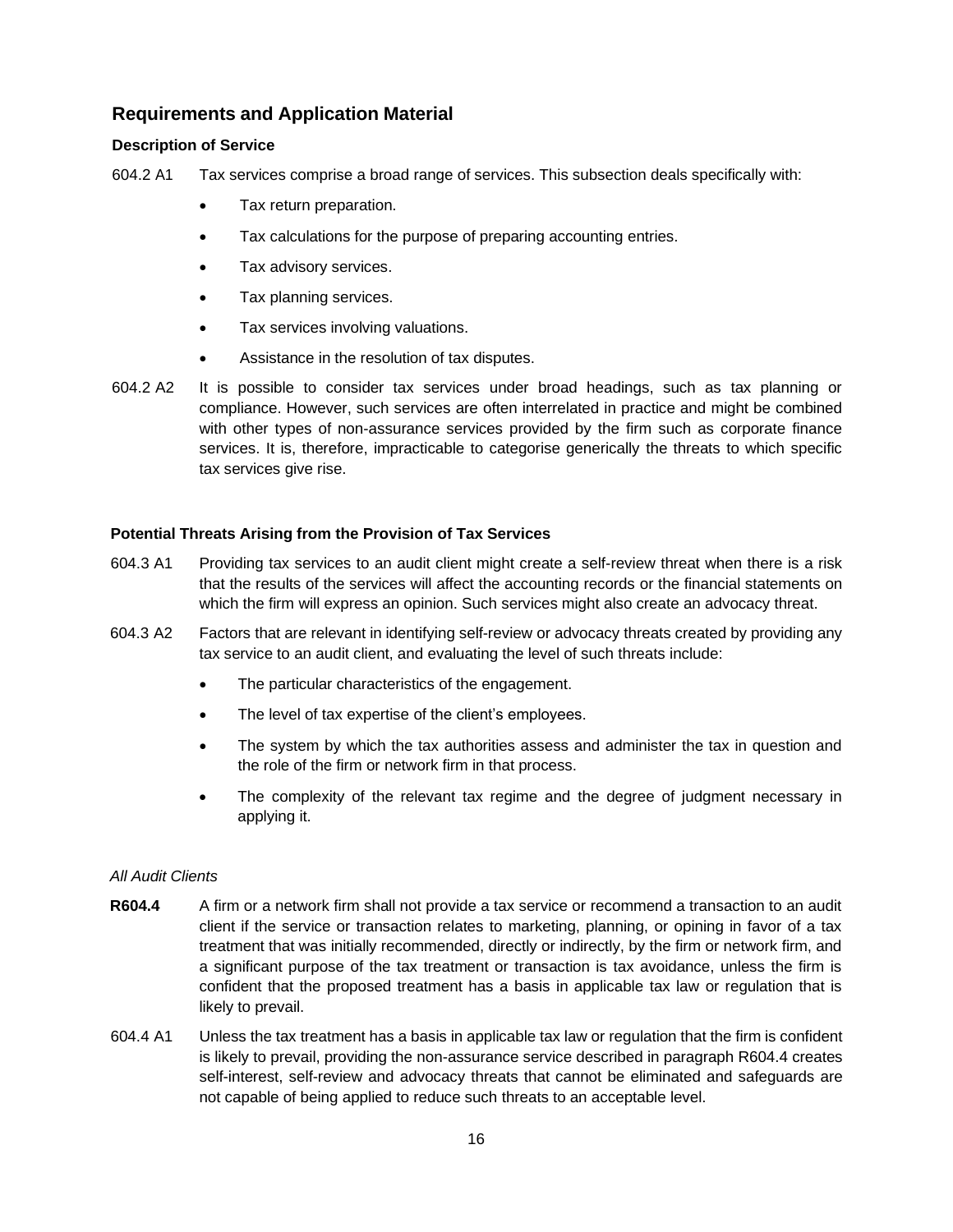## **A. Tax Return Preparation**

## **Description of Service**

604.5 A1 Tax return preparation services include:

- Assisting clients with their tax reporting obligations by drafting and compiling information, including the amount of tax due (usually on standardised forms) required to be submitted to the applicable tax authorities.
- Advising on the tax return treatment of past transactions.
- Responding on behalf of the audit client to the tax authorities' requests for additional information and analysis (for example, providing explanations of and technical support for the approach being taken).

#### **Potential Threats Arising from the Provision of Tax Return Preparation Services**

#### *All Audit Clients*

- 604.6 A1 Providing tax return preparation services does not usually create a threat because:
	- (a) Tax return preparation services are based on historical information and principally involve analysis and presentation of such historical information under existing tax law, including precedents and established practice; and
	- (b) Tax returns are subject to whatever review or approval process the tax authority considers appropriate.

## **B. Tax Calculations for the Purpose of Preparing Accounting Entries**

### **Description of Service**

604.7 A1 Tax calculation services involves the preparation of calculations of current and deferred tax liabilities or assets for the purpose of preparing accounting entries supporting tax assets or liabilities in the financial statements of the audit client.

## **Potential Threats Arising from the Provision of Tax Calculation Services**

#### *All Audit Clients*

604.8 A1 Preparing tax calculations of current and deferred tax liabilities (or assets) for an audit client for the purpose of preparing accounting entries that support such balances creates a selfreview threat.

#### *Audit Clients that are Not Public Interest Entities*

- 604.9 A1 In addition to the factors in paragraph 604.3 A2, a factor that is relevant in evaluating the level of self-review threat created when preparing such calculations for an audit client is whether the calculation might have a material effect on the financial statements on which the firm will express an opinion.
- 604.9 A2 Examples of actions that might be safeguards to address such a self-review threat when the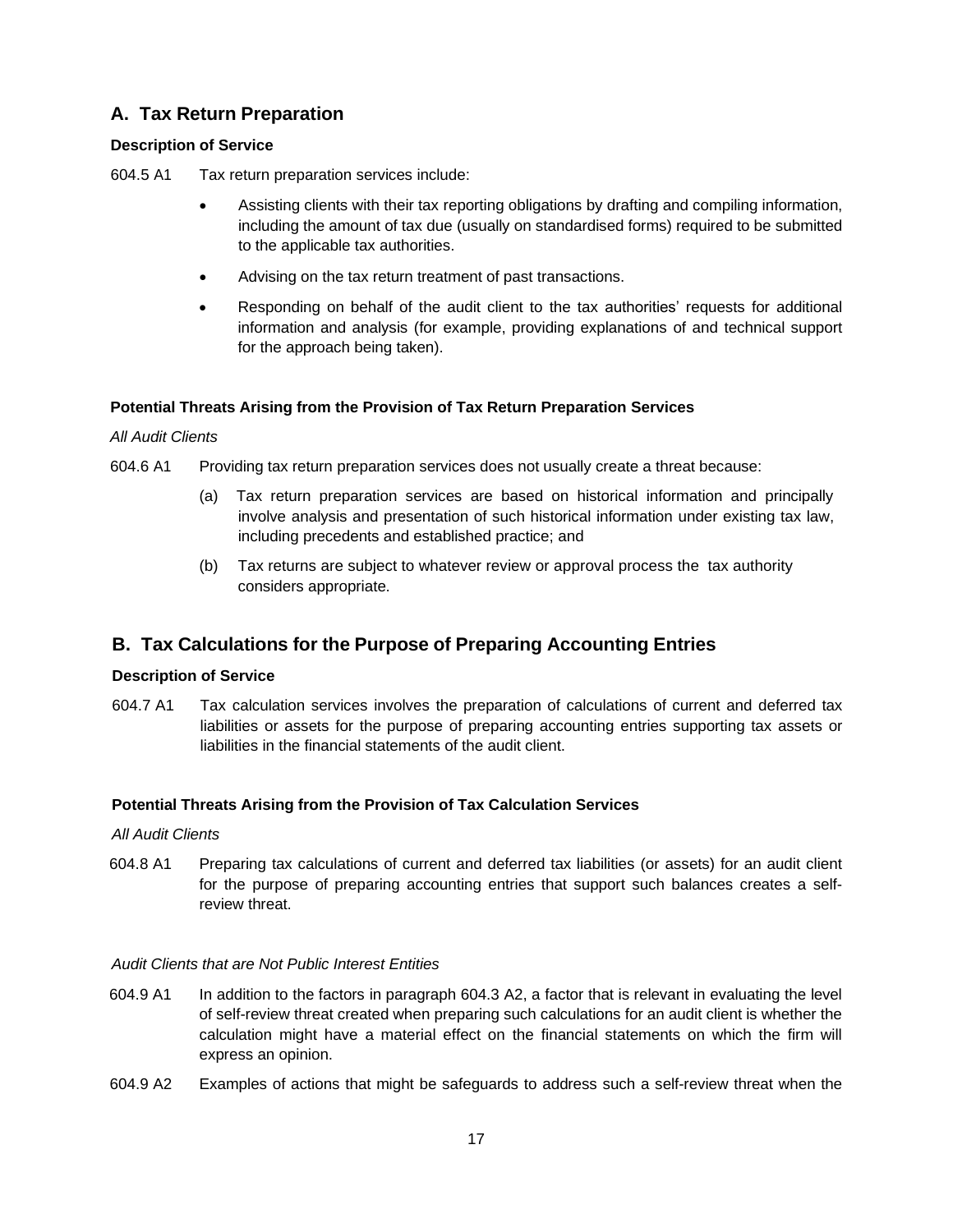audit client is not a public interest entity include:

- Using professionals who are not audit team members to perform the service.
- Having an appropriate reviewer who was not involved in providing the service review the audit work or service performed.

## *Audit Clients that are Public Interest Entities*

**R604.10** A firm or a network firm shall not prepare tax calculations of current and deferred tax liabilities (or assets) for an audit client that is a public interest entity. (Ref: Para. R600.14 and R600.16).

## **C. Tax Advisory and Tax Planning Services**

#### **Description of Service**

604.11 A1 Tax advisory and tax planning services comprise a broad range of services, such as advising the audit client how to structure its affairs in a tax efficient manner or advising on the application of a tax law or regulation.

#### **Potential Threats Arising from the Provision of Tax Advisory and Tax Planning Services**

#### *All Audit clients*

- 604.12 A1 Providing tax advisory and tax planning services to an audit client might create a self-review threat when there is a risk that the results of the services will affect the accounting records or the financial statements on which the firm will express an opinion. Such services might also create an advocacy threat.
- 604.12 A2 Providing tax advisory and tax planning services will not create a self-review threat if such services:
	- (a) Are supported by a tax authority or other precedent;
	- (b) Are based on an established practice (being a practice that has been commonly used and has not been challenged by the relevant tax authority); or
	- (c) Have a basis in tax law that the firm is confident is likely to prevail.
- 604.12 A3 In addition to paragraph 604.3 A2, factors that are relevant in identifying self-review or advocacy threats created by providing tax advisory and tax planning services to audit clients, and evaluating the level of such threats include:
	- The degree of subjectivity involved in determining the appropriate treatment for the tax advice in the financial statements.
	- Whether the tax treatment is supported by a ruling or has otherwise been cleared by the tax authority before the preparation of the financial statements.
	- The extent to which the outcome of the tax advice might have a material effect on the financial statements.

When a self-review threat for an audit client that is a public interest entity has been identified, paragraph R604.15 applies.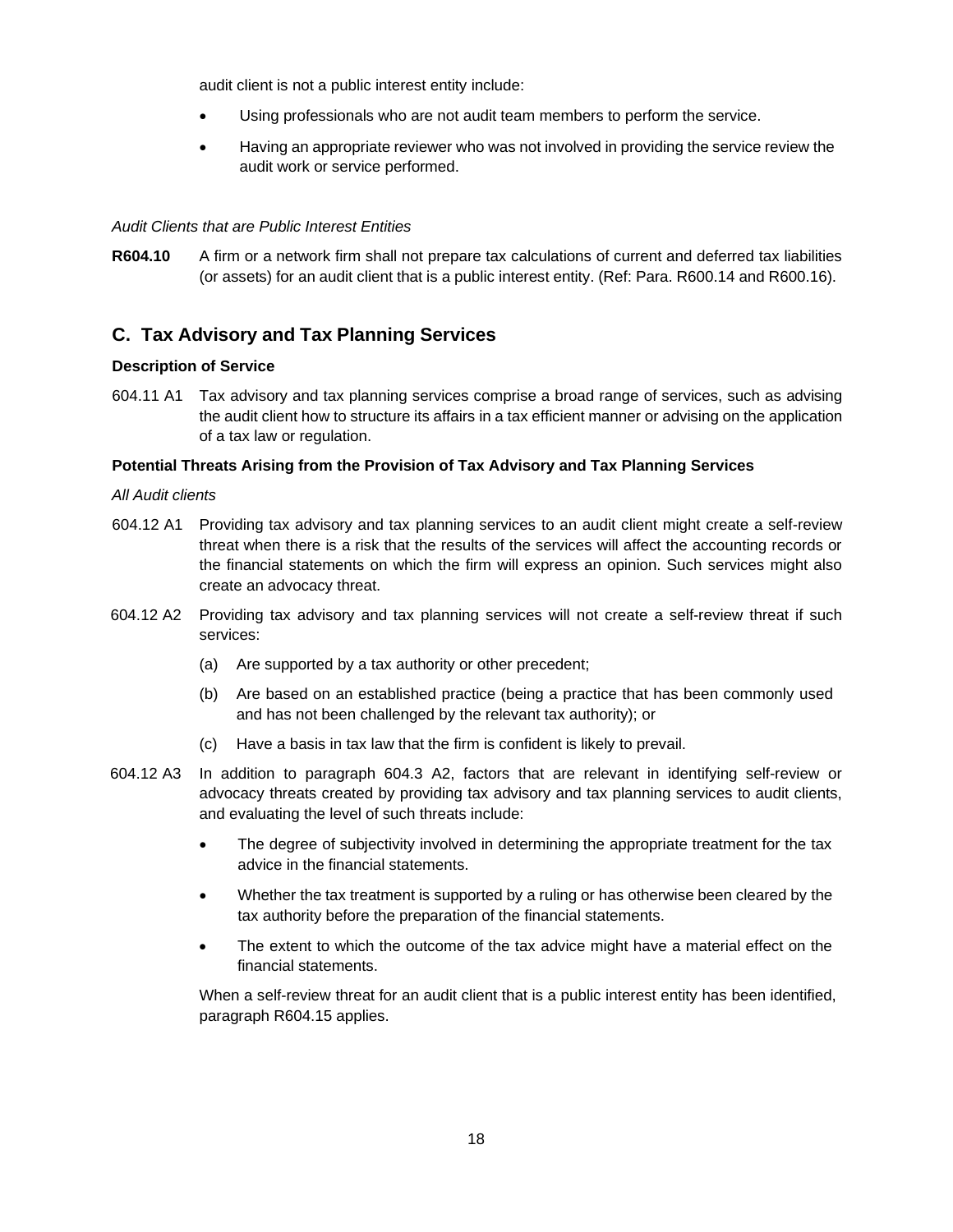When Effectiveness of Tax Advice Is Dependent on a Particular Accounting Treatment or Presentation

- **R604.13** A firm or a network firm shall not provide tax advisory and tax planning services to an audit client when:
	- **(a)** The effectiveness of the tax advice depends on a particular accounting treatment or presentation in the financial statements; and
	- **(b)** The audit team has doubt as to the appropriateness of the related accounting treatment or presentation under the relevant financial reporting framework.

#### *Audit Clients that are Not Public Interest Entities*

- 604.14 A1 Examples of actions that might be safeguards to address self-review or advocacy threats created by providing tax advisory and tax planning services to an audit client that is not a public interest entity include:
	- Using professionals who are not audit team members to perform the service might address self-review or advocacy threats.
	- Having an appropriate reviewer, who was not involved in providing the service, review the audit work or service performed might address a self-review threat.
	- Obtaining pre-clearance from the tax authorities might address self-review or advocacy threats.

#### *Audit Clients that are Public Interest Entities*

#### Self-review Threats

**R604.15** A firm or a network firm shall not provide tax advisory and tax planning services to an audit client that is a public interest entity if the provision of such services might create a self-review threat. (Ref: Para. R600.14, R600.16, 604.12 A2).

#### Advocacy Threats

- 604.15 A1 Examples of actions that might be safeguards to address an advocacy threat created by providing tax advisory and tax planning services to an audit client that is a public interest entity include:
	- Using professionals who are not audit team members to perform the service.
	- Obtaining pre-clearance from the tax authorities.

## **D. Tax Services Involving Valuations**

#### **Description of Service**

- 604.16 A1 The provision of tax services involving valuations might arise in a range of circumstances including:
	- Merger and acquisition transactions.
	- Group restructurings and corporate reorganisations.
	- Transfer pricing studies.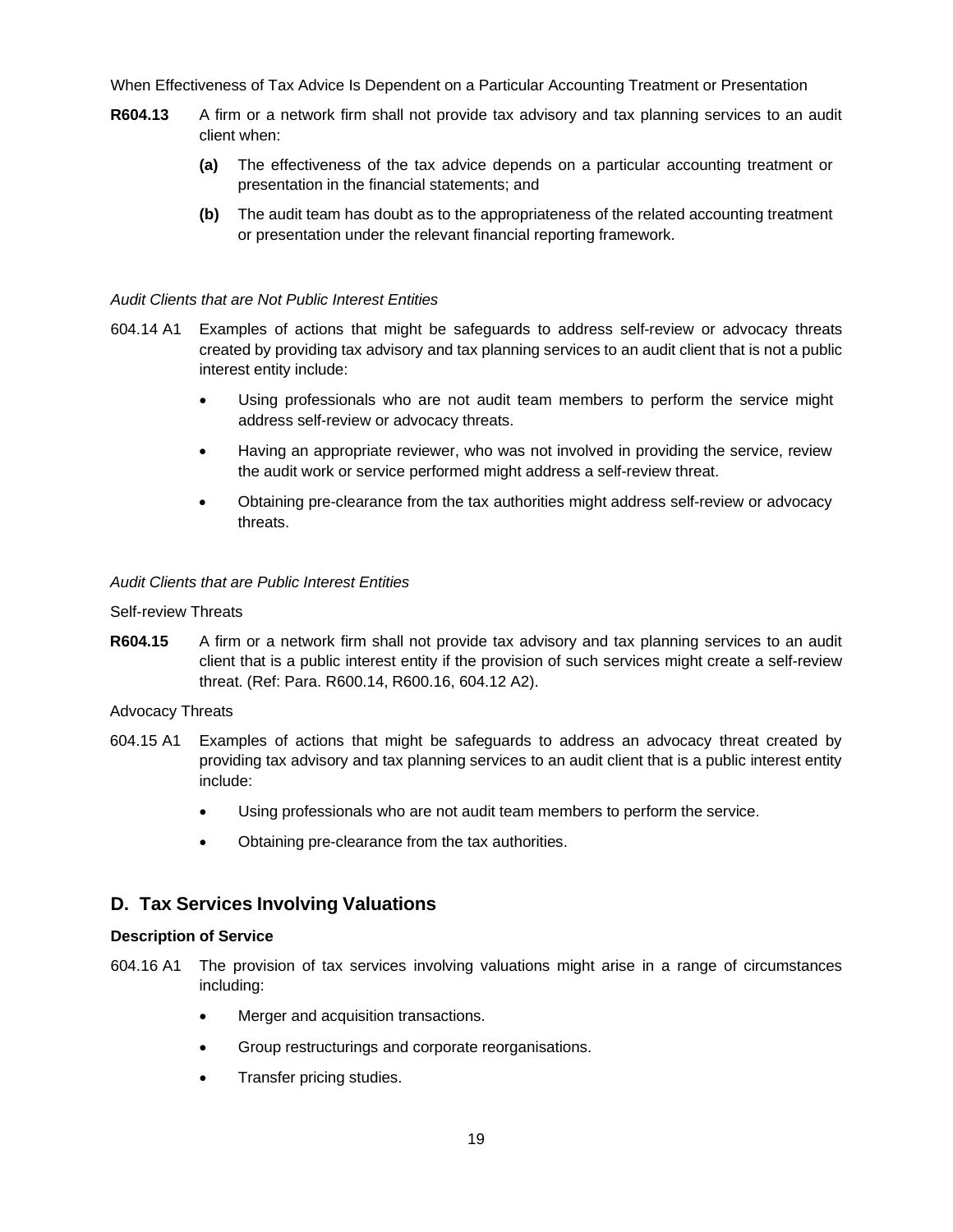Stock-based compensation arrangements.

## **Potential Threats Arising from the Provision of Tax Services involving Valuations**

#### *All Audit Clients*

- 604.17 A1 Providing a valuation for tax purposes to an audit client might create a self-review threat when there is a risk that the results of the service will affect the accounting records or the financial statements on which the firm will express an opinion. Such a service might also create an advocacy threat.
- 604.17 A2 When a firm or a network firm performs a valuation for tax purposes to assist an audit client with its tax reporting obligations or for tax planning purposes, the result of the valuation might:
	- (a) Have no effect on the accounting records or the financial statements other than through accounting entries related to tax. In such situations, the requirements and application material set out in this subsection apply.
	- (b) Affect the accounting records or the financial statements in ways not limited to accounting entries related to tax, for example, if the valuation leads to a revaluation of assets. In such situations, the requirements and application material set out in subsection 603 relating to valuation services apply.
- 604.17 A3 Performing a valuation for tax purposes for an audit client will not create a self-review threat if:
	- (a) The underlying assumptions are either established by law or regulation, or are widely accepted; or
	- (b) The techniques and methodologies to be used are based on generally accepted standards or prescribed by law or regulation, and the valuation is subject to external review by a tax authority or similar regulatory authority.

## *Audit Clients that are Not Public Interest Entities*

- 604.18 A1 A firm or a network firm might perform a valuation for tax purposes for an audit client that is not a public interest entity where the result of the valuation only affects the accounting records or the financial statements through accounting entries related to tax. This would not usually create threats if the effect on the financial statements is immaterial or the valuation, as incorporated in a tax return or other filing, is subject to external review by a tax authority or similar regulatory authority.
- 604.18 A2 If the valuation that is performed for tax purposes is not subject to an external review and the effect is material to the financial statements, in addition to paragraph 604.3 A2, the following factors are relevant in identifying self-review or advocacy threats created by providing those services to an audit client that is not a public interest entity, and evaluating the level of such threats:
	- The extent to which the valuation methodology is supported by tax law or regulation, other precedent or established practice.
	- The degree of subjectivity inherent in the valuation.
	- The reliability and extent of the underlying data.
- 604.18 A3 Examples of actions that might be safeguards to address such threats for an audit client that is not a public interest entity include: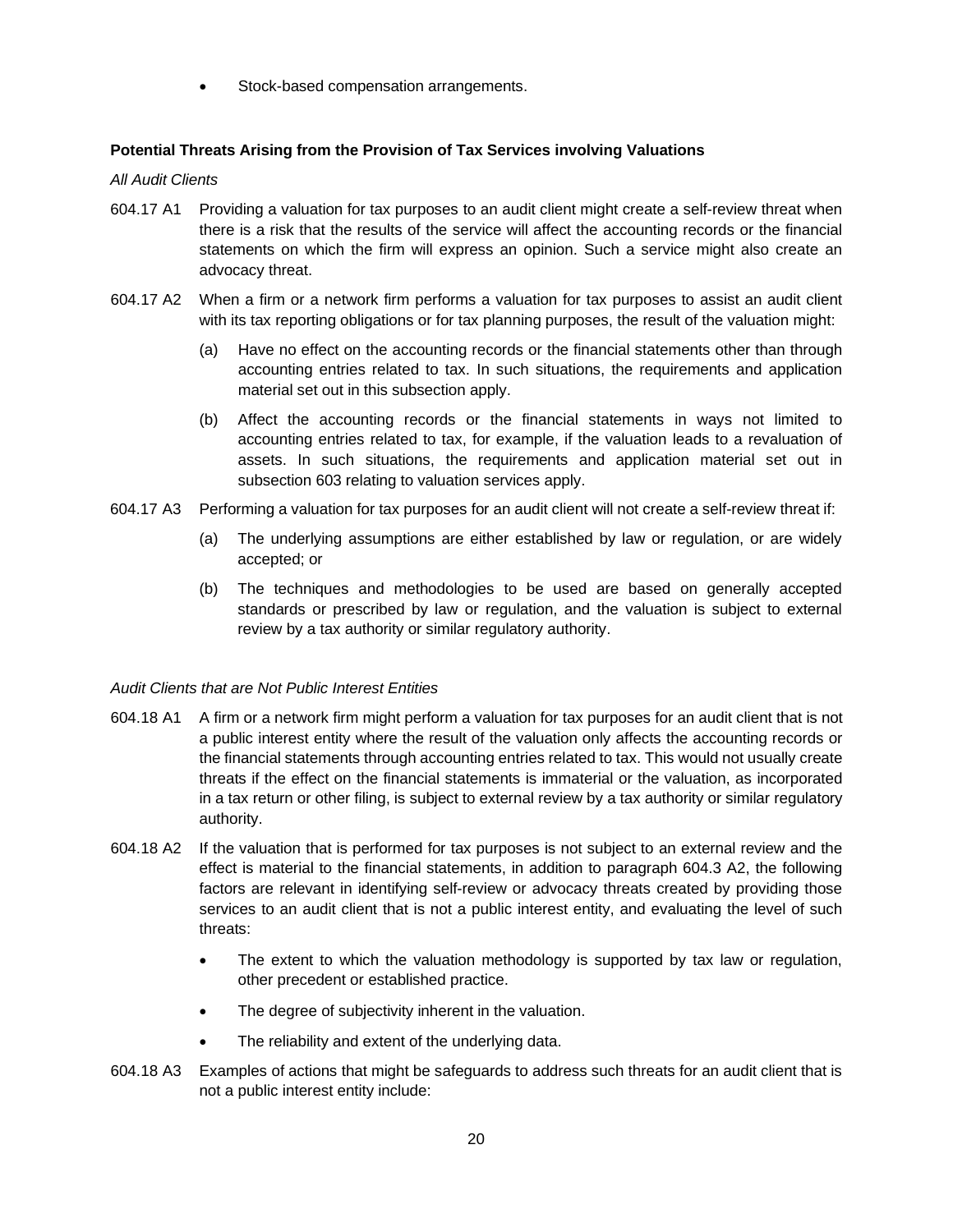- Using professionals who are not audit team members to perform the service might address self-review or advocacy threats.
- Having an appropriate reviewer who was not involved in providing the service review the audit work or service performed might address a self-review threat.
- Obtaining pre-clearance from the tax authorities might address self-review or advocacy threats.

#### *Audit Clients that are Public Interest Entities*

#### Self-review Threats

**R604.19** A firm or a network firm shall not perform a valuation for tax purposes for an audit client that is a public interest entity if the provision of that service might create a self-review threat. (Ref: Para. R600.14, R600.16, 604.17 A3).

#### Advocacy Threats

- 604.19 A1 Examples of actions that might be safeguards to address an advocacy threat created by providing a valuation for tax purposes for an audit client that is a public interest entity include:
	- Using professionals who are not audit team members to perform the service.
	- Obtaining pre-clearance from the tax authorities.

## **E. Assistance in the Resolution of Tax Disputes**

#### **Description of Service**

604.20 A1 A non-assurance service to provide assistance to an audit client in the resolution of tax disputes might arise from a tax authority's consideration of tax calculations and treatments. Such a service might include, for example, providing assistance when the tax authorities have notified the client that arguments on a particular issue have been rejected and either the tax authority or the client refers the matter for determination in a formal proceeding before a tribunal or court.

#### **Potential Threats Arising from the Provision of Assistance in the Resolution of Tax Disputes**

#### *All Audit Clients*

- 604.21 A1 Providing assistance in the resolution of a tax dispute to an audit client might create a selfreview threat when there is a risk that the results of the service will affect the accounting records or the financial statements on which the firm will express an opinion. Such a service might also create an advocacy threat.
- 604.22 A1 In addition to those identified in paragraph 604.3 A2, factors that are relevant in identifying selfreview or advocacy threats created by assisting an audit client in the resolution of tax disputes, and evaluating the level of such threats include:
	- The role management plays in the resolution of the dispute.
	- The extent to which the outcome of the dispute will have a material effect on the financial statements on which the firm will express an opinion.
	- Whether the firm or network firm provided the advice that is the subject of the tax dispute.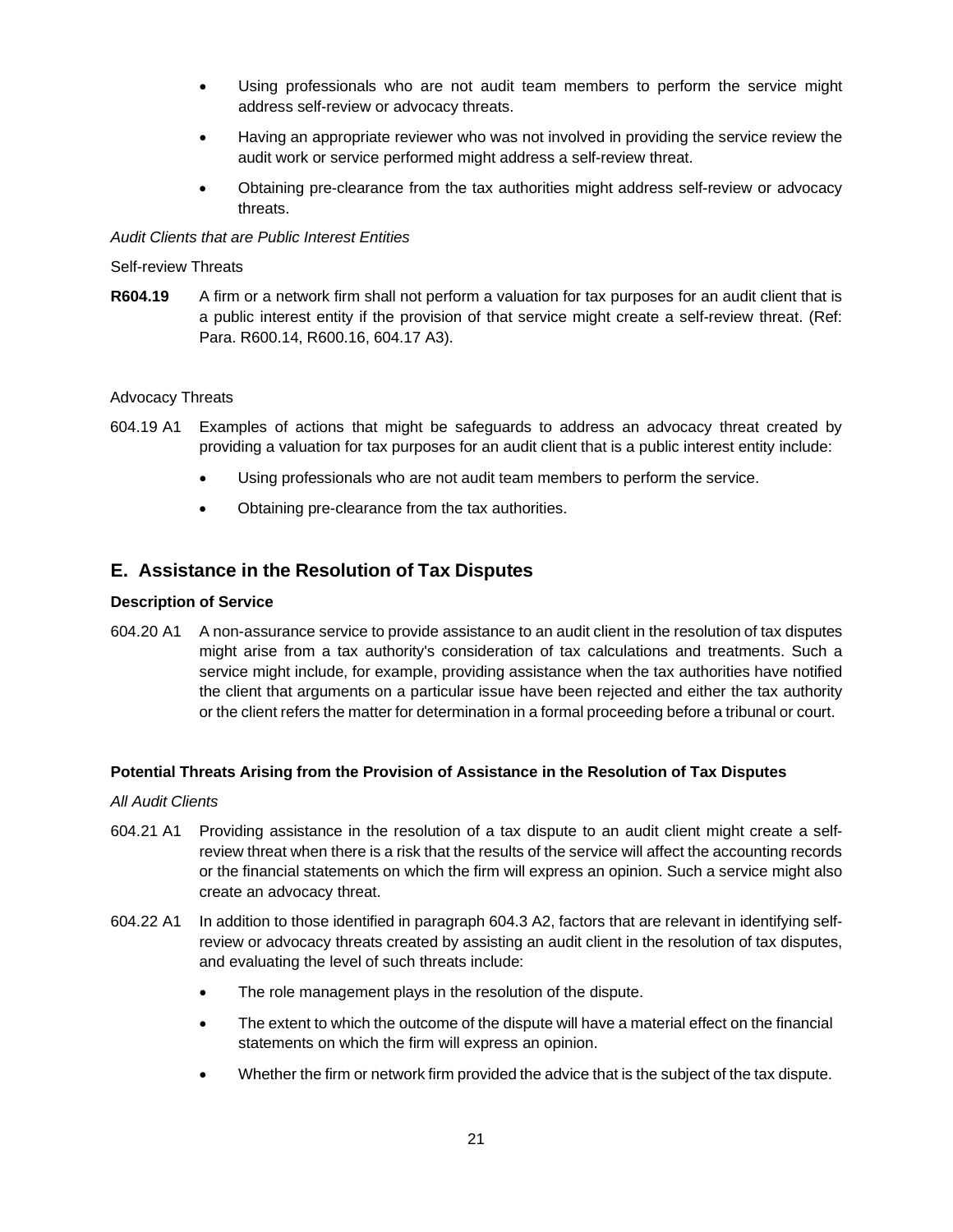- The extent to which the matter is supported by tax law or regulation, other precedent, or established practice.
- Whether the proceedings are conducted in public.

When a self-review threat for an audit client that is a public interest entity has been identified, paragraph R604.24 applies.

#### *Audit Clients that are Not Public Interest Entities*

- 604.23 A1 Examples of actions that might be safeguards to address self-review or advocacy threats created by assisting an audit client that is not a public interest entity in the resolution of tax disputes include:
	- Using professionals who are not audit team members to perform the service might address self-review or advocacy threats.
	- Having an appropriate reviewer who was not involved in providing the service review the audit work or the service performed might address a self-review threat.

#### *Audit Clients that are Public Interest Entities*

#### Self-review Threats

**R604.24** A firm or a network firm shall not provide assistance in the resolution of tax disputes to an audit client that is a public interest entity if the provision of that assistance might create a self-review threat. (Ref: Para. R600.14 and R600.16).

#### Advocacy Threats

604.24 A1 An example of an action that might be a safeguard to address an advocacy threat for an audit client that is a public interest entity is using professionals who are not audit team members to perform the service.

## **Resolution of Tax Matters Including Acting as an Advocate Before a Tribunal or Court**

#### *Audit Clients that are Not Public Interest Entities*

- **R604.25** A firm or a network firm shall not provide tax services that involve assisting in the resolution of tax disputes to an audit client that is not a public interest entity if:
	- **(a)** The services involve acting as an advocate for the audit client before a tribunal or court in the resolution of a tax matter; and
	- **(b)** The amounts involved are material to the financial statements on which the firm will express an opinion.

#### *Audit Clients that are Public Interest Entities*

- **R604.26** A firm or a network firm shall not provide tax services that involve assisting in the resolution of tax disputes to an audit client that is a public interest entity if the services involve acting as an advocate for the audit client before a tribunal or court.
- 604.27 A1 Paragraphs R604.25 and R604.26 do not preclude a firm or a network firm from having a continuing advisory role in relation to the matter that is being heard before a tribunal or court,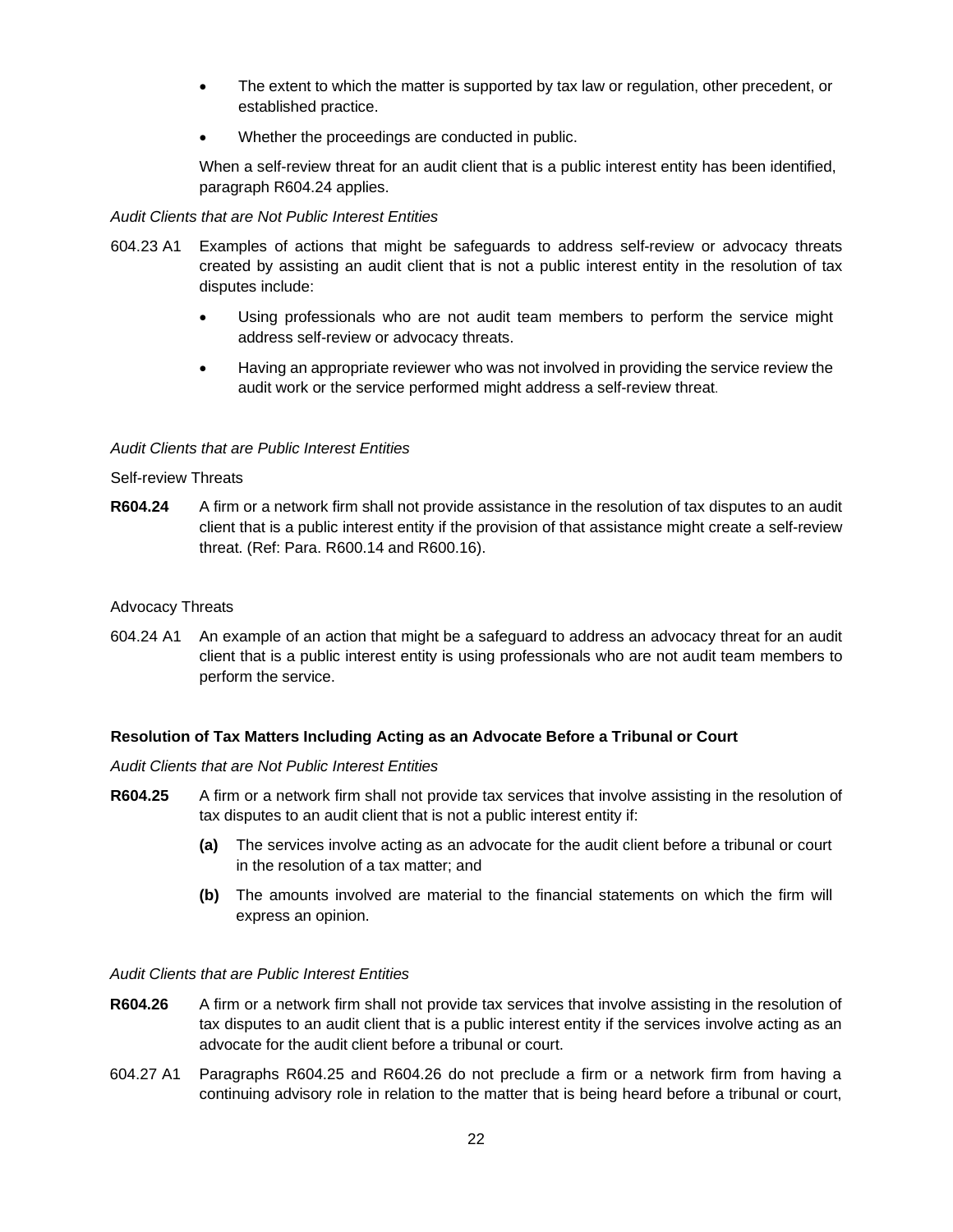for example:

- Responding to specific requests for information.
- Providing factual accounts or testimony about the work performed.
- Assisting the client in analysing the tax issues related to the matter.
- 604.27 A2 What constitutes a "tribunal or court" depends on how tax proceedings are heard in the particular jurisdiction.

## <span id="page-22-0"></span>**SUBSECTION 605 – INTERNAL AUDIT SERVICES**

## **Introduction**

605.1 In addition to the specific requirements and application material in this subsection, the requirements and application material in paragraphs 600.1 to 600.27 A1 are relevant to applying the conceptual framework when providing an internal audit service to an audit client.

## **Requirements and Application Material**

#### **Description of Service**

- 605.2 A1 Internal audit services comprise a broad range of activities and might involve assisting the audit client in the performance of one or more aspects of its internal audit activities. Internal audit activities might include:
	- Monitoring of internal control reviewing controls, monitoring their operation and recommending improvements to them.
	- Examining financial and operating information by:
		- $\circ$  Reviewing the means used to identify, measure, classify and report financial and operating information.
		- $\circ$  Inquiring specifically into individual items including detailed testing of transactions, balances and procedures.
	- Reviewing the economy, efficiency and effectiveness of operating activities including non-financial activities of an entity.
	- Reviewing compliance with:
		- o Laws, regulations and other external requirements.
		- o Management policies, directives and other internal requirements.
- 605.2 A2 The scope and objectives of internal audit activities vary widely and depend on the size and structure of the entity and the requirements of those charged with governance as well as the needs and expectations of management. As they might involve matters that are operational in nature, they do not necessarily relate to matters that will be subject to consideration in relation to the audit of the financial statements.

#### **Risk of Assuming Management Responsibility When Providing an Internal Audit Service**

**R605.3** Paragraph R400.13 precludes a firm or a network firm from assuming a management responsibility. When providing an internal audit service to an audit client, the firm shall be satisfied that: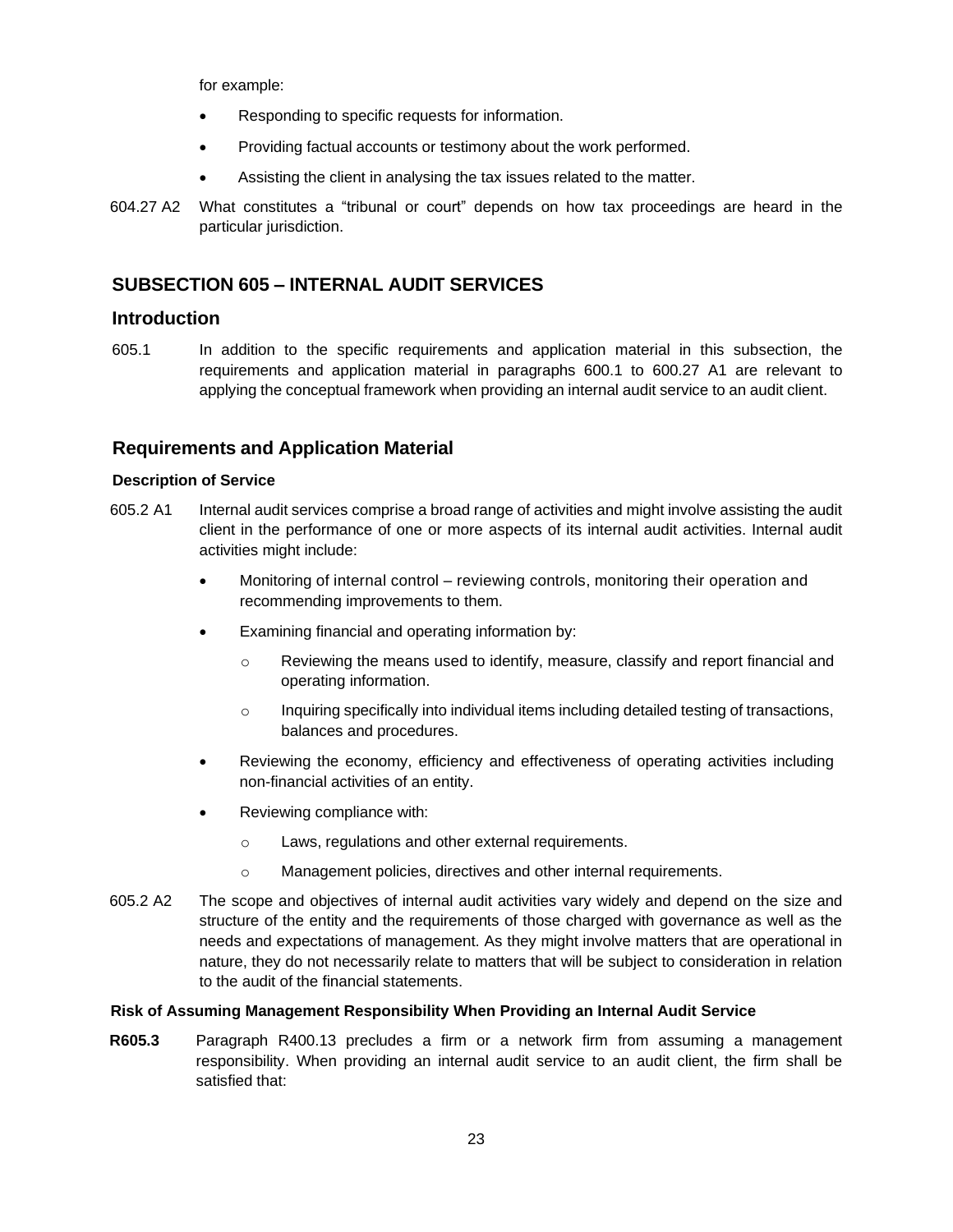- **(a)** The client designates an appropriate and competent resource, who reports to those charged with governance to:
	- **(i)** Be responsible at all times for internal audit activities; and
	- **(ii)** Acknowledge responsibility for designing, implementing, monitoring and maintaining internal control;
- **(b)** The client reviews, assesses and approves the scope, risk and frequency of the internal audit services;
- **(c)** The client evaluates the adequacy of the internal audit services and the findings resulting from their performance;
- **(d)** The client evaluates and determines which recommendations resulting from internal audit services to implement and manages the implementation process; and
- **(e)** The client reports to those charged with governance the significant findings and recommendations resulting from the internal audit services.
- 605.3 A1 Performing part of the client's internal audit activities increases the possibility that individuals within the firm or the network firm providing internal audit services will assume a management responsibility.
- 605.3 A2 Examples of internal audit services that involve assuming management responsibilities include:
	- Setting internal audit policies or the strategic direction of internal audit activities.
	- Directing and taking responsibility for the actions of the entity's internal audit employees.
	- Deciding which recommendations resulting from internal audit activities to implement.
	- Reporting the results of the internal audit activities to those charged with governance on behalf of management.
	- Performing procedures that form part of the internal control, such as reviewing and approving changes to employee data access privileges.
	- Taking responsibility for designing, implementing, monitoring and maintaining internal control.
	- Performing outsourced internal audit services, comprising all or a substantial portion of the internal audit function, where the firm or network firm is responsible for determining the scope of the internal audit work; and might have responsibility for one or more of the matters noted above.

#### **Potential Threats Arising from the Provision of Internal Audit Services**

#### *All Audit Clients*

- 605.4 A1 Providing internal audit services to an audit client might create a self-review threat when there is a risk that the results of the services impact the audit of the financial statements on which the firm will express an opinion.
- 605.4 A2 When a firm uses the work of an internal audit function in an audit engagement, ISAs require the performance of procedures to evaluate the adequacy of that work. Similarly, when a firm or a network firm accepts an engagement to provide internal audit services to an audit client, the results of those services might be used in conducting the external audit. This might create a self-review threat because it is possible that the audit team will use the results of the internal audit service for purposes of the audit engagement without: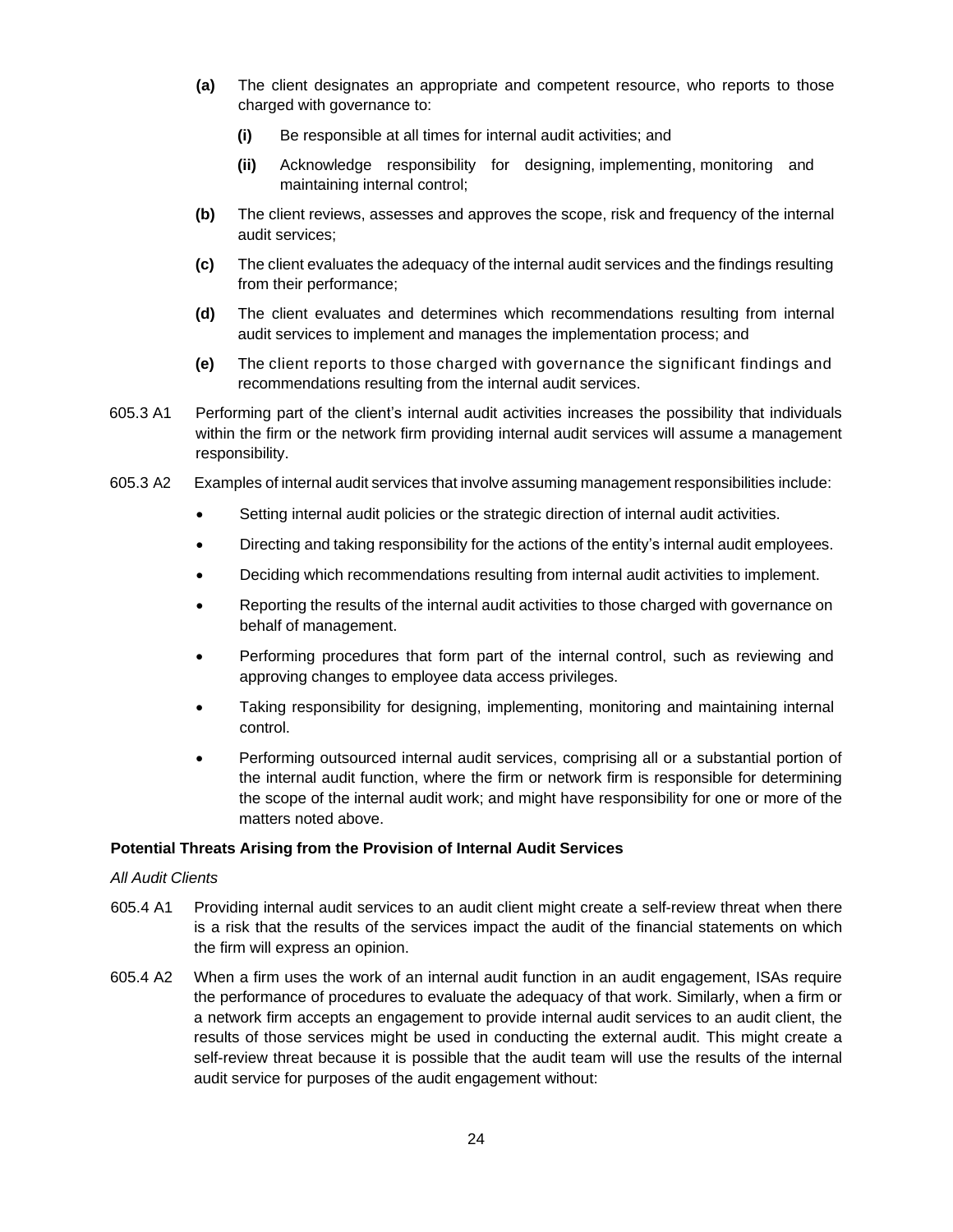- (a) Appropriately evaluating those results; or
- (b) Exercising the same level of professional skepticism as would be exercised when the internal audit work is performed by individuals who are not members of the firm.
- 605.4 A3 Factors that are relevant in identifying a self-review threat created by providing internal audit services to an audit client, and evaluating the level of such a threat include:
	- The materiality of the related financial statements amounts.
	- The risk of misstatement of the assertions related to those financial statement amounts.
	- The degree of reliance that the audit team will place on the work of the internal audit service.

When a self-review threat for an audit client that is a public interest entity has been identified, paragraph R605.6 applies.

#### *Audit Clients that are Not Public Interest Entities*

605.5 A1 An example of an action that might be a safeguard to address a self-review threat created by the provision of an internal audit service to an audit client that is not a public interest entity is using professionals who are not audit team members to perform the service.

#### *Audit Clients that are Public Interest Entities*

- **R605.6** A firm or a network firm shall not provide internal audit services to an audit client that is a public interest entity if the provision of such services might create a self-review threat. (Ref: Para. R600.14 and R600.16).
- 605.6 A1 Examples of the services that are prohibited under paragraph R605.6 include internal audit services that relate to:
	- The internal controls over financial reporting.
	- Financial accounting systems that generate information for the client's accounting records or financial statements on which the firm will express an opinion.
	- Amounts or disclosures that relate to the financial statements on which the firm will express an opinion.

## <span id="page-24-0"></span>**SUBSECTION 606 – INFORMATION TECHNOLOGY SYSTEMS SERVICES**

## **Introduction**

606.1 In addition to the specific requirements and application material in this subsection, the requirements and application material in paragraphs 600.1 to 600.27 A1 are relevant to applying the conceptual framework when providing an information technology (IT) systems service to an audit client.

## **Requirements and Application Material**

#### **Description of Service**

606.2 A1 Services related to IT systems include the design or implementation of hardware or software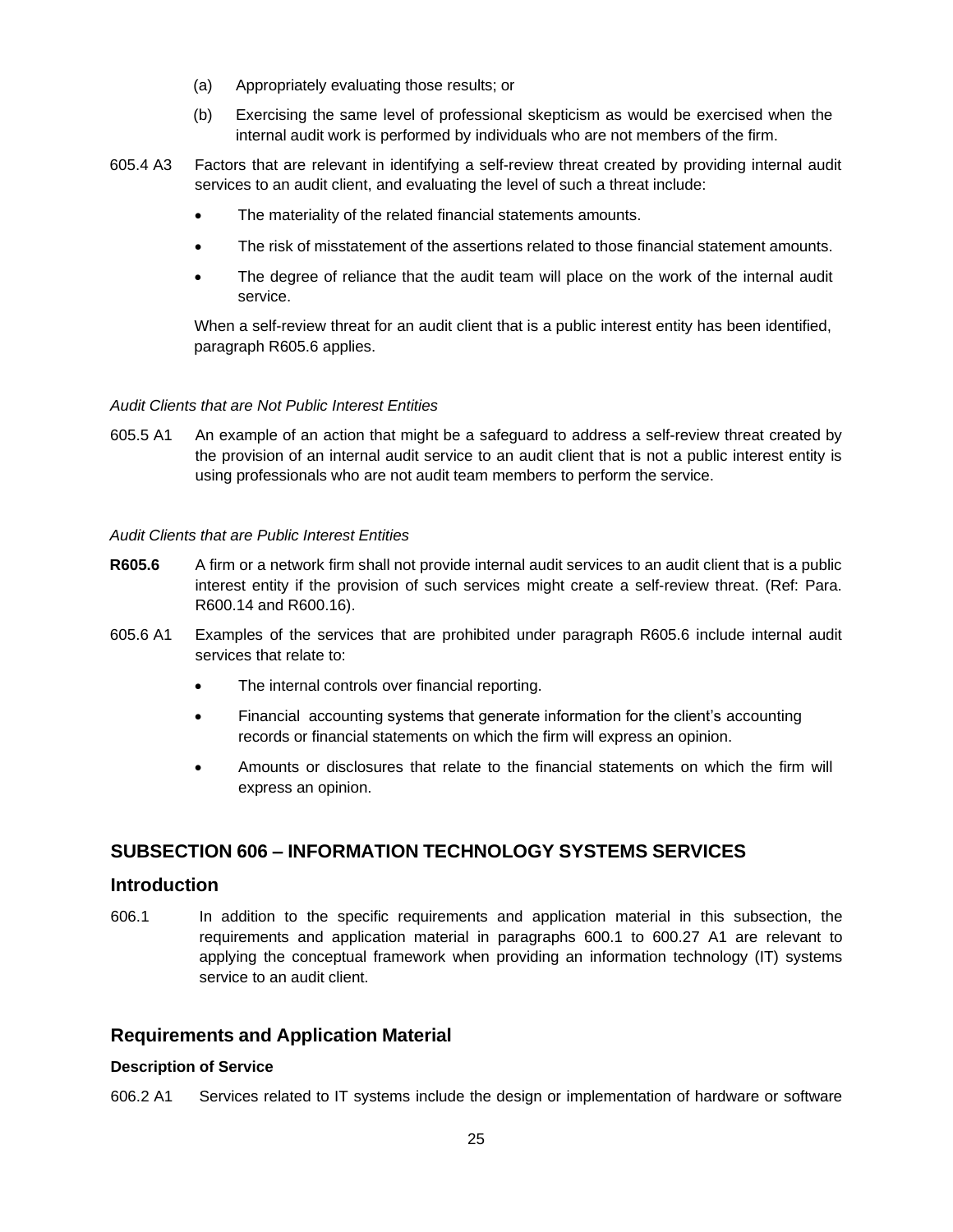systems. The IT systems might:

- (a) Aggregate source data;
- (b) Form part of the internal control over financial reporting; or
- (c) Generate information that affects the accounting records or financial statements, including related disclosures.

However, the IT systems might also involve matters that are unrelated to the audit client's accounting records or the internal control over financial reporting or financial statements.

#### **Risk of Assuming Management Responsibility When Providing an IT Systems Service**

- **R606.3** Paragraph R400.13 precludes a firm or a network firm from assuming a management responsibility. When providing IT systems services to an audit client, the firm or network firm shall be satisfied that:
	- **(a)** The client acknowledges its responsibility for establishing and monitoring a system of internal controls;
	- **(b)** The client assigns the responsibility to make all management decisions with respect to the design and implementation of the hardware or software system to a competent employee, preferably within senior management;
	- **(c)** The client makes all management decisions with respect to the design and implementation process;
	- **(d)** The client evaluates the adequacy and results of the design and implementation of the system; and
	- **(e)** The client is responsible for operating the system (hardware or software) and for the data it uses or generates.

#### **Potential Threats Arising from the Provision of IT Systems Services**

#### *All Audit Clients*

- 606.4 A1 Providing IT systems services to an audit client might create a self-review threat when there is a risk that the results of the services will affect the audit of the financial statements on which the firm will express an opinion.
- 606.4 A2 Providing the following IT systems services to an audit client does not usually create a threat as long as individuals within the firm or network firm do not assume a management responsibility:
	- (a) Designing or implementing IT systems that are unrelated to internal control over financial reporting;
	- (b) Designing or implementing IT systems that do not generate information forming part of the accounting records or financial statements; and
	- (c) Implementing "off-the-shelf" accounting or financial information reporting software that was not developed by the firm or network firm, if the customisation required to meet the client's needs is not significant.
- 606.4 A3 Factors that are relevant in identifying a self-review threat created by providing an IT systems service to an audit client, and evaluating the level of such a threat include: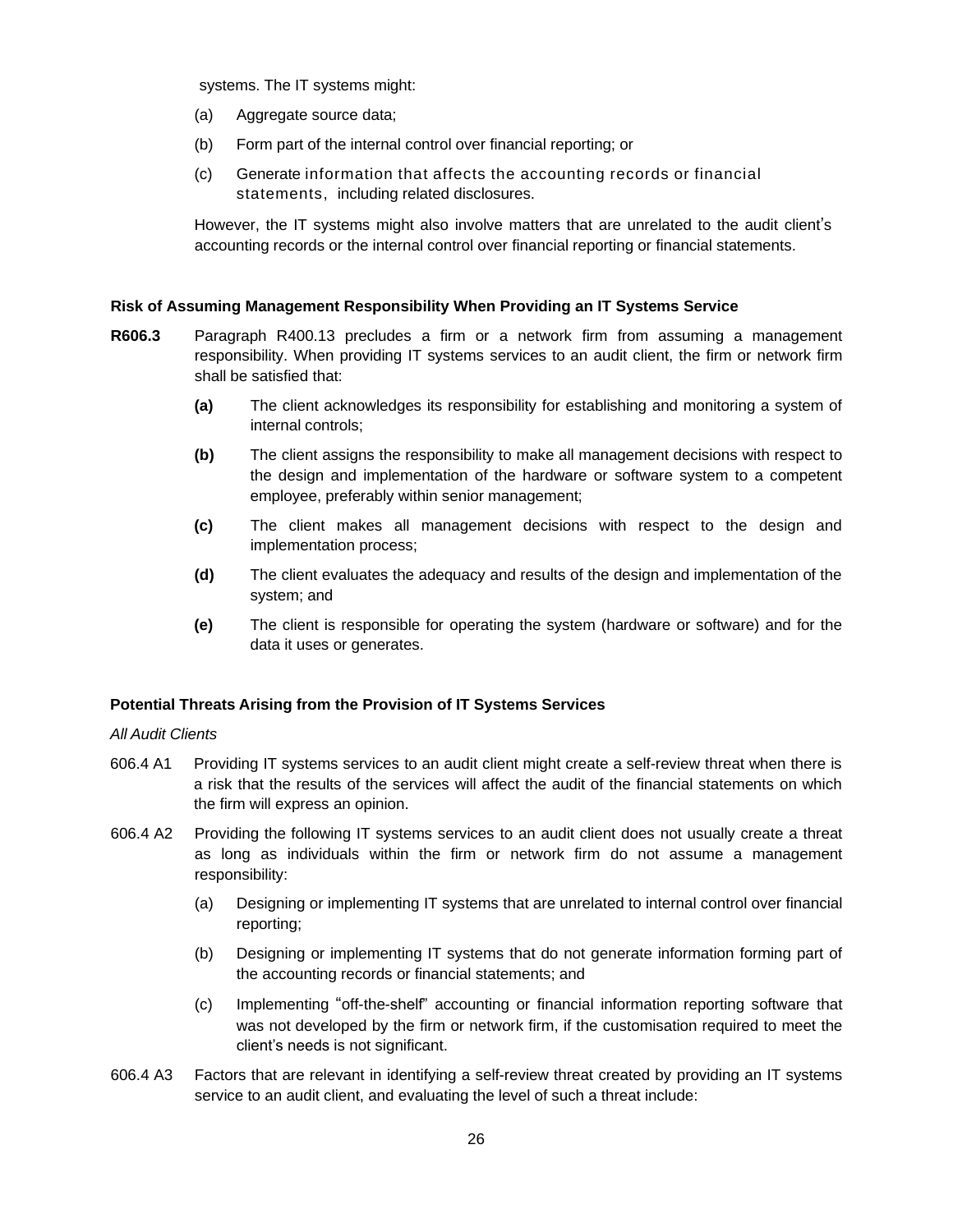- The nature of the service.
- The nature of the client's IT systems and the extent to which the IT systems service impacts or interacts with the client's accounting records, internal controls over financial reporting or financial statements.
- The degree of reliance that will be placed on the particular IT systems as part of the audit.

When a self-review threat for an audit client that is a public interest entity has been identified, paragraph R606.6 applies.

#### *Audit Clients that are Not Public Interest Entities*

606.5 A1 An example of an action that might be a safeguard to address a self-review threat created by the provision of an IT systems service to an audit client that is not a public interest entity is using professionals who are not audit team members to perform the service.

#### *Audit Clients that are Public Interest Entities*

- **R606.6** A firm or a network firm shall not provide IT systems services to an audit client that is a public interest entity if the provision of such services might create a self-review threat (Ref: Para. R600.14 and R600.16).
- 606.6 A1 Examples of services that are prohibited because they give rise to a self-review threat include those involving designing or implementing IT systems that:
	- Form part of the internal control over financial reporting; or
	- Generate information for the client's accounting records or financial statements on which the firm will express an opinion.

## <span id="page-26-0"></span>**SUBSECTION 607 – LITIGATION SUPPORT SERVICES**

## **Introduction**

607.1 In addition to the specific requirements and application material in this subsection, the requirements and application material in paragraphs 600.1 to 600.27 A1 are relevant to applying the conceptual framework when providing a litigation support service to an audit client.

## **Requirements and Application Material**

#### **Description of Service**

- 607.2 A1 Litigation support services might include activities such as:
	- Assisting with document management and retrieval.
	- Acting as a witness, including an expert witness.
	- Calculating estimated damages or other amounts that might become receivable or payable as the result of litigation or other legal dispute.
	- Forensic or investigative services.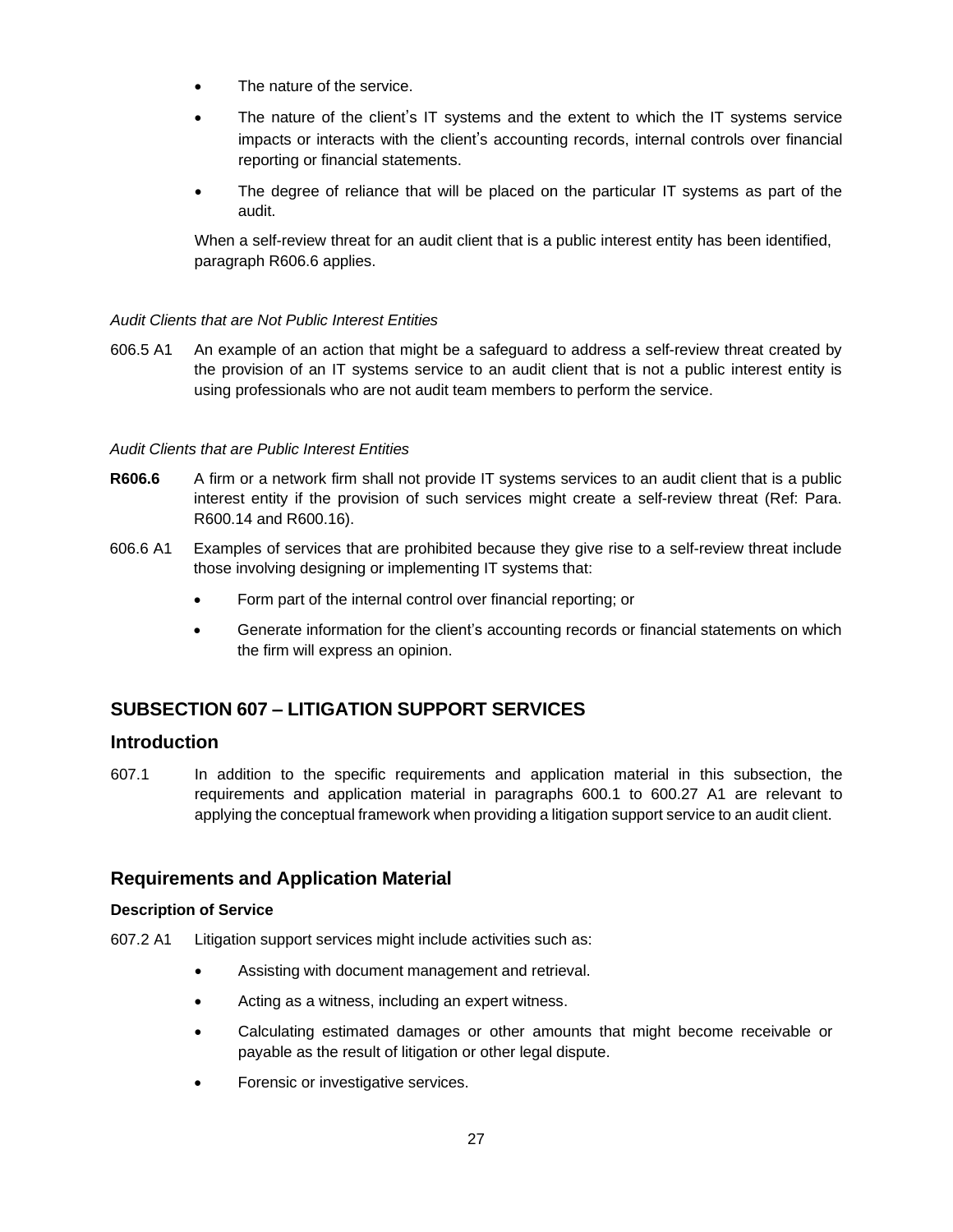### **Potential Threats Arising from the Provision of Litigation Support Services**

#### *All Audit Clients*

- 607.3 A1 Providing litigation support services to an audit client might create a self-review threat when there is a risk that the results of the services will affect the accounting records or the financial statements on which the firm will express an opinion. Such services might also create an advocacy threat.
- 607.4 A1 Factors that are relevant in identifying self-review or advocacy threats created by providing litigation support services to an audit client, and evaluating the level of such threats include:
	- The legal and regulatory environment in which the service is provided.
	- The nature and characteristics of the service.
	- The extent to which the outcome of the litigation support service might involve estimating, or might affect the estimation of, damages or other amounts that might have a material effect on the financial statements on which the firm will express an opinion.

When a self-review threat for an audit client that is a public interest entity has been identified, paragraph R607.6 applies.

607.4 A2 If a firm or a network firm provides a litigation support service to an audit client and the service might involve estimating, or might affect the estimation of, damages or other amounts that affect the financial statements on which the firm will express an opinion, the requirements and application material set out in Subsection 603 related to valuation services apply.

#### *Audit Clients that are Not Public Interest Entities*

607.5 A1 An example of an action that might be a safeguard to address a self-review or advocacy threat created by providing a litigation support service to an audit client that is not a public interest entity is using a professional who was not an audit team member to perform the service.

#### *Audit Clients that are Public Interest Entities*

#### Self-review Threats

- **R607.6** A firm or a network firm shall not provide litigation support services to an audit client that is a public interest entity if the provision of such services might create a self-review threat. (Ref: Para. R600.14 and R600.16).
- 607.6 A1 An example of a service that is prohibited because it might create a self-review threat is providing advice in connection with a legal proceeding where there is a risk that the outcome of the service affects the quantification of any provision or other amount in the financial statements on which the firm will express an opinion.

#### Advocacy Threats

607.6 A2 An example of an action that might be a safeguard to address an advocacy threat created by providing a litigation support service to an audit client that is a public interest entity is using a professional who was not an audit team member to perform the service.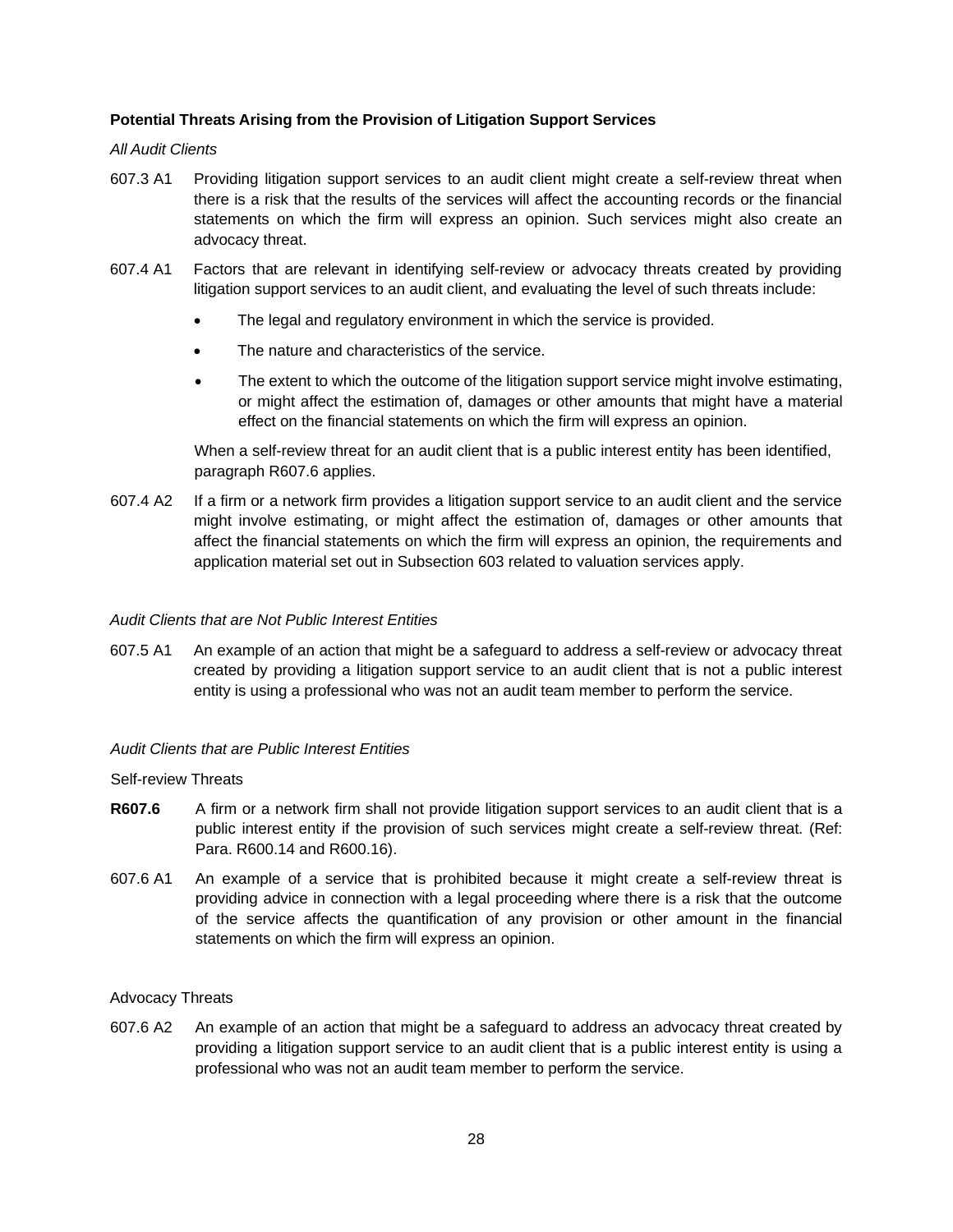#### **Acting as a Witness**

#### *All Audit Clients*

- 607.7 A1 A professional within the firm or the network firm might give evidence to a tribunal or court as a witness of fact or as an expert witness.
	- (a) A witness of fact is an individual who gives evidence to a tribunal or court based on his or her direct knowledge of facts or events.
	- (b) An expert witness is an individual who gives evidence, including opinions on matters, to a tribunal or court based on that individual's expertise.
- 607.7 A2 A threat to independence is not created when an individual, in relation to a matter that involves an audit client, acts as a witness of fact and in the course of doing so provides an opinion within the individual's area of expertise in response to a question asked in the course of giving factual evidence.
- 607.7 A3 The advocacy threat created when acting as an expert witness on behalf of an audit client is at an acceptable level if a firm or a network firm is:
	- (a) Appointed by a tribunal or court to act as an expert witness in a matter involving a client; or
	- (b) Engaged to advise or act as an expert witness in relation to a class action (or an equivalent group representative action) provided that:
		- (i) The firm's audit clients constitute less than 20% of the members of the class or group (in number and in value);
		- (ii) No audit client is designated to lead the class or group; and
		- (iii) No audit client is authorised by the class or group to determine the nature and scope of the services to be provided by the firm or the terms on which such services are to be provided.

#### *Audit Clients that are Not Public Interest Entities*

607.8 A1 An example of an action that might be a safeguard to address an advocacy threat for an audit client that is not a public interest entity is using a professional to perform the service who is not, and has not been, an audit team member.

#### *Audit Clients that are Public Interest Entities*

**R607.9** A firm or a network firm, or an individual within a firm or a network firm, shall not act for an audit client that is a public interest entity as an expert witness in a matter unless the circumstances set out in paragraph 607.7 A3 apply.

## <span id="page-28-0"></span>**SUBSECTION 608 – LEGAL SERVICES**

## **Introduction**

608.1 In addition to the specific requirements and application material in this subsection, the requirements and application material in paragraphs 600.1 to 600.27 A1 are relevant to applying the conceptual framework when providing a legal service to an audit client.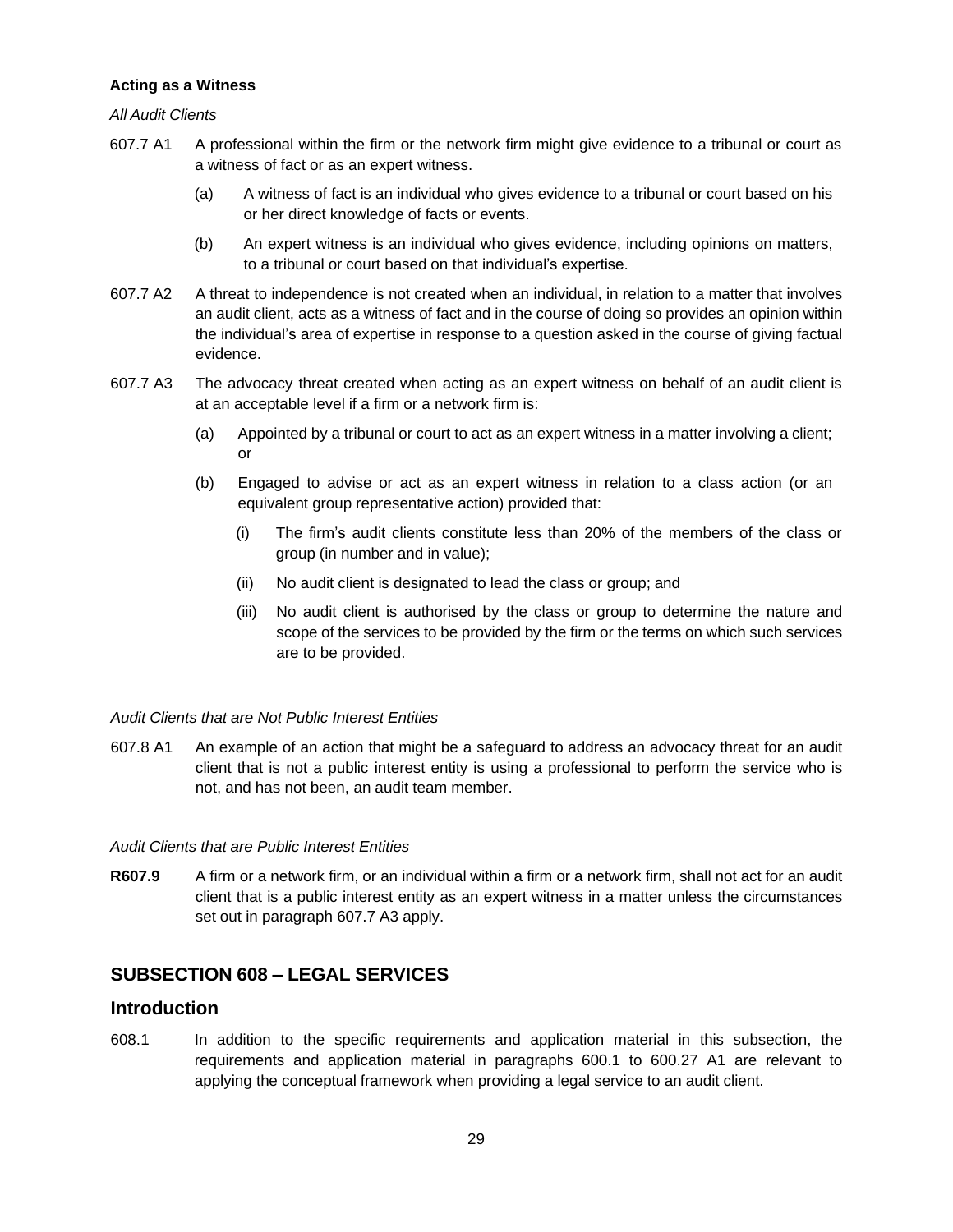## **Requirements and Application Material**

## **Description of Service**

- 608.2 A1 Legal services are defined as any services for which the individual providing the services must either:
	- (a) Have the required legal training to practice law; or
	- (b) Be admitted to practice law before the courts of the jurisdiction in which such services are to be provided.
- 608.2 A2 This subsection deals specifically with:
	- Providing legal advice.
	- Acting as general counsel.
	- Acting in an advocacy role.

#### **Potential Threats Arising from Providing Legal Services**

#### *All Audit Clients*

608.3 A1 Providing legal services to an audit client might create a self-review threat when there is a risk that the results of the services will affect the accounting records or the financial statements on which the firm will express an opinion. Such services might also create an advocacy threat.

## **A. Providing Legal Advice**

#### **Description of Service**

- 608.4 A1 Depending on the jurisdiction, providing legal advice might include a wide and diversified range of service areas including both corporate and commercial services to audit clients, such as:
	- Contract support.
	- Supporting an audit client in executing a transaction.
	- Mergers and acquisitions.
	- Supporting and assisting an audit client's internal legal department.
	- Legal due diligence and restructuring.

#### **Potential Threats Arising from Providing Legal Advice**

#### *All Audit Clients*

- 608.5 A1 Factors that are relevant in identifying self-review or advocacy threats created by providing legal advice to an audit client, and evaluating the level of such threats include:
	- The materiality of the specific matter in relation to the client's financial statements.
	- The complexity of the legal matter and the degree of judgment necessary to provide the service.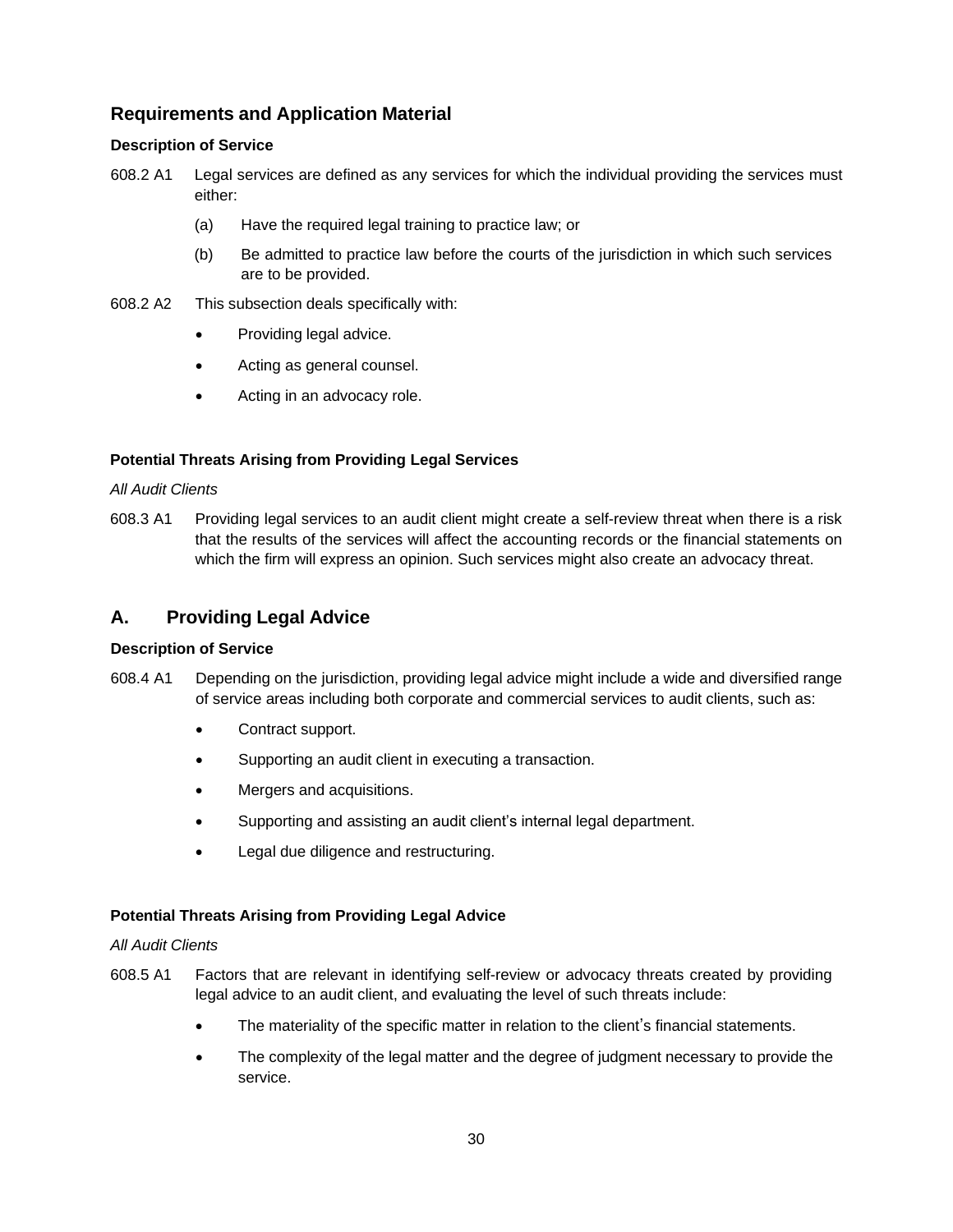When a self-review threat for an audit client that is a public interest entity has been identified, paragraph R608.7 applies.

- 608.5 A2 Examples of legal advice that might create a self-review threat include:
	- Estimating a potential loss arising from a lawsuit for the purpose of recording a provision in the client's financial statements.
	- Interpreting provisions in contracts that might give rise to liabilities reflected in the client's financial statements.
- 608.5 A3 Negotiating on behalf of an audit client might create an advocacy threat or might result in the firm or network firm assuming a management responsibility.

#### *Audit Clients that are Not Public Interest Entities*

- 608.6 A1 Examples of actions that might be safeguards to address self-review or advocacy threats created by providing legal advice to an audit client that is not a public interest entity include:
	- Using professionals who are not audit team members to perform the service might address a self-review or advocacy threat.
	- Having an appropriate reviewer who was not involved in providing the service review the audit work or the service performed might address a self-review threat.

#### *Audit Clients that are Public Interest Entities*

Self-review Threats

**R608.7** A firm or a network firm shall not provide legal advice to an audit client that is a public interest entity if the provision of such a service might create a self-review threat. (Ref: Para. R600.14 and R600.16).

#### Advocacy Threats

608.8 A1 The considerations in paragraphs 608.5 A1 and 608.5 A3 to 608.6 A1 are also relevant to evaluating and addressing advocacy threats that might be created by providing legal advice to an audit client that is a public interest entity.

## **B. Acting as General Counsel**

*All Audit Clients*

- **R608.9** A partner or employee of the firm or the network firm shall not serve as General Counsel of an audit client.
- 608.9 A1 The position of General Counsel is usually a senior management position with broad responsibility for the legal affairs of a company.

## **C. Acting in an Advocacy Role**

## **Potential Threats Arising from Acting in an Advocacy Role Before a Tribunal or Court**

*Audit Clients that are Not Public Interest Entities*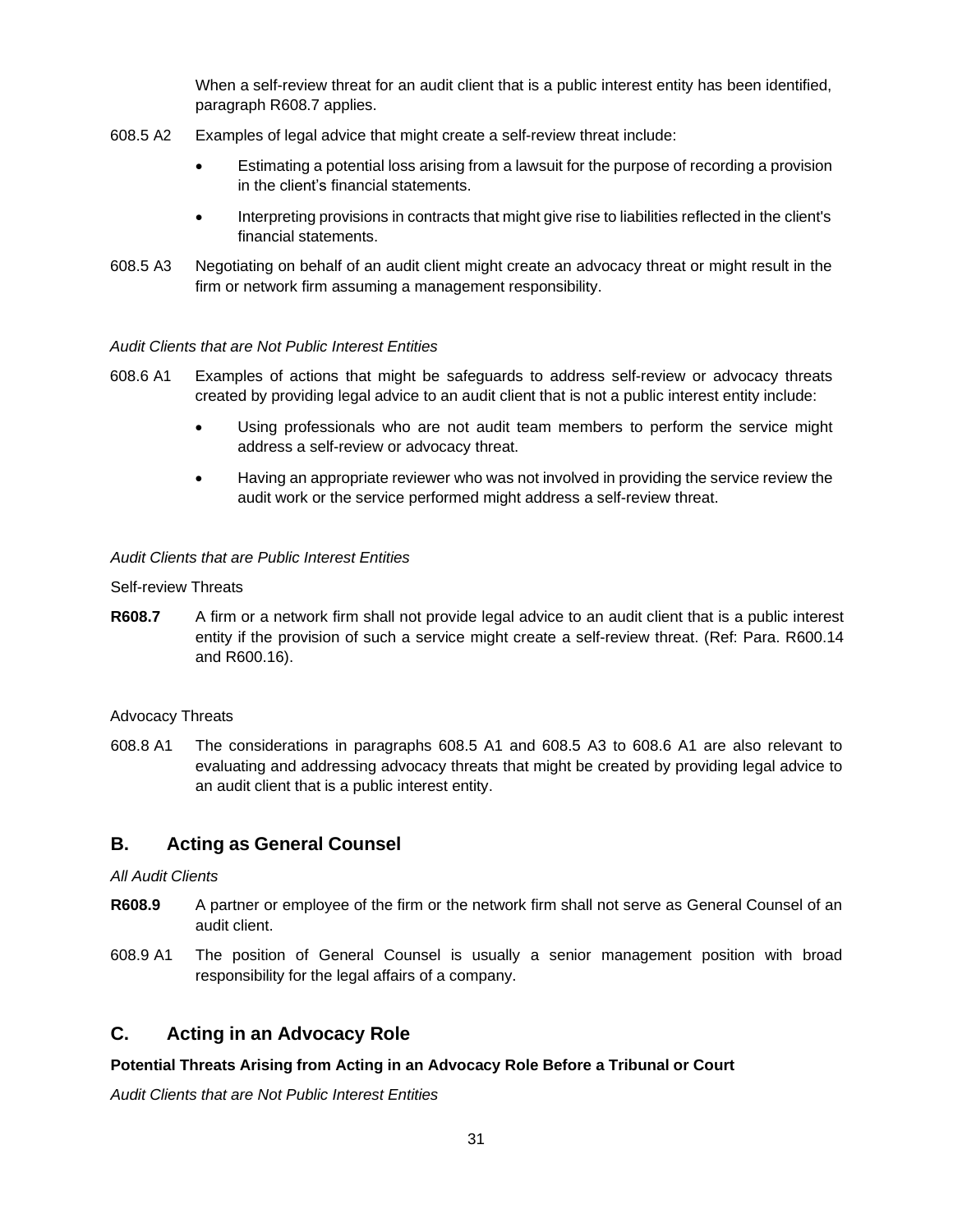- **R608.10** A firm or a network firm shall not act in an advocacy role for an audit client that is not a public interest entity in resolving a dispute or litigation before a tribunal or court when the amounts involved are material to the financial statements on which the firm will express an opinion.
- 608.10 A1 Examples of actions that might be safeguards to address a self-review or advocacy threat created when acting in an advocacy role for an audit client that is not a public interest entity include:
	- Using professionals who are not audit team members to perform the service.
	- Having an appropriate reviewer who was not involved in providing the service review the audit work or the service performed.

#### *Audit Clients that are Public Interest Entities*

**R608.11** A firm or a network firm shall not act in an advocacy role for an audit client that is a public interest entity in resolving a dispute or litigation before a tribunal or court.

## <span id="page-31-0"></span>**SUBSECTION 609 – RECRUITING SERVICES**

## **Introduction**

609.1 In addition to the specific requirements and application material in this subsection, the requirements and application material in paragraphs 600.1 to 600.27 A1 are relevant to applying the conceptual framework when providing a recruiting service to an audit client.

## **Requirements and Application Material**

#### **Description of Service**

609.2 A1 Recruiting services might include activities such as:

- Developing a job description.
- Developing a process for identifying and selecting potential candidates.
- Searching for or seeking out candidates.
- Screening potential candidates for the role by:
	- o Reviewing the professio nal qualifications or competence of applicants and determining their suitability for the position.
	- o Undertaking reference checks of prospective candidates.
	- $\circ$  Interviewing and selecting suitable candidates and advising on candidates' competence.
- Determining employment terms and negotiating details, such as salary, hours and other compensation.

#### **Risk of Assuming Management Responsibility When Providing a Recruiting Service**

**R609.3** Paragraph R400.13 precludes a firm or a network firm from assuming a management responsibility. When providing a recruiting service to an audit client, the firm shall be satisfied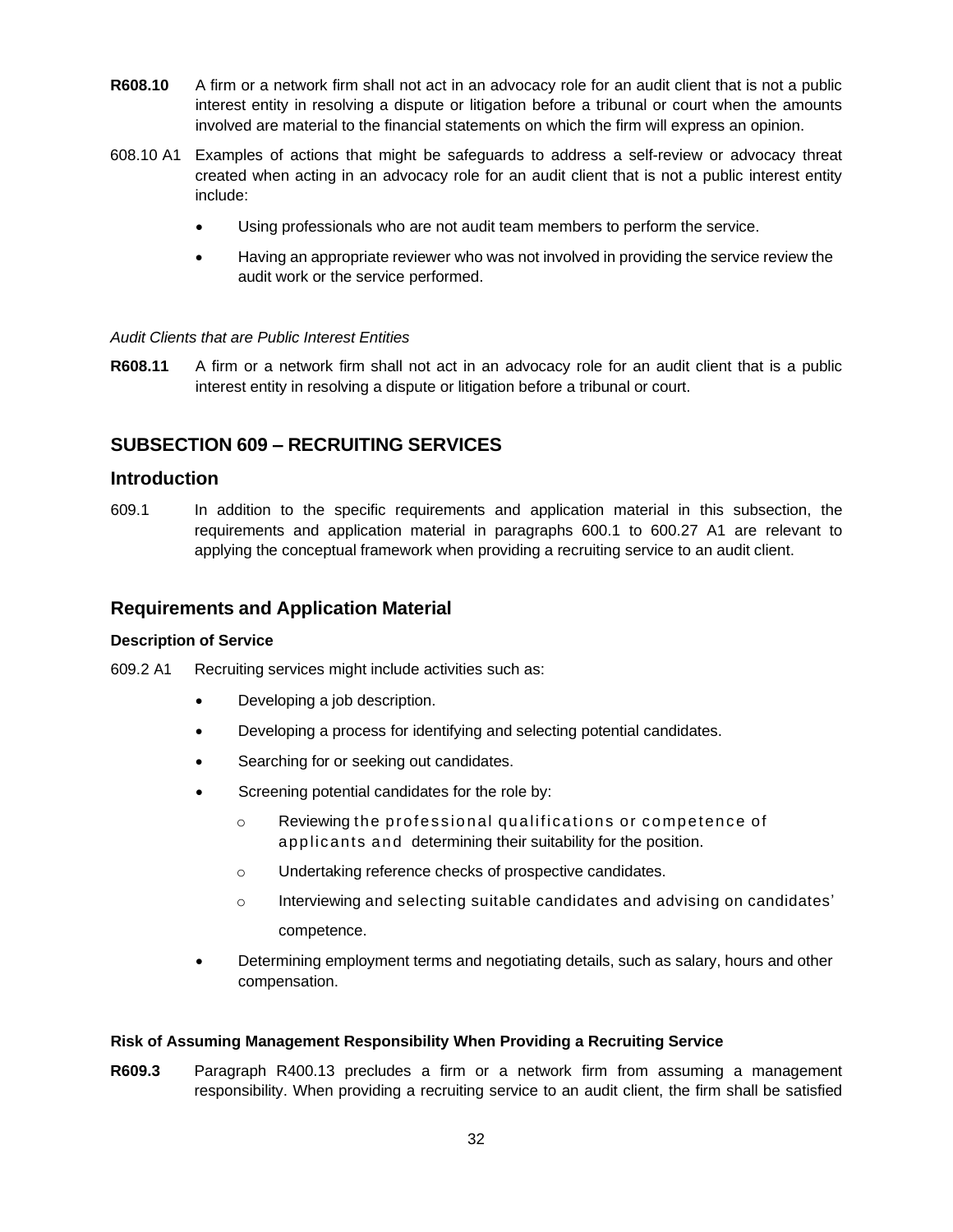that:

- **(a)** The client assigns the responsibility to make all management decisions with respect to hiring the candidate for the position to a competent employee, preferably within senior management; and
- **(b)** The client makes all management decisions with respect to the hiring process, including:
	- Determining the suitability of prospective candidates and selecting suitable candidates for the position.
	- Determining employment terms and negotiating details, such as salary, hours and other compensation.

## **Potential Threats Arising from Providing Recruiting Services**

## *All Audit Clients*

- 609.4 A1 Providing recruiting services to an audit client might create a self-interest, familiarity or intimidation threat.
- 609.4 A2 Providing the following services does not usually create a threat as long as individuals within the firm or the network firm do not assume a management responsibility:
	- Reviewing the professional qualifications of a number of applicants and providing advice on their suitability for the position.
	- Interviewing candidates and advising on a candidate's competence for financial accounting, administrative or control positions.
- 609.4 A3 Factors that are relevant in identifying self-interest, familiarity or intimidation threats created by providing recruiting services to an audit client, and evaluating the level of such threats include:
	- The nature of the requested assistance.
	- The role of the individual to be recruited.
	- Any conflicts of interest or relationships that might exist between the candidates and the firm providing the advice or service.
- 609.4 A4 An example of an action that might be a safeguard to address such a self-interest, familiarity or intimidation threat is using professionals who are not audit team members to perform the service.

#### Recruiting Services that are Prohibited

- **R609.5** When providing recruiting services to an audit client, the firm or the network firm shall not act as a negotiator on the client's behalf.
- **R609.6** A firm or a network firm shall not provide a recruiting service to an audit client if the service relates to:
	- **(a)** Searching for or seeking out candidates;
	- **(b)** Undertaking reference checks of prospective candidates;
	- **(c)** Recommending the person to be appointed; or
	- **(d)** Advising on the terms of employment, remuneration or related benefits of a particular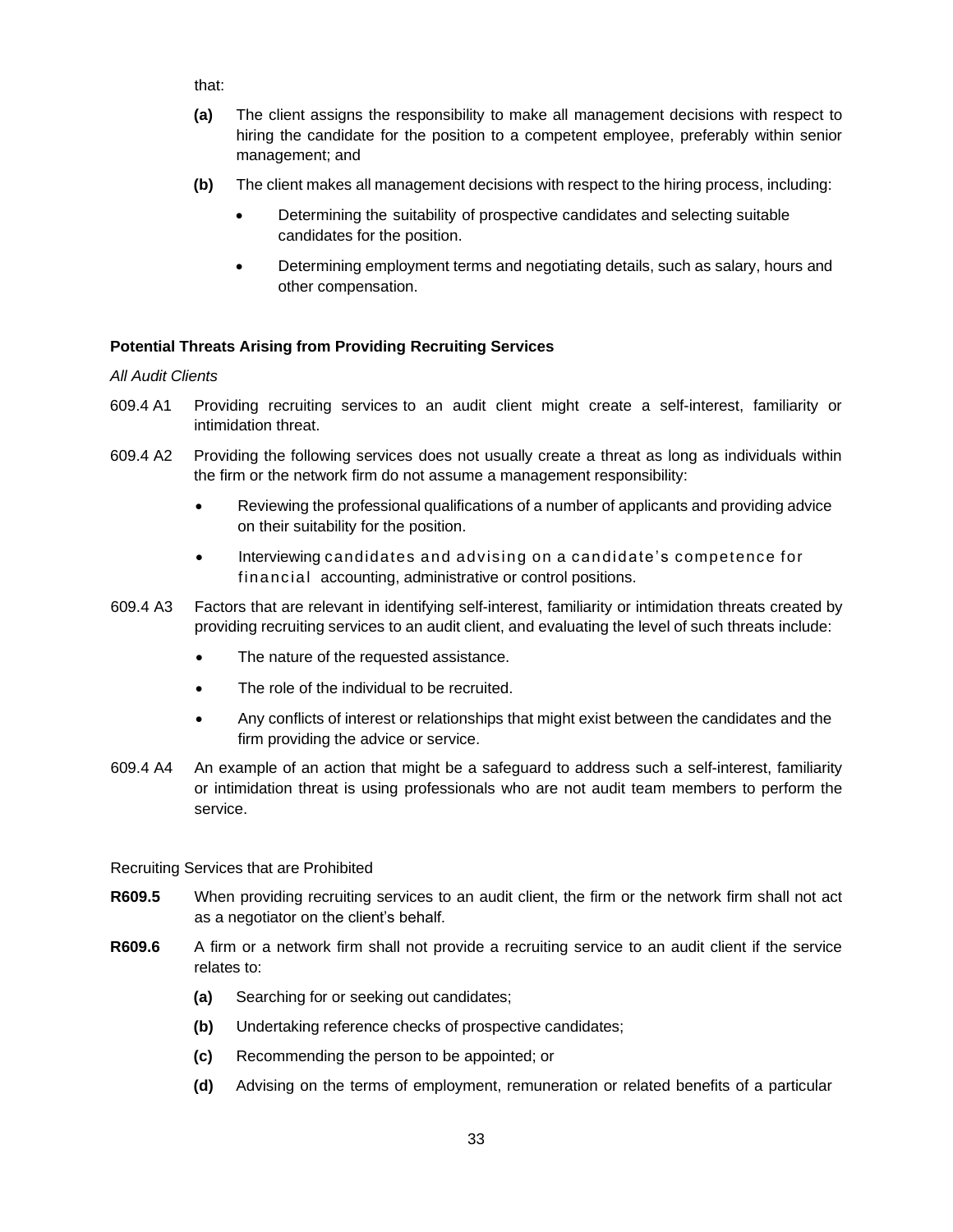candidate,

with respect to the following positions:

- **(i)** A director or officer of the entity; or
- **(ii)** A member of senior management in a position to exert significant influence over the preparation of the client's accounting records or the financial statements on which the firm will express an opinion.

## <span id="page-33-0"></span>**SUBSECTION 610 – CORPORATE FINANCE SERVICES**

## **Introduction**

610.1 In addition to the specific requirements and application material in this subsection, the requirements and application material in paragraphs 600.1 to 600.27 A1 are relevant to applying the conceptual framework when providing a corporate finance service to an audit client.

## **Requirements and Application Material**

## **Description of Service**

610.2 A1 Examples of corporate finance services include:

- Assisting an audit client in developing corporate strategies.
- Identifying possible targets for the audit client to acquire.
- Advising on the potential purchase or disposal price of an asset.
- Assisting in finance raising transactions.
- Providing structuring advice.
- Providing advice on the structuring of a corporate finance transaction or on financing arrangements.

## **Potential Threats Arising from the Provision of Corporate Finance Services**

#### *All Audit Clients*

- 610.3 A1 Providing corporate finance services to an audit client might create a self-review threat when there is a risk that the results of the services will affect the accounting records or the financial statements on which the firm will express an opinion. Such services might also create an advocacy threat.
- 610.4 A1 Factors that are relevant in identifying self-review or advocacy threats created by providing corporate finance services to an audit client, and evaluating the level of such threats include:
	- The degree of subjectivity involved in determining the appropriate treatment for the outcome or consequences of the corporate finance advice in the financial statements.
	- The extent to which:
		- o The outcome of the corporate finance advice will directly affect amounts recorded in the financial statements.
		- $\circ$  The outcome of the corporate finance service might have a material effect on the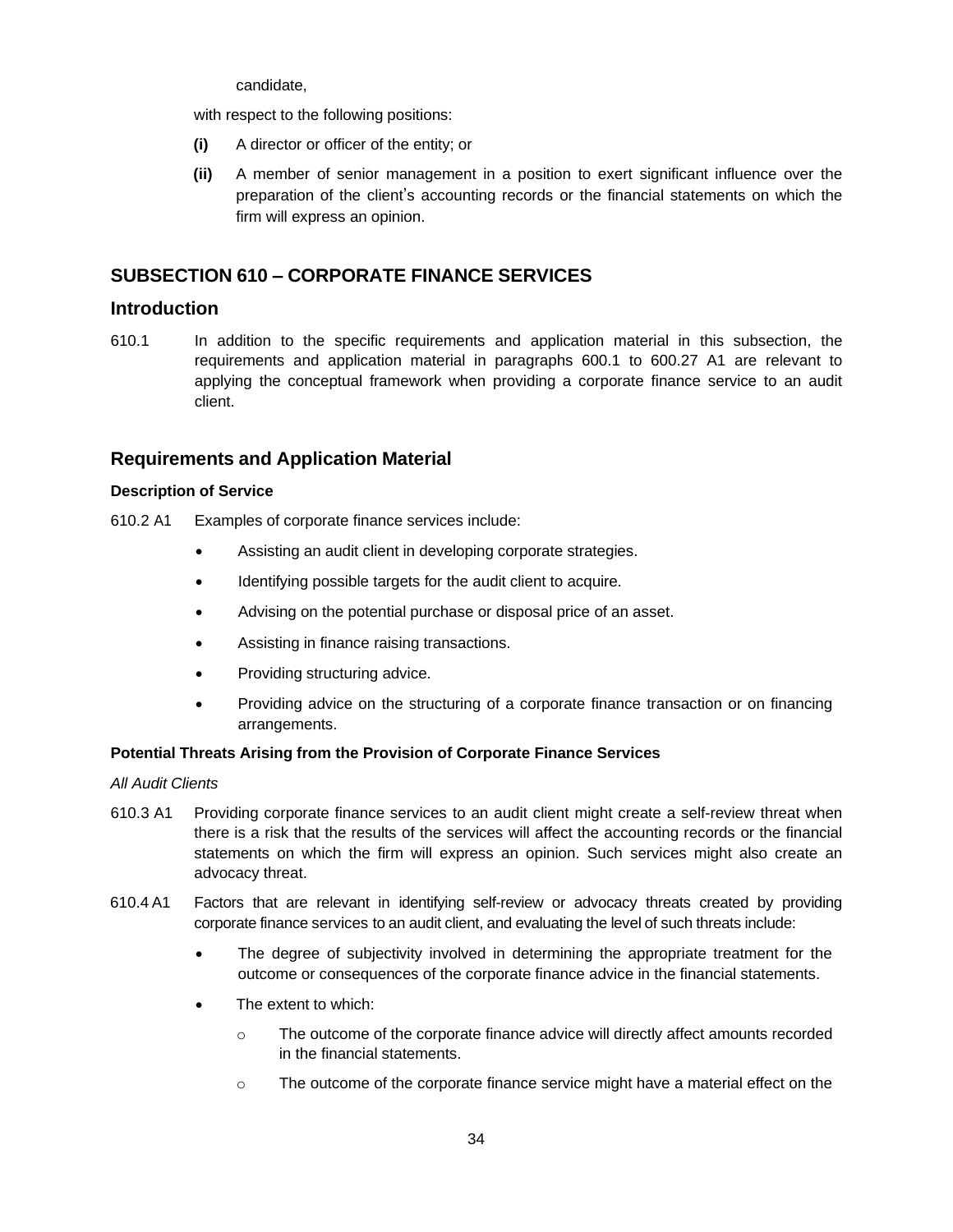#### financial statements.

When a self-review threat for an audit client that is a public interest entity has been identified, paragraph R610.8 applies.

#### Corporate Finance Services that are Prohibited

- **R610.5** A firm or a network firm shall not provide corporate finance services that involve promoting, dealing in, or underwriting the shares, debt or other financial instruments issued by the audit client or providing advice on investment in such shares, debt or other financial instruments.
- **R610.6** A firm or a network firm shall not provide advice in relation to corporate finance services to an audit client where:
	- **(a)** The effectiveness of such advice depends on a particular accounting treatment or presentation in the financial statements on which the firm will express an opinion; and
	- **(b)** The audit team has doubt as to the appropriateness of the related accounting treatment or presentation under the relevant financial reporting framework.

#### *Audit Clients that are Not Public Interest Entities*

- 610.7 A1 Examples of actions that might be safeguards to address self-review or advocacy threats created by providing corporate finance services to an audit client that is not a public interest entity include:
	- Using professionals who are not audit team members to perform the service might address self-review or advocacy threats.
	- Having an appropriate reviewer who was not involved in providing the service review the audit work or service performed might address a self-review threat.

#### *Audit Clients that are Public Interest Entities*

#### Self-review Threats

**R610.8** A firm or a network firm shall not provide corporate finance services to an audit client that is a public interest entity if the provision of such services might create a self-review threat. (Ref: Para. R600.14 and R600.16).

#### Advocacy Threats

610.8 A1 An example of an action that might be a safeguard to address advocacy threats created by providing corporate finance services to an audit client that is a public interest entity is using professionals who are not audit team members to perform the service.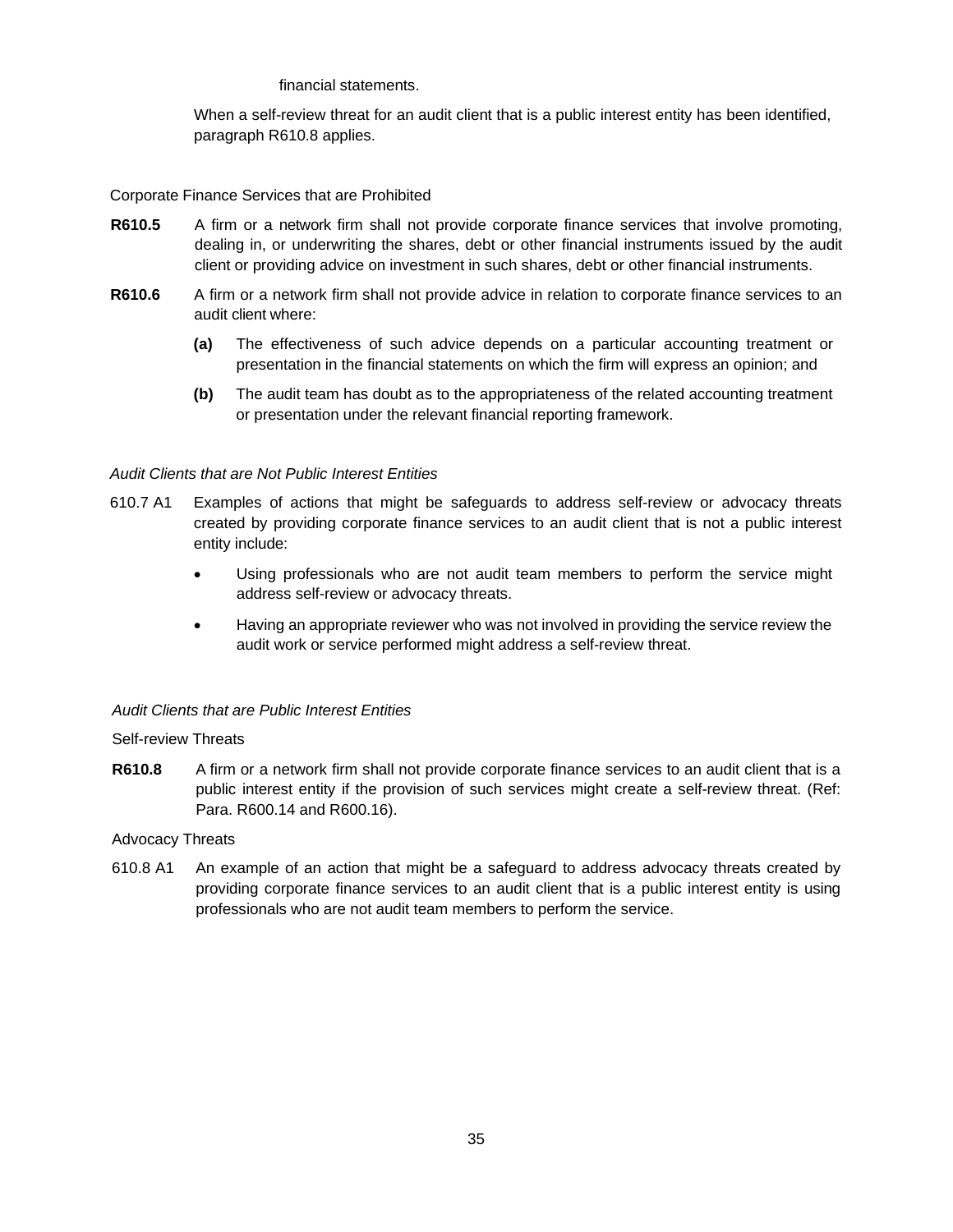## **II. Conforming Amendments to Section 400**

## **INDEPENDENCE STANDARDS**

## **PART 4A – INDEPENDENCE FOR AUDIT AND REVIEW ENGAGEMENTS**

## <span id="page-35-0"></span>**Section 400**

## **APPLYING THE CONCEPTUAL FRAMEWORK TO INDEPENDENCE FOR AUDIT AND REVIEW ENGAGEMENTS**

…

**General**

…

## **Requirements and Application Material**

…

#### **General**

- **R400.11** A firm performing an audit engagement shall be independent.
- **R400.12** A firm shall apply the conceptual framework set out in Section 120 to identify, evaluate and address threats to independence in relation to an audit engagement.

## **Prohibition on Assuming Management Responsibilities**

- **R400.13** A firm or a network firm shall not assume a management responsibility for an audit client.
- 400.13 A1 Management responsibilities involve controlling, leading and directing an entity, including making decisions regarding the acquisition, deployment and control of human, financial, technological, physical and intangible resources.
- 400.13 A2 When a firm or a network firm assumes a management responsibility for an audit client, selfreview, self-interest and familiarity threats are created. Assuming a management responsibility might also create an advocacy threat because the firm or network firm becomes too closely aligned with the views and interests of management.
- 400.13 A3 Determining whether an activity is a management responsibility depends on the circumstances and requires the exercise of professional judgment. Examples of activities that would be considered a management responsibility include:
	- Setting policies and strategic direction.
	- Hiring or dismissing employees.
	- Directing and taking responsibility for the actions of employees in relation to the employees 'work for the entity.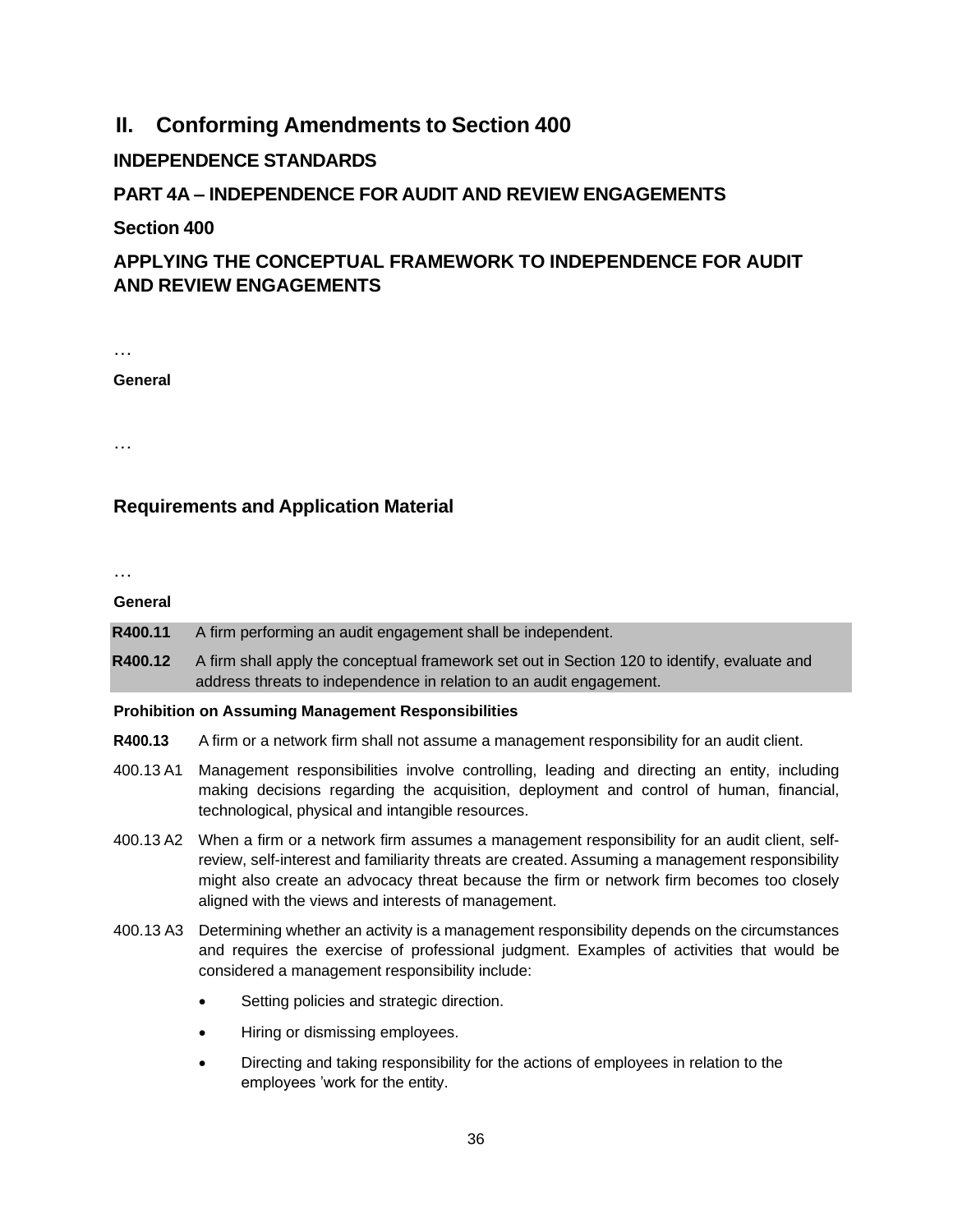- Authorising transactions.
- Controlling or managing bank accounts or investments.
- Deciding which recommendations of the firm or network firm or other third parties to implement.
- Reporting to those charged with governance on behalf of management.
- Taking responsibility for:
	- o The preparation and fair presentation of the financial statements in accordance with the applicable financial reporting framework.
	- o Designing, implementing, monitoring or maintaining internal control.
- 400.13 A4 Subject to compliance with paragraph R400.14, providing advice and recommendations to assist the management of an audit client in discharging its responsibilities is not assuming a management responsibility. The provision of advice and recommendations to an audit client might create a self-review threat and is addressed in Section 600.
- **R400.14** When performing a professional activity for an audit client, the firm shall be satisfied that client management makes all judgments and decisions that are the proper responsibility of management. This includes ensuring that the client's management:
	- **(a)** Designates an individual who possesses suitable skill, knowledge and experience to be responsible at all times for the client's decisions and to oversee the activities. Such an individual, preferably within senior management, would understand:
		- **(i)** The objectives, nature and results of the activities; and
		- **(ii)** The respective client and firm or network firm responsibilities.

However, the individual is not required to possess the expertise to perform or re-perform the activities.

- **(b)** Provides oversight of the activities and evaluates the adequacy of the results of the activities performed for the client's purpose.
- **(c)** Accepts responsibility for the actions, if any, to be taken arising from the results of the activities.

## **[Paragraphs 400.15 to 400.19 are intentionally left blank]**

## **Related Entities**

**R400.20** As defined, an audit client that is a listed entity includes all of its related entities. For all other entities, references to an audit client in this Part include related entities over which the client has direct or indirect control. When the audit team knows, or has reason to believe, that a relationship or circumstance involving any other related entity of the client is relevant to the evaluation of the firm's independence from the client, the audit team shall include that related entity when identifying, evaluating and addressing threats to independence.

## **[Paragraphs 400.21 to 400.29 are intentionally left blank]**

## **Period During which Independence is Required**

*All Audit Clients*

## **R400.30** Independence, as required by this Part, shall be maintained during both:

**(a)** The engagement period; and

37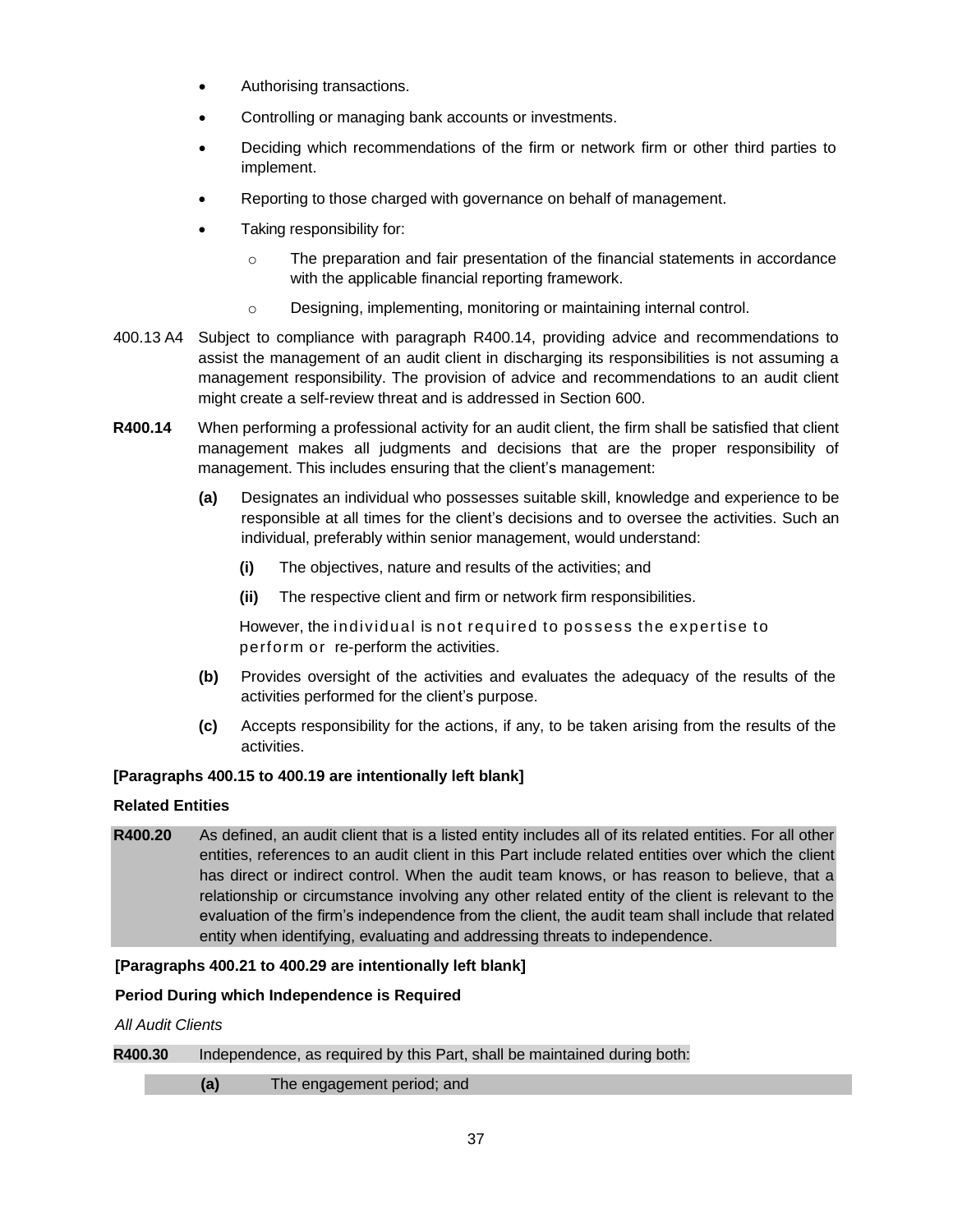#### **(b)** The period covered by the financial statements.

- 400.30 A1 The engagement period starts when the audit team begins to perform the audit. The engagement period ends when the audit report is issued. When the engagement is of a recurring nature, it ends at the later of the notification by either party that the professional relationship has ended or the issuance of the final audit report.
- **R400.31** If an entity becomes an audit client during or after the period covered by the financial statements on which the firm will express an opinion, the firm shall determine whether any threats to independence are created by:
	- **(a)** Financial or business relationships with the audit client during or after the period covered by the financial statements but before accepting the audit engagement; or
	- **(b)** Services provided to the audit client by the firm or a network firm in prior financial statement periods.
- 400.31 A1 Threats to independence are created if a non-assurance service was provided to an audit client during, or after the period covered by the financial statements, but before the audit team begins to perform the audit, and the service would not be permitted during the engagement period.
- 400.31 A2 A factor to be considered in such circumstances is whether the results of the service provided might form part of or affect the accounting records, the internal controls over financial reporting, or the financial statements on which the firm will express an opinion.
- 400.31 A3 Examples of actions that might be safeguards to address threats to independence include:
	- Not assigning professionals who performed the non-assurance service to be members of the engagement team.
	- Having an appropriate reviewer review the audit work or non-assurance service as appropriate.
	- Engaging another firm outside of the network to evaluate the results of the nonassurance service or having another firm outside of the network re-perform the nonassurance service to the extent necessary to enable the other firm to take responsibility for the service.
- 400.31 A4 A threat to independence created by the provision of a non-assurance service by a firm or a network firm prior to the audit engagement period or prior to the period covered by the financial statements on which the firm will express an opinion is eliminated or reduced to an acceptable level if the results of such service have been used or implemented in a period audited by another firm.

*Audit Clients that are Public Interest Entities*

- **R400.32** A firm shall not accept appointment as auditor of a public interest entity to which the firm or the network firm has provided a non-assurance service prior to such appointment that might create a self-review threat in relation to the financial statements on which the firm will express an opinion unless:
	- **(a)** The provision of such service ceases before the commencement of the audit engagement period;
	- **(b)** The firm takes action to address any threats to its independence; and
	- **(c)** The firm determines that, in the view of a reasonable and informed third party, any threats to the firm's independence have been or will be eliminated or reduced to an acceptable level.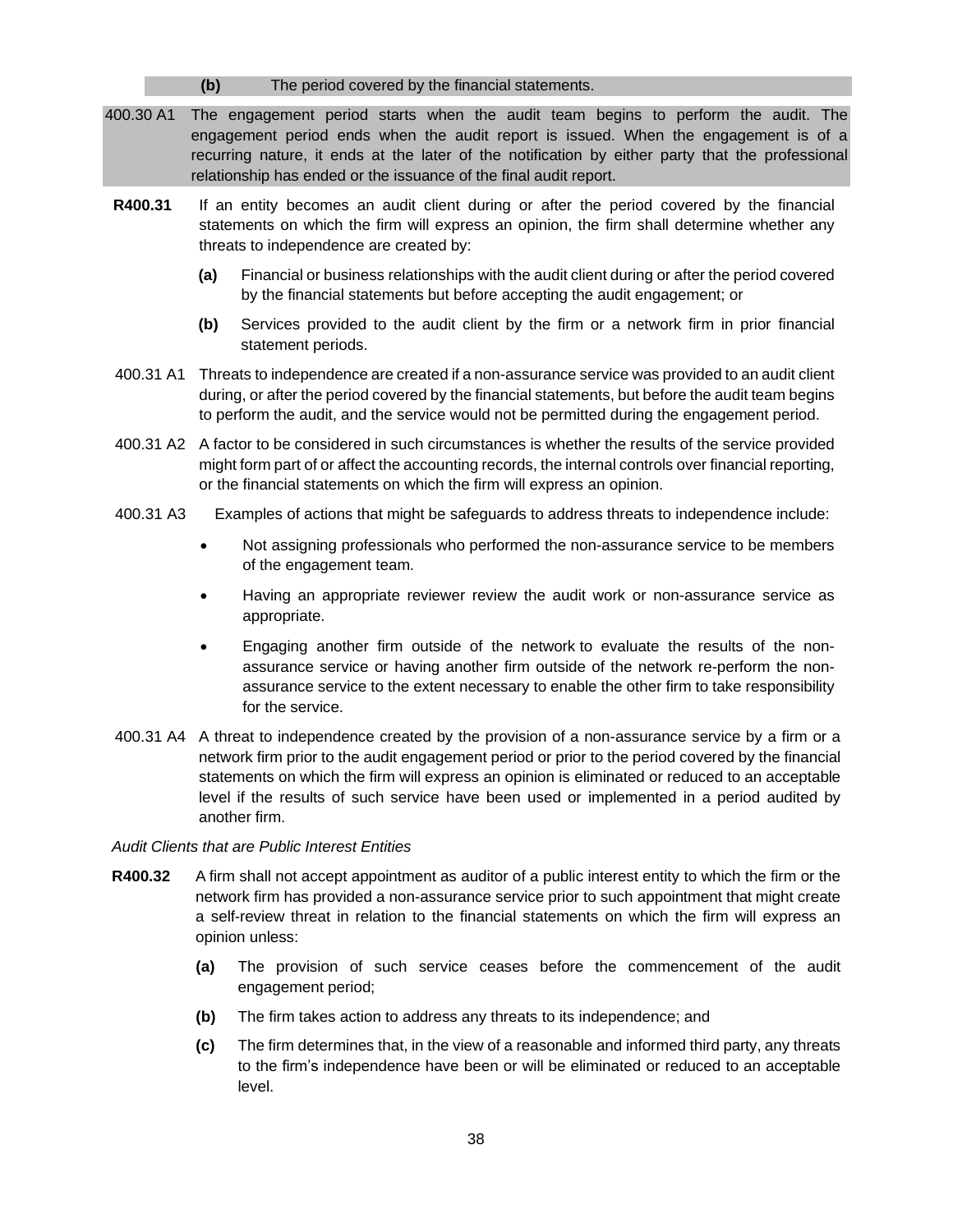- 400.32 A1 Actions that might be regarded by a reasonable and informed third party as eliminating or reducing to an acceptable level any threats to independence created by the provision of nonassurance services to a public interest entity prior to appointment as auditor of that entity include:
	- The results of the service had been subject to auditing procedures in the course of the audit of the prior year's financial statements by a predecessor firm.
	- The firm engages a *registered auditor*, who is not a member of the firm expressing the opinion on the financial statements, to perform a review of the first audit engagement affected by the self-review threat consistent with the objective of an engagement quality review.
	- The public interest entity engages another firm outside of the network to:
		- (i) Evaluate the results of the non-assurance service; or
		- (ii) Re-perform the service,

to the extent necessary to enable the other firm to take responsibility for the result of the service.

#### **[Paragraphs 400.33 to 400.39 are intentionally left blank]**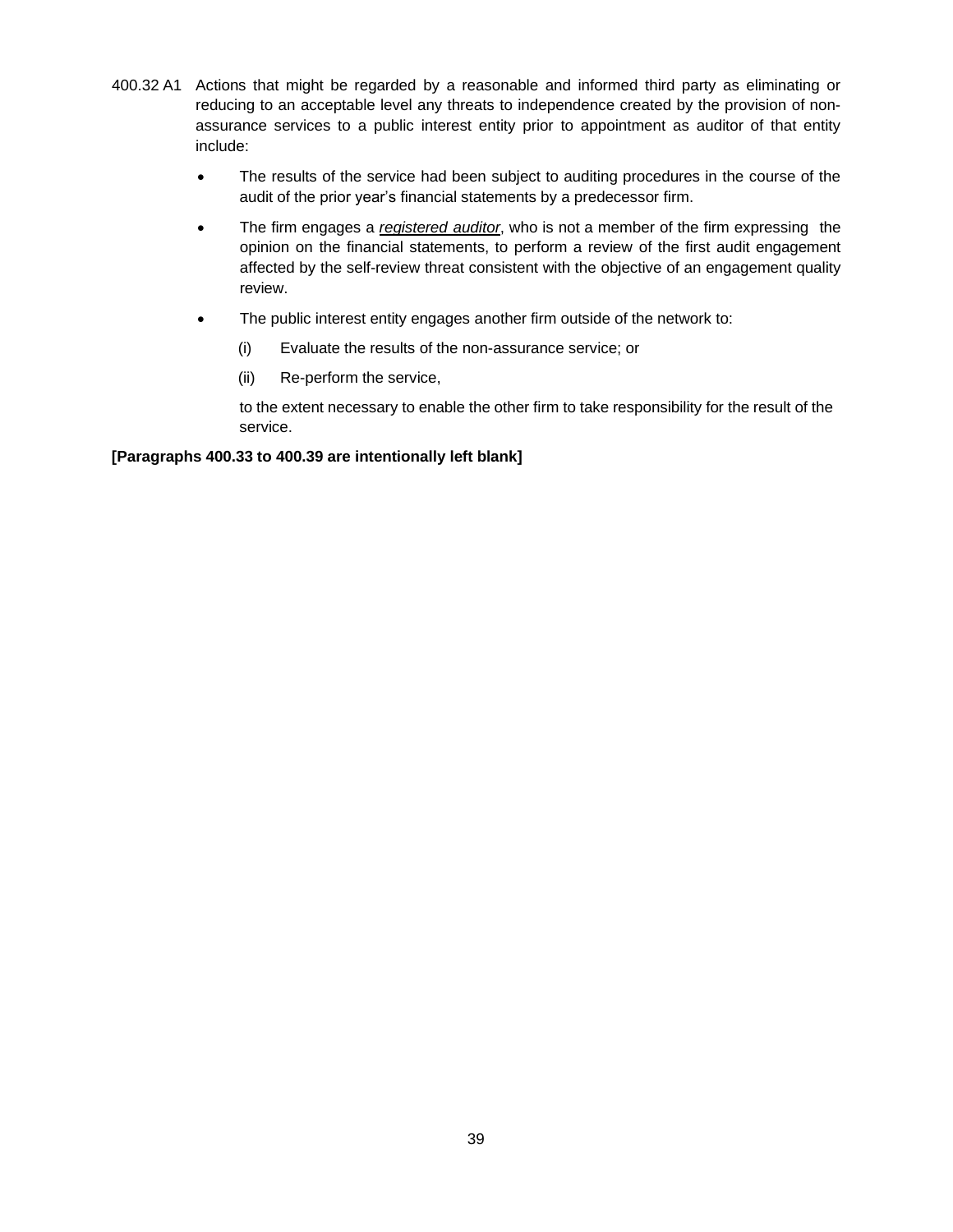## **III Consequential Amendments to Section 950**

## **INDEPENDENCE STANDARDS**

## **PART 4B – INDEPENDENCE FOR ASSURANCE ENGAGEMENTS OTHER THAN AUDIT AND REVIEW ENGAGEMENTS**

…

## <span id="page-39-0"></span>**SECTION 950**

## **PROVISION OF NON-ASSURANCE SERVICES TO ASSURANCE CLIENTS OTHER THAN AUDIT AND REVIEW ENGAGEMENT CLIENTS**

## **Introduction**

- 950.1 Firms are required to comply with the fundamental principles, be independent, and apply the conceptual framework set out in Section 120 to identify, evaluate and address threats to independence.
- 950.2 Firms might provide a range of non-assurance services to their assurance clients, consistent with their skills and expertise. Providing certain non-assurance services to assurance clients might create threats to compliance with the fundamental principles and threats to independence.
- 950.3 This section sets out requirements and application material relevant to applying the conceptual framework to identify, evaluate and address threats to independence when providing nonassurance services to assurance clients.
- 950.4 New business practices, the evolution of financial markets and changes in technology are some developments that make it impossible to draw up an all-inclusive list of non-assurance services that firms might provide to an assurance client. The conceptual framework and the general provisions in this section apply when a firm proposes to a client to provide a nonassurance service for which there are no specific requirements and application material.

## **Requirements and Application Material**

## **General**

Risk of Assuming Management Responsibilities When Providing a Non-Assurance Service

950.5 A1 When a firm provides a non-assurance service to an assurance client, there is a risk that a firm will assume a management responsibility in relation to the underlying subject matter and, in an attestation engagement, the subject matter information of the assurance engagement unless the firm is satisfied that the requirements in paragraphs R900.13 and R900.14 have been complied with.

#### *Accepting an Engagement to Provide a Non-Assurance Service*

**R950.6** Before a firm accepts an engagement to provide a non-assurance service to an assurance client, the firm shall apply the conceptual framework to identify, evaluate and address any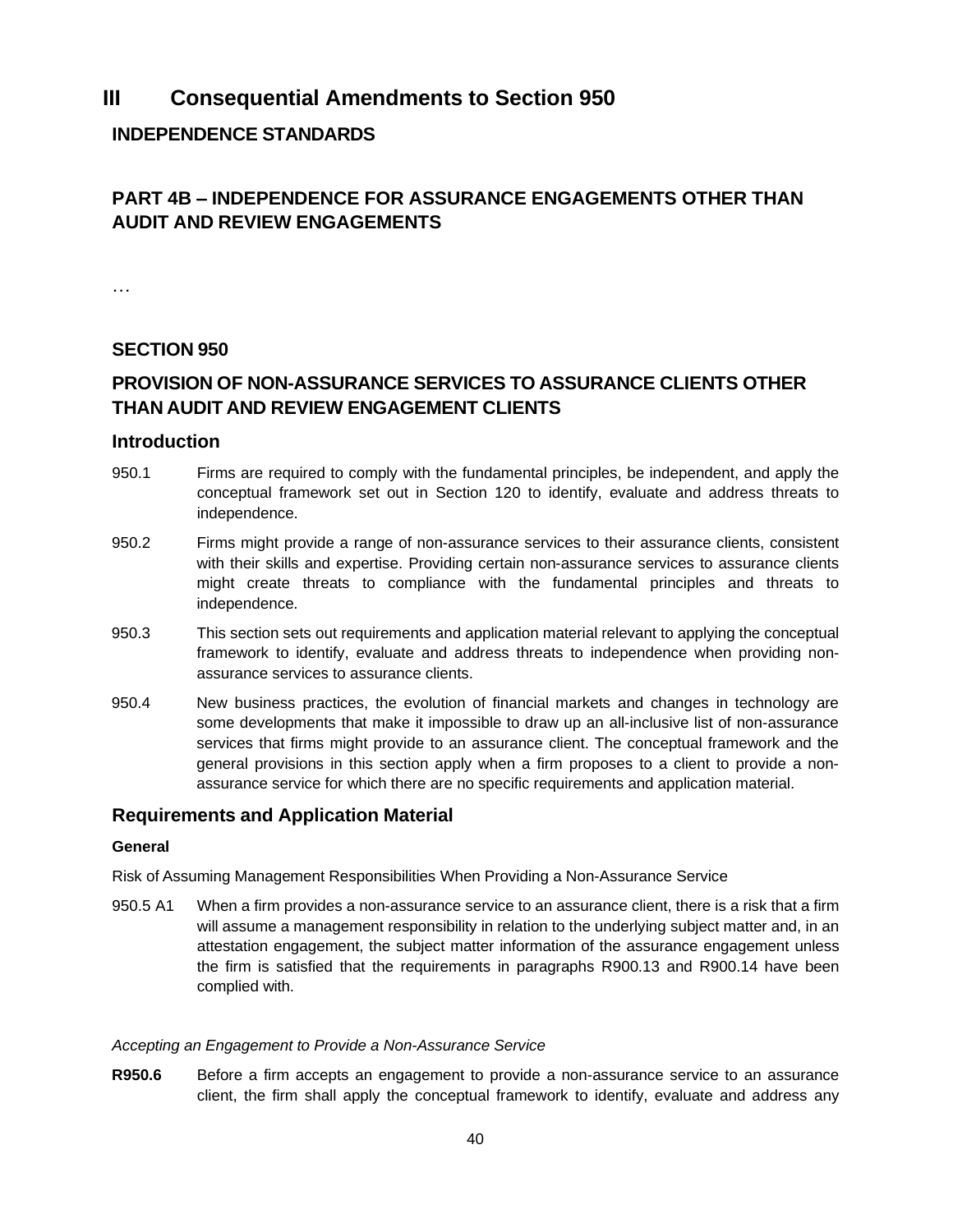threat to independence that might be created by providing that service.

#### *Identifying and Evaluating Threats*

- 950.7 A1 A description of the categories of threats that might arise when a firm provides a non-assurance service to an assurance client is set out in paragraph 120.6 A3.
- 950.7 A2 Factors that are relevant in identifying and evaluating the different threats that might be created by providing a non-assurance service to an assurance client include:
	- The nature, scope, intended use and purpose of the service.
	- The manner in which the service will be provided, such as the personnel to be involved and their location.
	- The legal and regulatory environment in which the service is provided.
	- Whether the client is a public interest entity.
	- The level of expertise of the client's management and employees with respect to the type of service provided.
	- Whether the outcome of the service will affect the underlying subject matter and, in an attestation engagement, matters reflected in the subject matter information of the assurance engagement, and, if so:
		- $\circ$  The extent to which the outcome of the service will have a material effect on the underlying subject matter and, in an attestation engagement, the subject matter information of the assurance engagement.
		- $\circ$  The extent to which the assurance client determines significant matters of judgment (Ref: Para. R900.13 to R900.14).
	- The degree of reliance that will be placed on the outcome of the service as part of the assurance engagement.
	- The fee relating to the provision of the non-assurance service.

Materiality in Relation to an Assurance Client's Information

950.8 A1 Materiality is a factor that is relevant in evaluating threats created by providing a non-assurance service to an assurance client. The concept of materiality in relation to an assurance client's subject matter information is addressed in International Standard on Assurance Engagements (ISAE) 3000 (Revised), Assurance Engagements other than Audits or Reviews of Historical Financial Information. The determination of materiality involves the exercise of professional judgment and is impacted by both quantitative and qualitative factors. It is also affected by perceptions of the financial or other information needs of users.

Multiple Non-assurance Services Provided to the Same Assurance Client

950.9 A1 A firm might provide multiple non-assurance services to an assurance client. In these circumstances the combined effect of threats created by providing those services is relevant to the firm's evaluation of threats.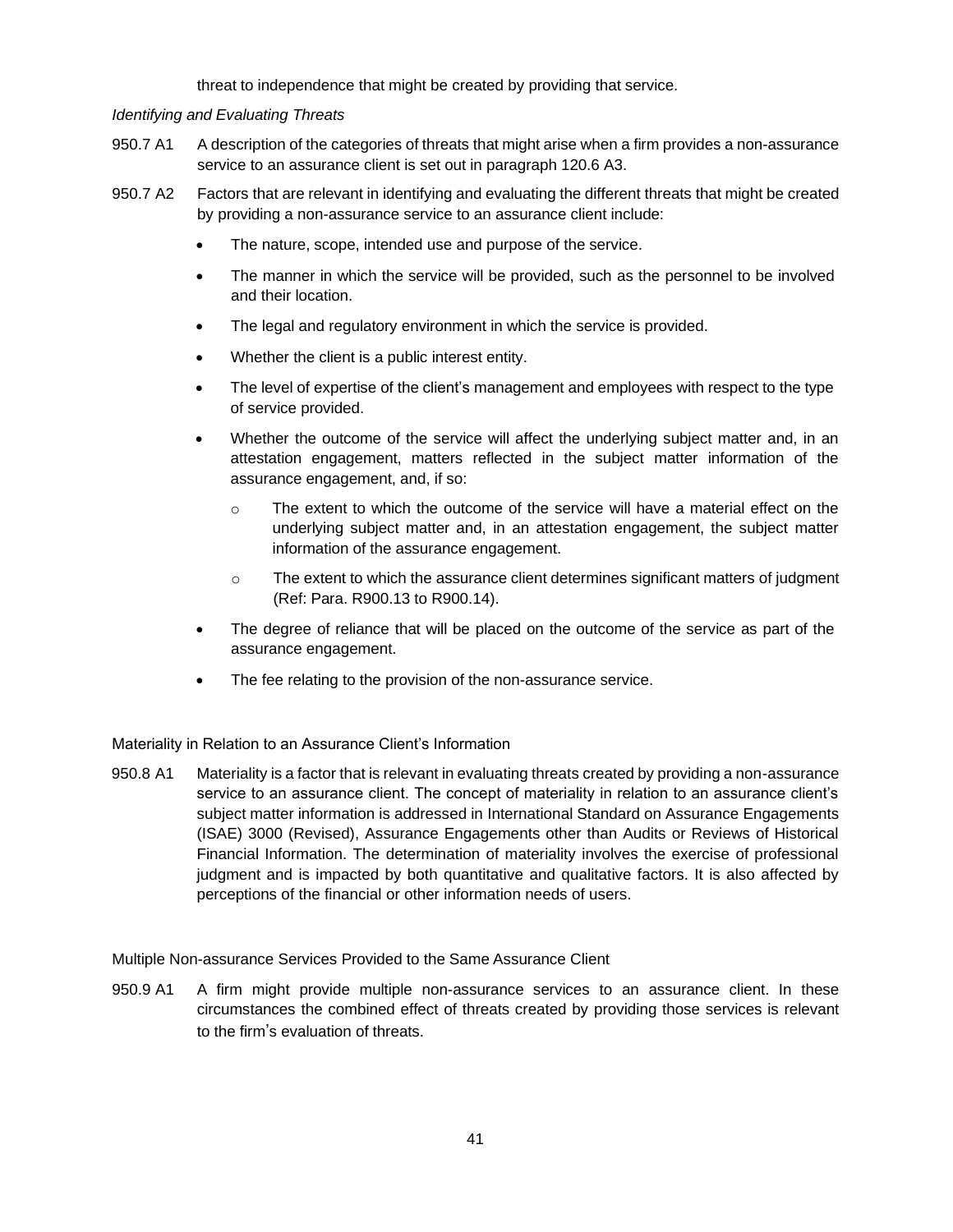#### Self-Review Threats

- 950.10 A1 A self-review threat might be created if, in an attestation engagement, the firm is involved in the preparation of subject matter information which subsequently becomes the subject matter information of an assurance engagement. Examples of non-assurance services that might create such self-review threats when providing services related to the subject matter information of an assurance engagement include:
	- (a) Developing and preparing prospective information and subsequently issuing an assurance report on this information.
	- (b) Performing a valuation that is related to or forms part of the subject matter information of an assurance engagement.

Assurance clients that are public interest entities

- 950.11 A1 Expectations about a firm's independence are heightened when an assurance engagement is undertaken by a firm for a public interest entity and the results of that engagement will be:
	- (a) Made available publicly, including to shareholders and other stakeholders; or
	- (b) Provided to an entity or organisation established by law or regulation to oversee the operation of a business sector or activity.

Consideration of these expectations forms part of the reasonable and informed third party test applied when determining whether to provide a non-assurance service to an assurance client.

950.11A2 If a self-review threat exists in relation to an engagement undertaken in the circumstances described in paragraph 950.11 A1 (b), the firm is encouraged to disclose the existence of that self-review threat and the steps taken to address it to the party engaging the firm or those charged with governance of the assurance client and to the entity or organisation established by law or regulation to oversee the operation of a business sector or activity to which the results of the engagement will be provided.

#### *Addressing Threats*

- 950.12 A1 Paragraphs 120.10 to 120.10 A2 include a requirement and application material that are relevant when addressing threats to independence, including a description of safeguards.
- 950.12 A2 Threats to independence created by providing a non-assurance service or multiple services to an assurance client vary depending on facts and circumstances of the assurance engagement and the nature of the service. Such threats might be addressed by applying safeguards or by adjusting the scope of the proposed service.
- 950.12 A3 Examples of actions that might be safeguards to address such threats include:
	- Using professionals who are not assurance team members to perform the service.
	- Having an appropriate reviewer who was not involved in providing the service review the assurance work or service performed.
- 950.12 A4 Safeguards might not be available to reduce the threat created by providing a non-assurance service to an assurance client to an acceptable level. In such a situation, the application of the conceptual framework requires the firm to:
	- (a) Adjust the scope of the proposed service to eliminate the circumstances that are creating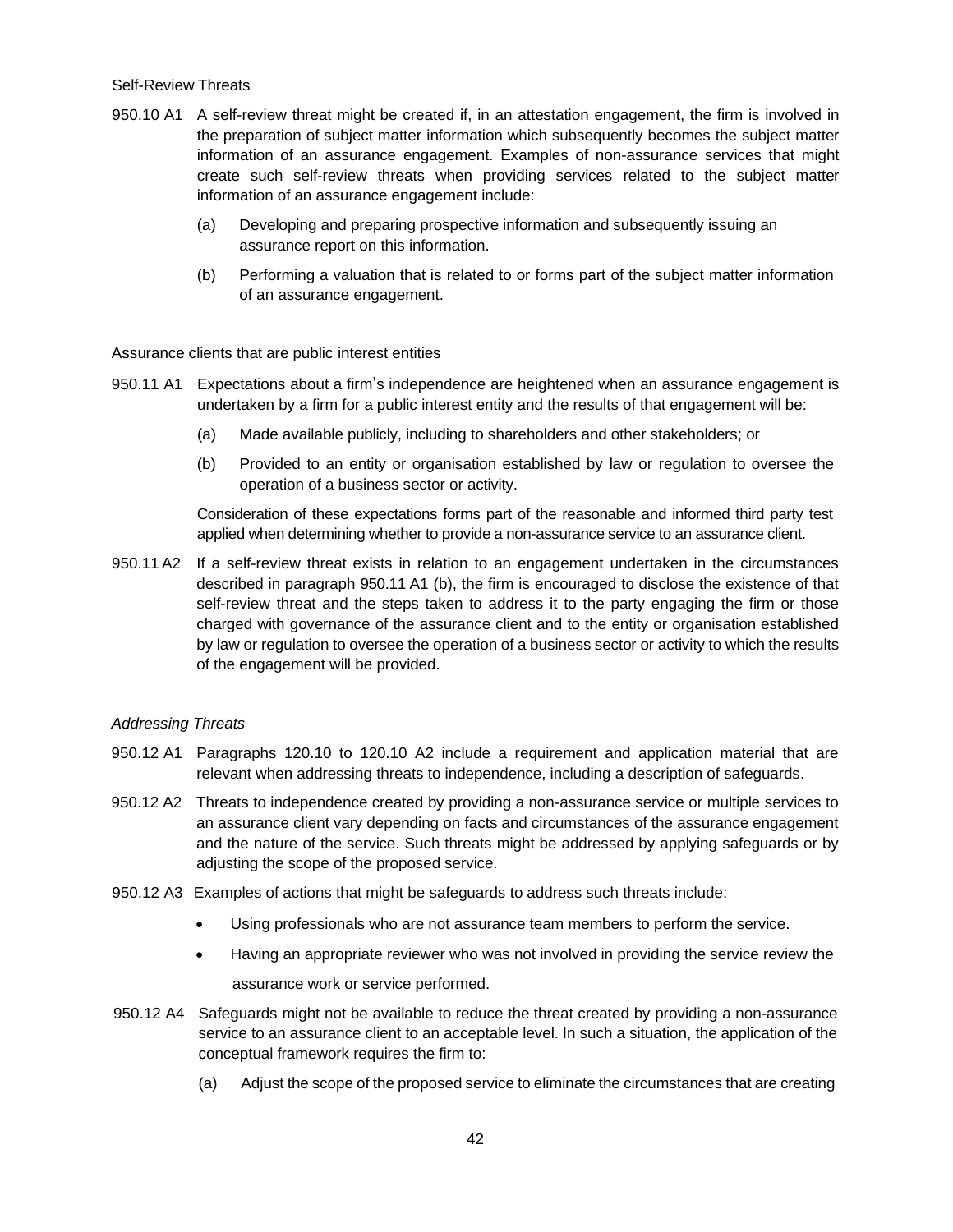the threat;

- (b) Decline or end the service that creates the threat that cannot be eliminated or reduced to an acceptable level; or
- (c) End the assurance engagement.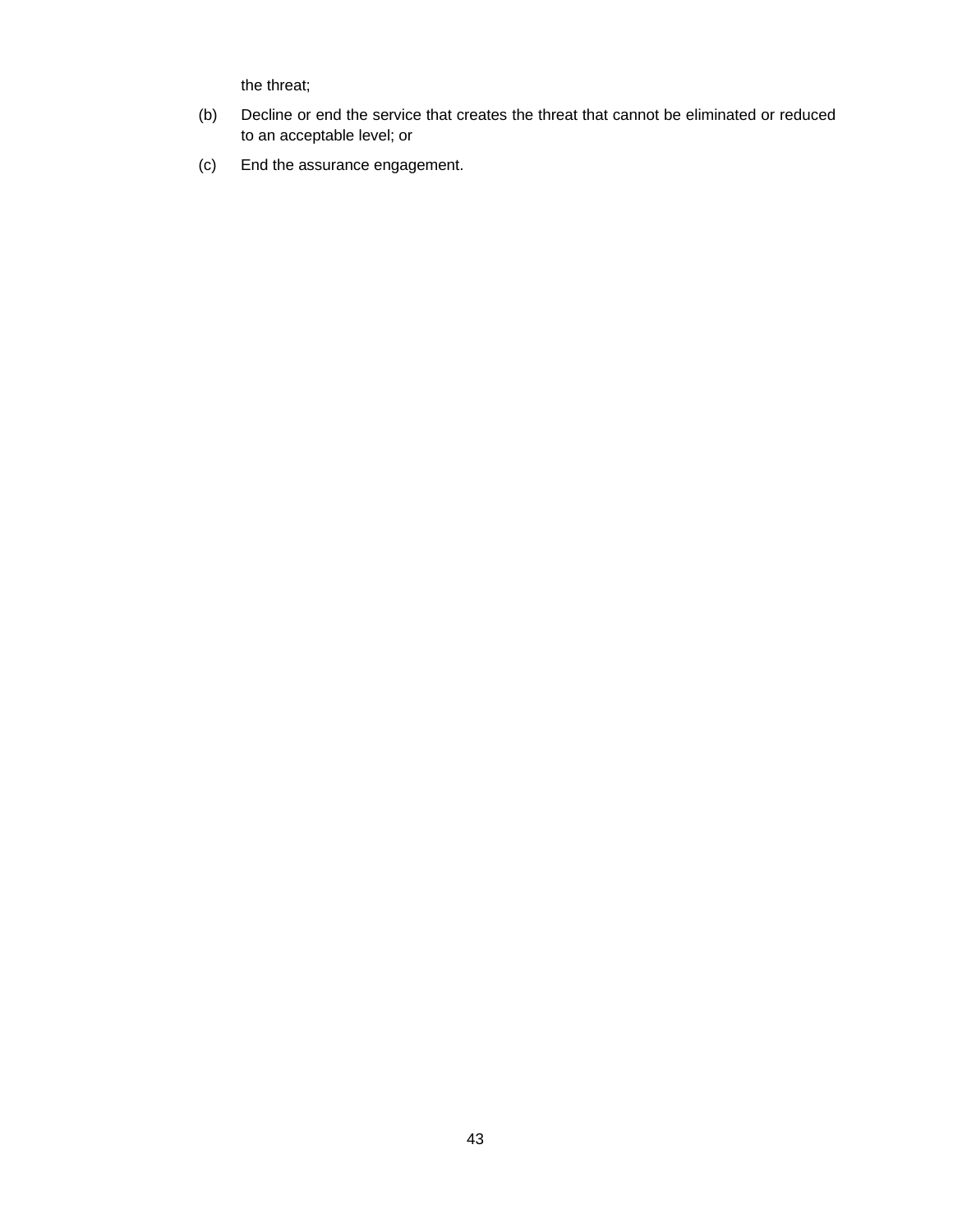## **IV. Conforming Amendments to Section 900**

## **INDEPENDENCE STANDARDS**

## **PART 4B – INDEPENDENCE FOR ASSURANCE ENGAGEMENTS OTHER THAN AUDIT AND REVIEW ENGAGEMENTS**

## <span id="page-43-0"></span>**Section 900**

## **APPLYING THE CONCEPTUAL FRAMEWORK TO INDEPENDENCE FOR ASSURANCE ENGAGEMENTS OTHER THAN AUDIT AND REVIEW ENGAGEMENTS**

…

## **Requirements and Application Material General**

### **R900.11** A firm performing an assurance engagement shall be independent of the assurance client.

- 900.11 A1 For the purposes of this Part, the assurance client in an assurance engagement is the responsible party and also, in an attestation engagement, the party taking responsibility for the subject matter information (who might be the same as the responsible party).
- 900.11 A2 The roles of the parties involved in an assurance engagement might differ and affect the application of the independence provisions in this Part. In the majority of attestation engagements, the responsible party and the party taking responsibility for the subject matter information are the same. This includes those circumstances where the responsible party involves another party to measure or evaluate the underlying subject matter against the criteria (the measurer or evaluator) where the responsible party takes responsibility for the subject matter information as well as the underlying subject matter. However, the responsible party or the engaging party might appoint another party to prepare the subject matter information on the basis that this party is to take responsibility for the subject matter information. In this circumstance, the responsible party and the party responsible for the subject matter information are both assurance clients for the purposes of this Part.
- 900.11 A3 In addition to the responsible party and, in an attestation engagement, the party taking responsibility for the subject matter information, there might be other parties in relation to the engagement. For example, there might be a separate engaging party or a party who is a measurer or evaluator other than the party taking responsibility for the subject matter information. In these circumstances, applying the conceptual framework requires the registered auditor to identify and evaluate threats to the fundamental principles created by any interests or relationships with such parties, including whether any conflicts of interest might exist as described in Section 310.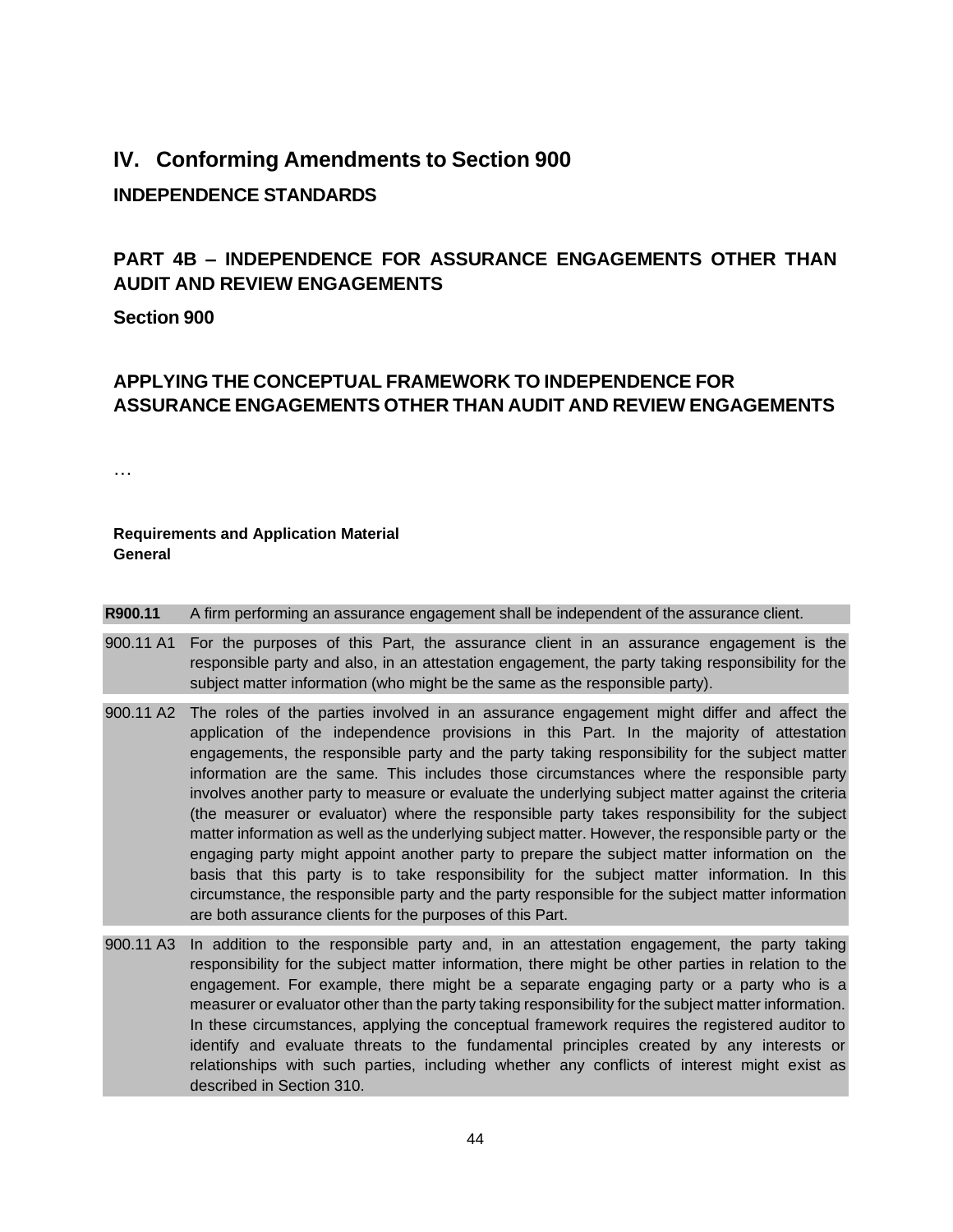**R900.12** A firm shall apply the conceptual framework set out in Section 120 to identify, evaluate and address threats to independence in relation to an assurance engagement.

#### **Prohibition on Assuming Management Responsibilities**

- **R900.13** A firm shall not assume a management responsibility related to the underlying subject matter and, in an attestation engagement, the subject matter information of an assurance engagement provided by the firm. If the firm assumes a management responsibility as part of any other service provided to the assurance client, the firm shall ensure that the responsibility is not related to the underlying subject matter and, in an attestation engagement, the subject matter information of the assurance engagement provided by the firm.
- 900.13 A1 Management responsibilities involve controlling, leading and directing an entity, including making decisions regarding the acquisition, deployment and control of human, financial, technological, physical and intangible resources.
- 900.13 A2 When a firm assumes a management responsibility related to the underlying subject matter and, in an attestation engagement, the subject matter information of an assurance engagement, self-review, self-interest and familiarity threats are created. Assuming a management responsibility might create an advocacy threat because the firm becomes too closely aligned with the views and interests of management.
- 900.13 A3 Determining whether an activity is a management responsibility depends on the circumstances and requires the exercise of professional judgment. Examples of activities that would be considered a management responsibility include:
	- Setting policies and strategic direction.
	- Hiring or dismissing employees.
	- Directing and taking responsibility for the actions of employees in relation to the employees' work for the entity.
	- Authorising transactions.
	- Controlling or managing bank accounts or investments.
	- Deciding which recommendations of the firm or other third parties to implement.
	- Reporting to those charged with governance on behalf of management.
	- Taking responsibility for designing, implementing, monitoring and maintaining internal control.
- 900.13 A4 Subject to compliance with paragraph R900.14, providing advice and recommendations to assist the management of an assurance client in discharging its responsibilities is not assuming a management responsibility.
- **R900.14** When performing a professional activity for an assurance client that is related to the underlying subject matter and, in an attestation engagement, the subject matter information of the assurance engagement, the firm shall be satisfied that client management makes all related judgments and decisions that are the proper responsibility of management. This includes ensuring that the client's management:
	- **(a)** Designates an individual who possesses suitable skill, knowledge and experience to be responsible at all times for the client's decisions and to oversee the activities. Such an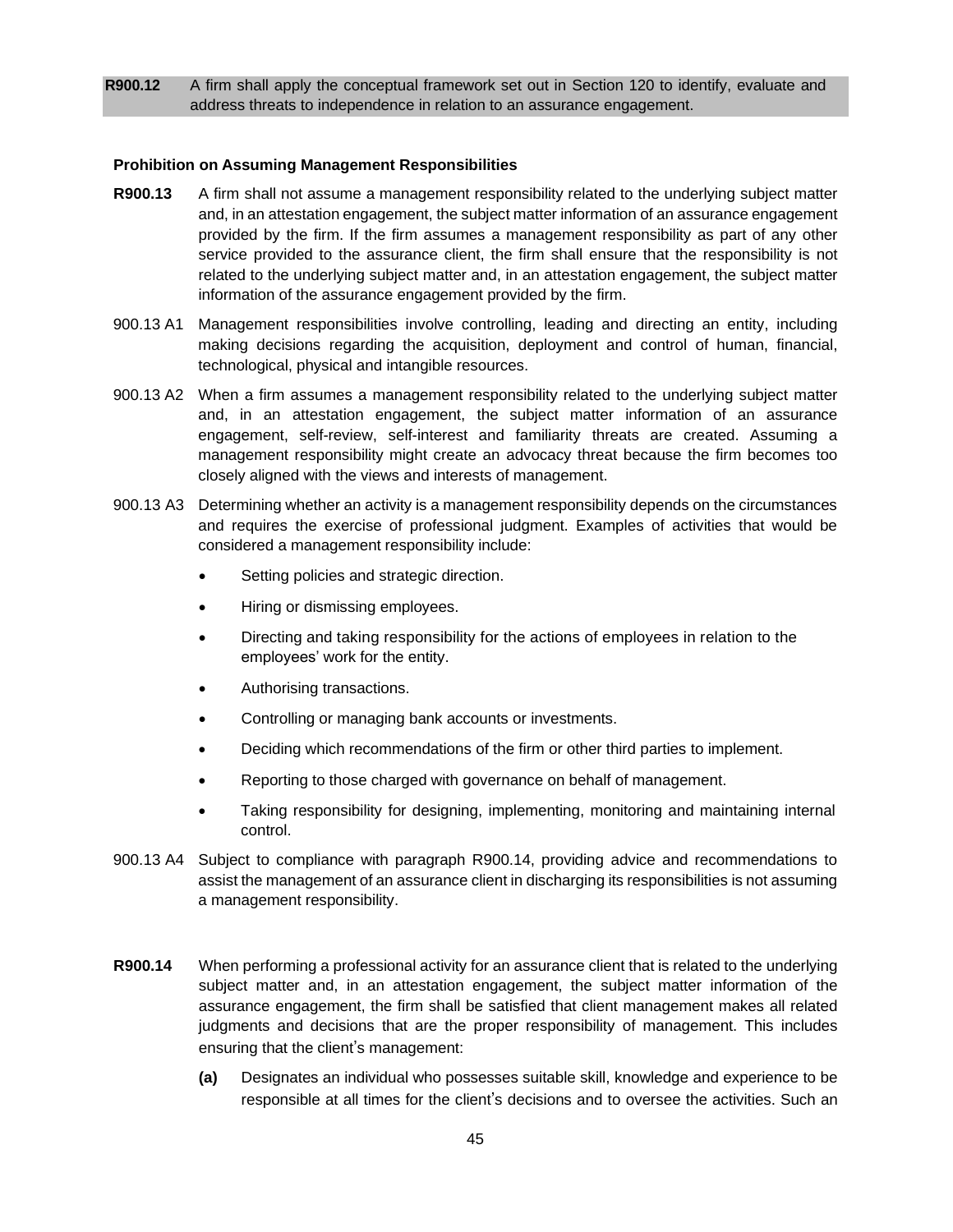individual, preferably within senior management, would understand:

- **(i)** The objectives, nature and results of the activities; and
- **(ii)** The respective client and firm responsibilities.

However, the individual is not required to possess the expertise to perform or re-perform the activities.

- **(b)** Provides oversight of the activities and evaluates the adequacy of the results of the activity performed for the client's purpose; and
- **(c)** Accepts responsibility for the actions, if any, to be taken arising from the results of the activities.

#### *Multiple Responsible Parties and Parties Taking Responsibility for the Subject Matter Information*

- 900.14 A1 In some assurance engagements, whether an attestation engagement or direct engagement, there might be several responsible parties or, in an attestation engagement, several parties taking responsibility for the subject matter information. In determining whether it is necessary to apply the provisions in this Part to each individual responsible party or each individual party taking responsibility for the subject matter information in such engagements, the firm may take into account certain matters. These matters include whether an interest or relationship between the firm, or an assurance team member, and a particular responsible party or party taking responsibility for the subject matter information would create a threat to independence that is not trivial and inconsequential in the context of the subject matter information. This determination will take into account factors such as:
	- (a) The materiality of the underlying subject matter or subject matter information for which the particular party is responsible in the context of the overall assurance engagement.
	- (b) The degree of public interest associated with the assurance engagement.

If the firm determines that the threat created by any such interest or relationship with a particular party would be trivial and inconsequential, it might not be necessary to apply all of the provisions of this section to that party.

#### **Network Firms**

- **R900.15** When a firm knows or has reason to believe that interests and relationships of a network firm create a threat to the firm's independence, the firm shall evaluate and address any such threat.
- 900.15 A1 Network firms are discussed in paragraphs 400.50 A1 to 400.54 A1

#### **Related Entities**

**R900.16** When the assurance team knows or has reason to believe that a relationship or circumstance involving a related entity of the assurance client is relevant to the evaluation of the firm's independence from the client, the assurance team shall include that related entity when identifying, evaluating and addressing threats to independence.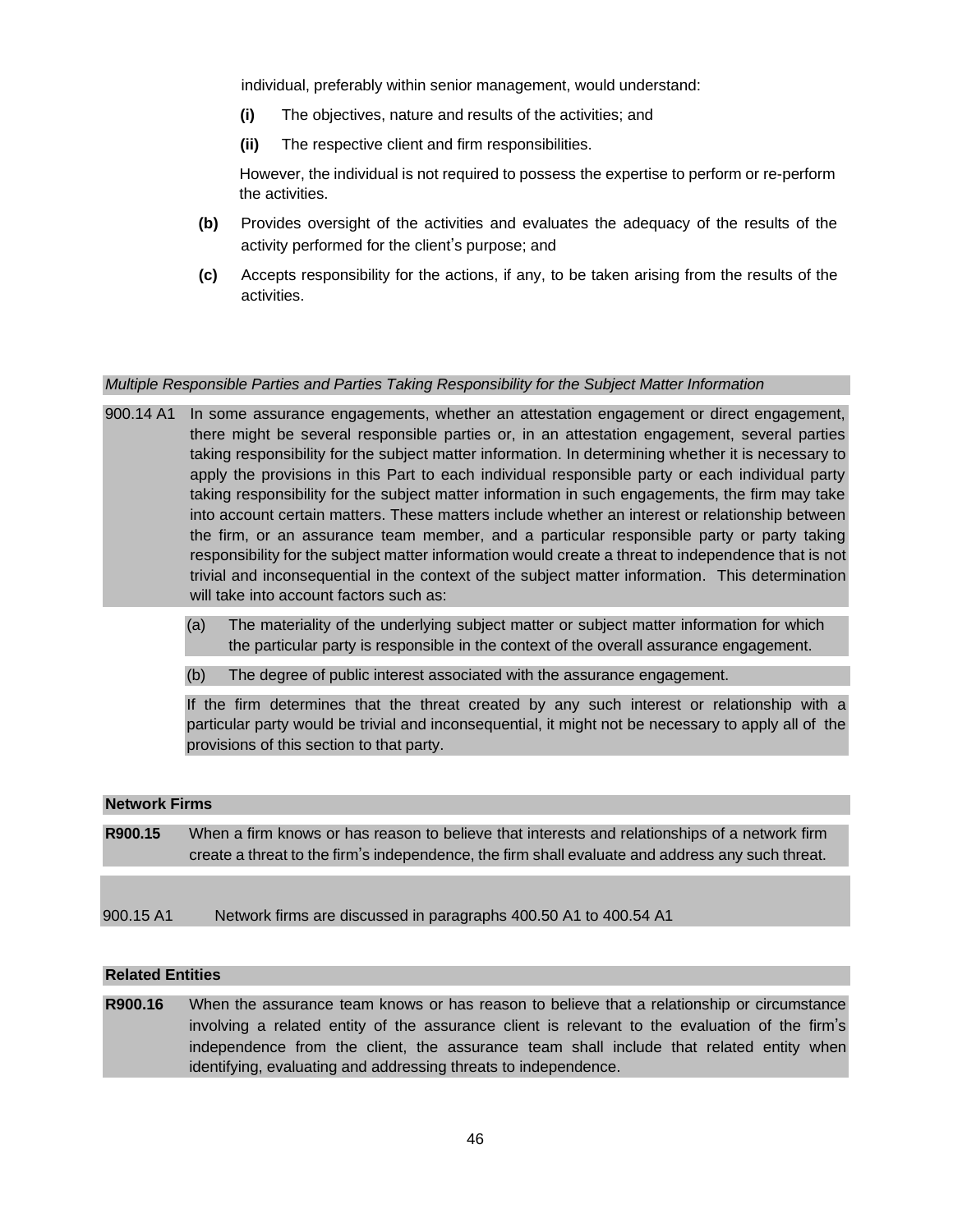### **[Paragraphs 900.17 to 900.29 are intentionally left blank]**

#### **Period During which Independence is Required**

**R900.30** Independence, as required by this Part, shall be maintained during both:

- **(a)** The engagement period; and
- **(b)** The period covered by the subject matter information.
- 900.30 A1 The engagement period starts when the assurance team begins to perform assurance services with respect to the particular engagement. The engagement period ends when the assurance report is issued. When the engagement is of a recurring nature, it ends at the later of the notification by either party that the professional relationship has ended or the issuance of the final assurance report.
- **R900.31** If an entity becomes an assurance client during or after the period covered by the subject matter information on which the firm will express a conclusion, the firm shall determine whether any threats to independence are created by:
	- **(a)** Financial or business relationships with the assurance client during or after the period covered by the subject matter information but before accepting the assurance engagement; or
	- **(b)** Previous services provided to the assurance client.
- **R900.32** Threats to independence are created if a non-assurance service was provided to the assurance client during, or after the period covered by the subject matter information, but before the assurance team begins to perform assurance services, and the service would not be permitted during the engagement period. In such circumstances, the firm shall evaluate and address any threat to independence created by the service. If the threats are not at an acceptable level, the firm shall only accept the assurance engagement if the threats are reduced to an acceptable level.
- 900.32 A1 Examples of actions that might be safeguards to address such threats include:
	- Using professionals who are not assurance team members to perform the service.
	- Having an appropriate reviewer review the assurance or non-assurance work as appropriate.
- **R900.33** If a non-assurance service that would not be permitted during the engagement period has not been completed and it is not practical to complete or end the service before the commencement of professional services in connection with the assurance engagement, the firm shall only accept the assurance engagement if:
	- **(a)** The firm is satisfied that:
		- **(i)** The non-assurance service will be completed within a short period of time; or
		- **(ii)** The client has arrangements in place to transition the service to another provider within a short period of time;
	- **(b)** The firm applies safeguards when necessary during the service period; and
	- **(c)** The firm discusses the matter with the party engaging the firm or those charged with governance of the assurance client.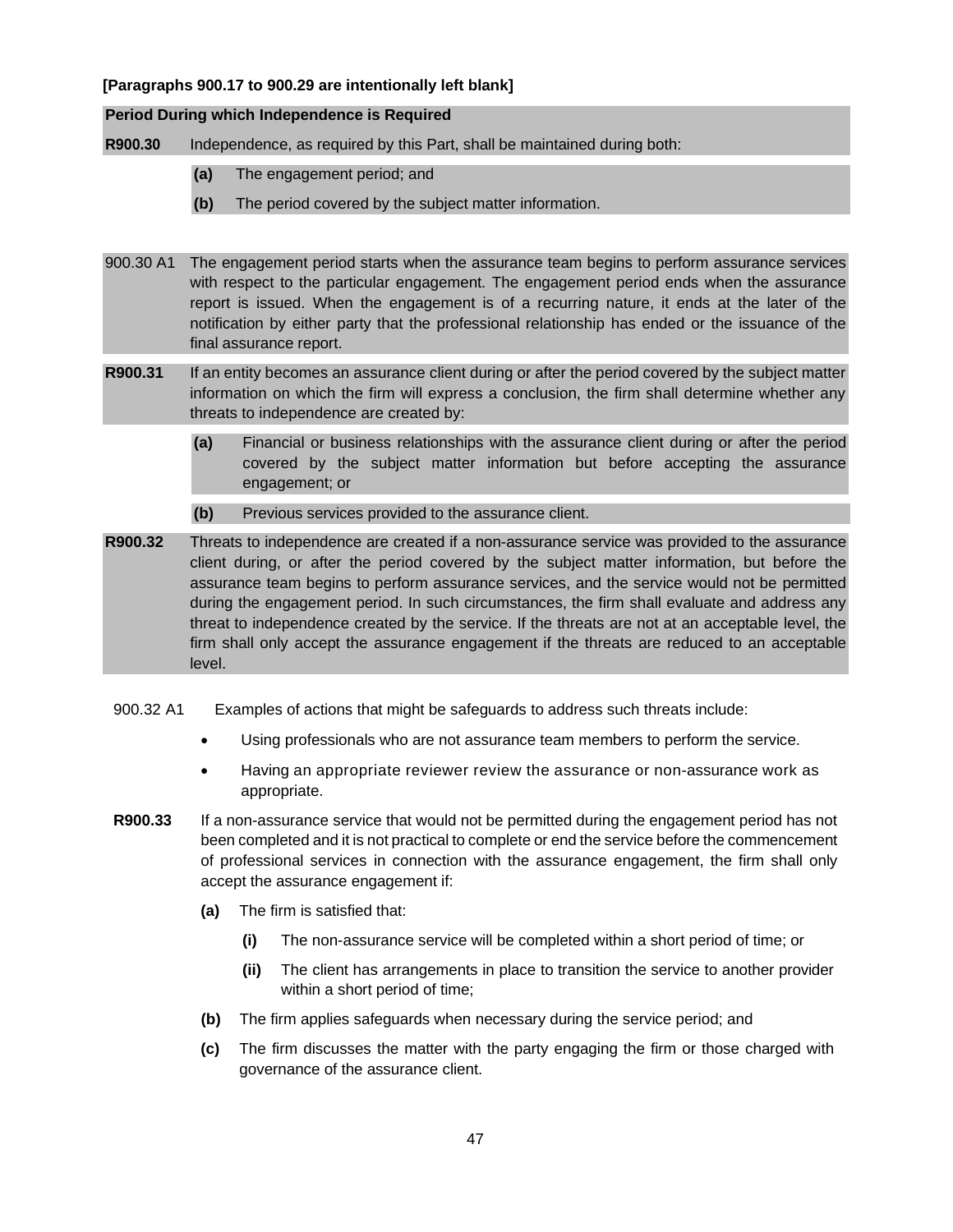#### **Communication with Those Charged With Governance**

- 900.34 A1 Paragraphs R300.9 to 300.9 A2 set out requirements and application material that is relevant to communications with a party engaging the firm or those charged with governance of the assurance client.
- 900.34 A2 Communication with a party engaging the firm or those charged with governance of the assurance client might be appropriate when significant judgments are made, and conclusions reached, to address threats to independence in relation to an assurance engagement because the subject matter information of that engagement is the outcome of a previously performed non-assurance service.

**[Paragraphs 900.35 to 900.39 are intentionally left blank]**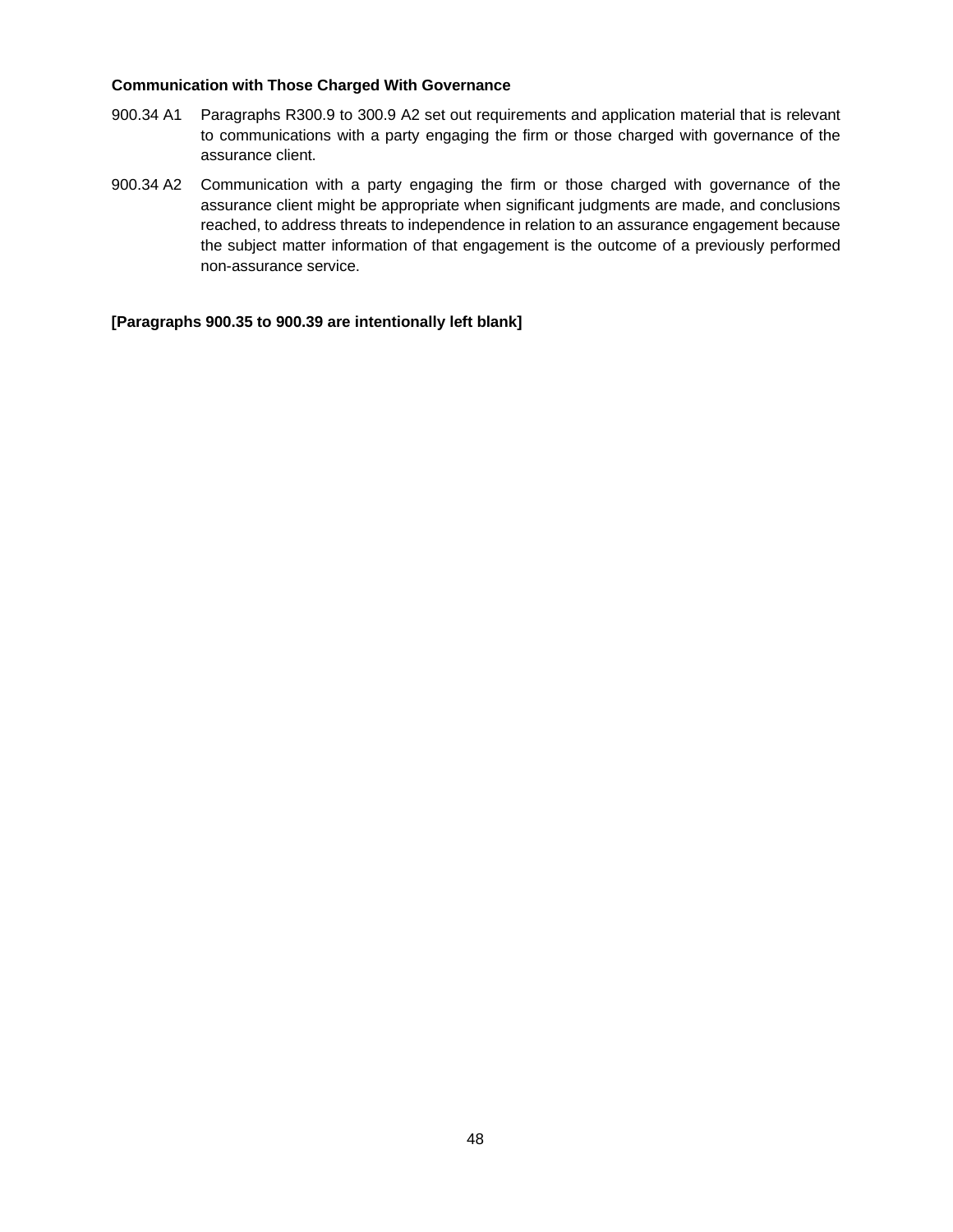# **V. Conforming Amendment to Section 525**

## **INDEPENDENCE STANDARDS**

## **PART 4A – INDEPENDENCE FOR AUDIT AND REVIEW ENGAGEMENTS**

## <span id="page-48-0"></span>**Section 525**

## **TEMPORARYPERSONNEL ASSIGNMENTS**

…

## **Requirements and Application Material**

- **R525.4** A firm or a network firm shall not loan personnel to an audit client unless the firm or network firm is satisfied that:
	- **(a)** Such assistance is provided only for a short period of time;
	- **(b)** Such personnel will not assume management responsibilities and the audit client will be responsible for directing and supervising the activities of such personnel;
	- **(c)** Any threat to the independence of the firm or network firm arising from the professional services undertaken by such personnel is eliminated or safeguards are applied to reduce such threat to an acceptable level; and
	- **(d)** Such personnel will not undertake or be involved in professional services that the firm or network firm is prohibited from performing by the Code.